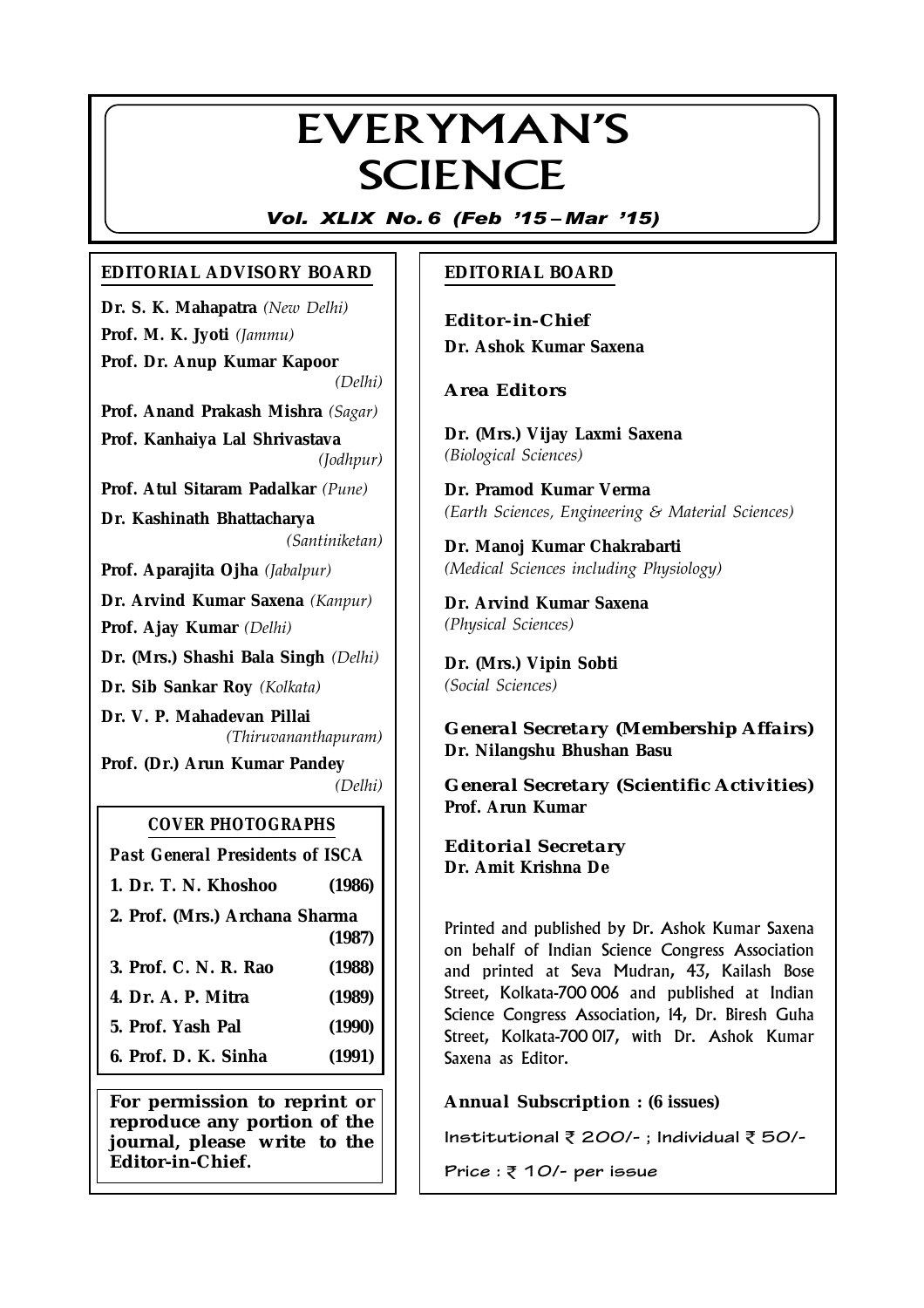# **CONTENTS**

Ĕ

12345678901234567890123456789012123456789012345678901234567890121234567890123456789012345678 12345678901234567890123456789012123456789012345678901234567890121234567890123456789012345678 1 8 12345678901234567890123456789012345678901234567890123456789012345678901234567890123456789012345678901234567890<br>12345678901234567890123456789012345678901234567890123456789012345678901234567890123456789012345678901234567890 12345678901234567890123456789012123456789012345678901234567890121234567890123456789012345678

Everyman's Science Everyman's Science Vol. XLIX No. 6 Feb. '15 — March. — '15

≣

| <b>EDITORIAL:</b>                                                                                                                                            |     |
|--------------------------------------------------------------------------------------------------------------------------------------------------------------|-----|
| <b>Education for Next Generation</b><br>Pramod Kumar Verma                                                                                                   | 348 |
| <b>ARTICLES :</b>                                                                                                                                            |     |
| <b>Stress of Muliebrity</b><br>Vanita Kamat                                                                                                                  | 351 |
| Possible Reasons of Vulture Mortality and their Remedial Measures                                                                                            |     |
| with Special Reference to Indian Context<br>Biswaranjan Paital and Shailazar Tripathy                                                                        | 356 |
| Understanding Urbanization Vs. Sustainable Development                                                                                                       |     |
| Rita Gupta, Nidhi Gupta and Neelam Gupta                                                                                                                     | 363 |
| Comparative Study of Various Deposition Techniques for Synthesis<br>of Solid Thin Films<br>Anuradha B. Bhalerao, R. V. Zavare, B. G. Wagh and C. D. Lokhande | 368 |
| Obesity: A Global Problem and Management                                                                                                                     |     |
| Binduja Saraswat and Pradeep Visen                                                                                                                           | 377 |
| Recalcitrant Seed-Problems and Prospects                                                                                                                     |     |
| K. Raja                                                                                                                                                      | 387 |
| Trichoderma Spp. : A Boon for Farming Community                                                                                                              |     |
| Chetan Keswani, Godwin J, Sivaraj K and Harikesh Bahadur Singh                                                                                               | 392 |
| Livestock Rearing, Methane Emission and its Impact on Global<br>Warming                                                                                      |     |
| M. Ramachandran and A. Bharathidhasan                                                                                                                        | 395 |
| KNOW THY INSTITUTIONS                                                                                                                                        | 399 |
| <b>CONFERENCES / MEETINGS / SYMPOSIA / SEMINARS</b>                                                                                                          | 402 |
| S & T ACROSS THE WORLD                                                                                                                                       | 404 |
| LIST OF ARTICLES PUBLISHED VOL. XLIX No. 1-5                                                                                                                 | 408 |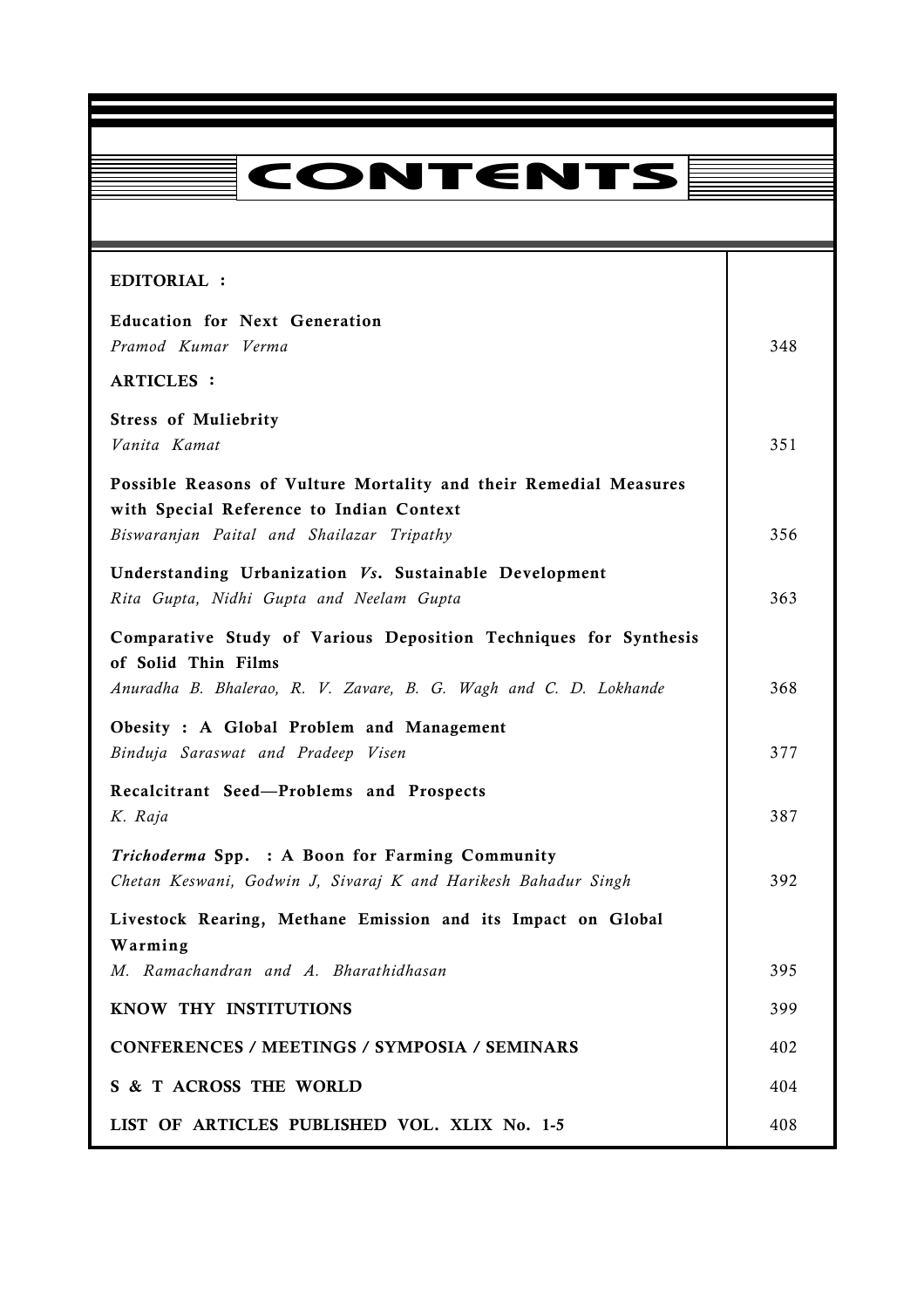#### 1234567890123456789012345678901234567890123456789012345678901234567890123456789012345678901234567890 **Everyman's Science**  $\frac{1}{2}$  Vol. XLIX No. 6  $\frac{1}{2}$  Feb. '15 — March.'15  $\frac{1}{2}$

12345678901234567890123456789012123456789012345678901234567890121234567890123456789012345678

### **ISCA PRESIDENTIAL ADDRESS (1986 TO 1991)**

| President                                                                     | Title of Presidential Address*                                                                   |
|-------------------------------------------------------------------------------|--------------------------------------------------------------------------------------------------|
| Dr. T. N. Khoshoo<br>73 <sup>rd</sup> Indian Science Congress<br>1986, Delhi  | Role of Science and Technology in Environmental<br>Management                                    |
| 74 <sup>th</sup> Indian Science Congress<br>1987, Bangalore                   | Prof. (Mrs.) Archana Sharma Resources and Human Well Being-Inputs from Science and<br>Technology |
| Prof. C. N. R. Rao<br>75 <sup>th</sup> Indian Science Congress<br>1988, Pune  | Frontiers in Science and Technology                                                              |
| Dr. A. P. Mitra<br>76 <sup>th</sup> Indian Science Congress<br>1989, Madurai  | Science and Technology in India : Technology Mission                                             |
| Prof. Yash Pal<br>77 <sup>th</sup> Indian Science Congress<br>1990, Cochin    | Science in Society                                                                               |
| Prof. D. K. Sinha<br>78 <sup>th</sup> Indian Science Congress<br>1991, Indore | Coping with Natural Disasters : An Integrated Approach                                           |
| (India) Pvt. Ltd., 3-5-819 Hyderguda, Hyderabad 500 029.                      | *Available in the Book "The Shaping of Indian Science" Published by University Press             |

*As per decision of Council meeting held on May 3, 2014, Presidential Addresses will not be printed henceforth in Everyman's Science as they are already printed in the above mentioned book.*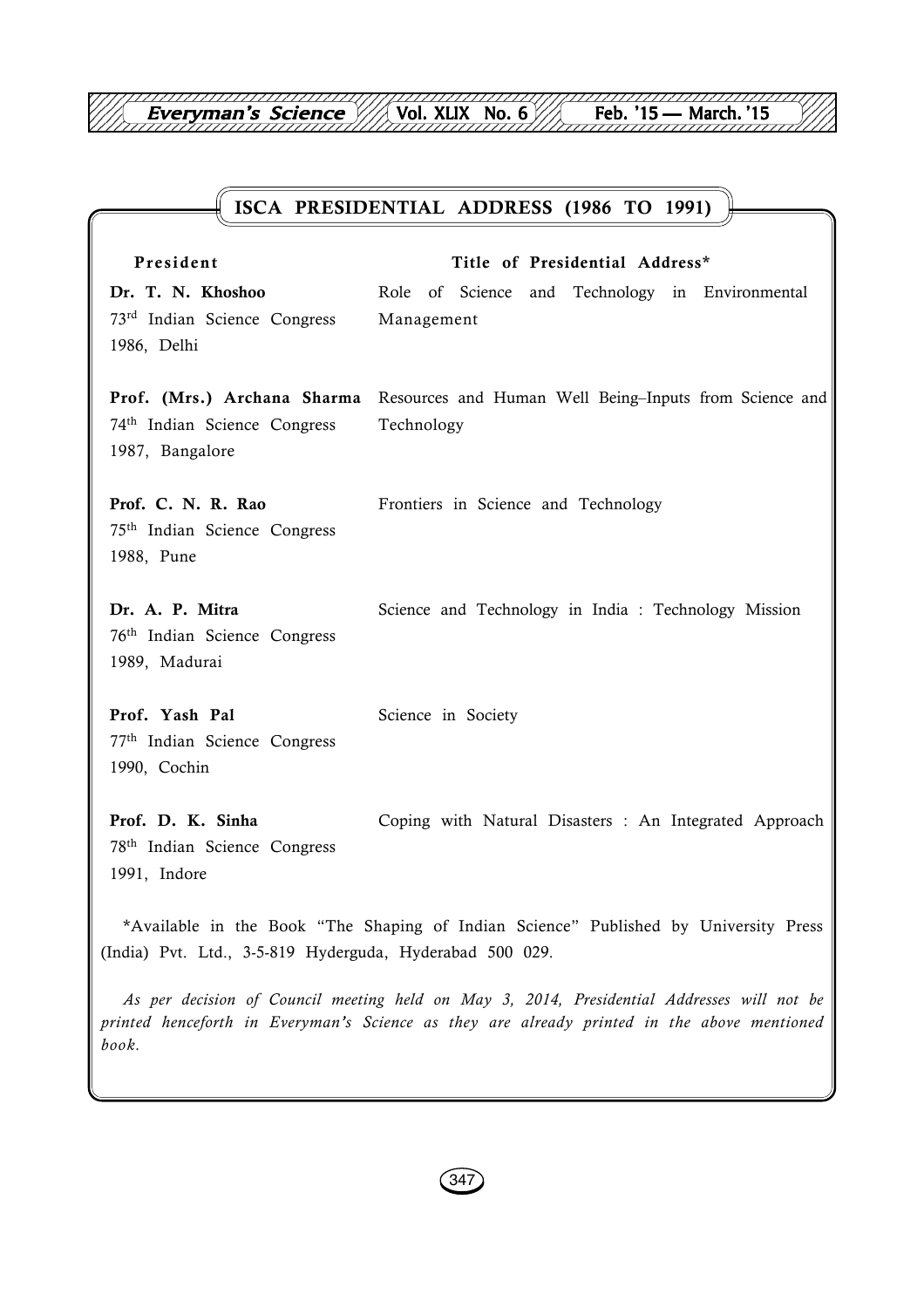#### 12345678901234567890123456789012123456789012345678901234567890121234567890123456789012345678 12345678901234567890123456789012123456789012345678901234567890121234567890123456789012345678 WA Everyman's Science  $\mathbb{V}/\mathbb{A}$  Vol. XLIX No. 6  $\mathbb{V}/\mathbb{A}$  Feb. '15 — March. '15  $\mathbb{V}/\mathbb{A}$ 12345678901234567890123456789012123456789012345678901234567890121234567890123456789012345678

# *EDITORIAL*

#### **EDUCATION FOR NEXT GENERATION**

#### **PROLOGUE**

The National Knowledge Commission (NKC), the Scientific Advisory Committee to Prime Minister (SAC-PM) and several countrywide educational survey reports have emphatically indicated the urgent need of reforms in education sector. The New Education Policy of India is about to be announced. Strengthening old educational institutions, opening new educational institutions, seeking public-private partnership in education sector, redesigning the academic curricula to promote entrepreneurship oriented education, flagging of moral/value education, increasing Gross Enrollment Ratio (GER) etc. are envisaged and envisioned remedial measures.

#### **t-EDUCATION VERSUS e-EDUCATION**

Traditional education system (t-education) requires physical presence of student, teacher, school etc. at a given place at any given moment of time. It entails a minimum definite infrastructural setup in terms of man-power (teacher etc.) and physical facilities (building, library etc.) at each and every location identified for this purpose (school and/or college). Obviously, a huge budget is required to provide these facilities on per capita basis. On the other hand, electronic education system (e-education) requires minimum infrastructure and can address large mass simultaneously. The initial phase in this direction was to adopt audio-visual system in t-education. The overhead projector and slide projector were next to come. Finally, computer based projectors are widespread. All these projectors are basically add-ons to t-education system operational at any given location.

The next generation education system will dwell upon the use of satellite communication system (EDUSAT etc.) in addressing countrywide classrooms. It provides facility of education that requires less number of resource persons and addresses large number of learners at significantly reduced budget when compared to t-education system. Internet based eeducation system is bringing revolution and is a paradigm shift from t-education. Countrywide classrooms, Webinars, Podcasts, Web based discussion portals etc. need to be widely promoted.

#### **MINDS-ON VERSUS HANDS-ON EDUCATION**

The real world needs ready to deliver stuff. In general, present education system is mostly addressing theoretical/conceptual aspects (dominant classroom component i.e. Minds-on) while many of the academic programs need dominant laboratory/workshop/field study components (Hands-on). The incongruent relation between Minds-on and Hands-on components leads to students who are unable to adjust in the real world. Though there are good examples like Mathematics (dominant Minds-on component) and Computer Science (dominant Hands-on component) where Indian students are considered to be excellent, however, this is not true in the case of science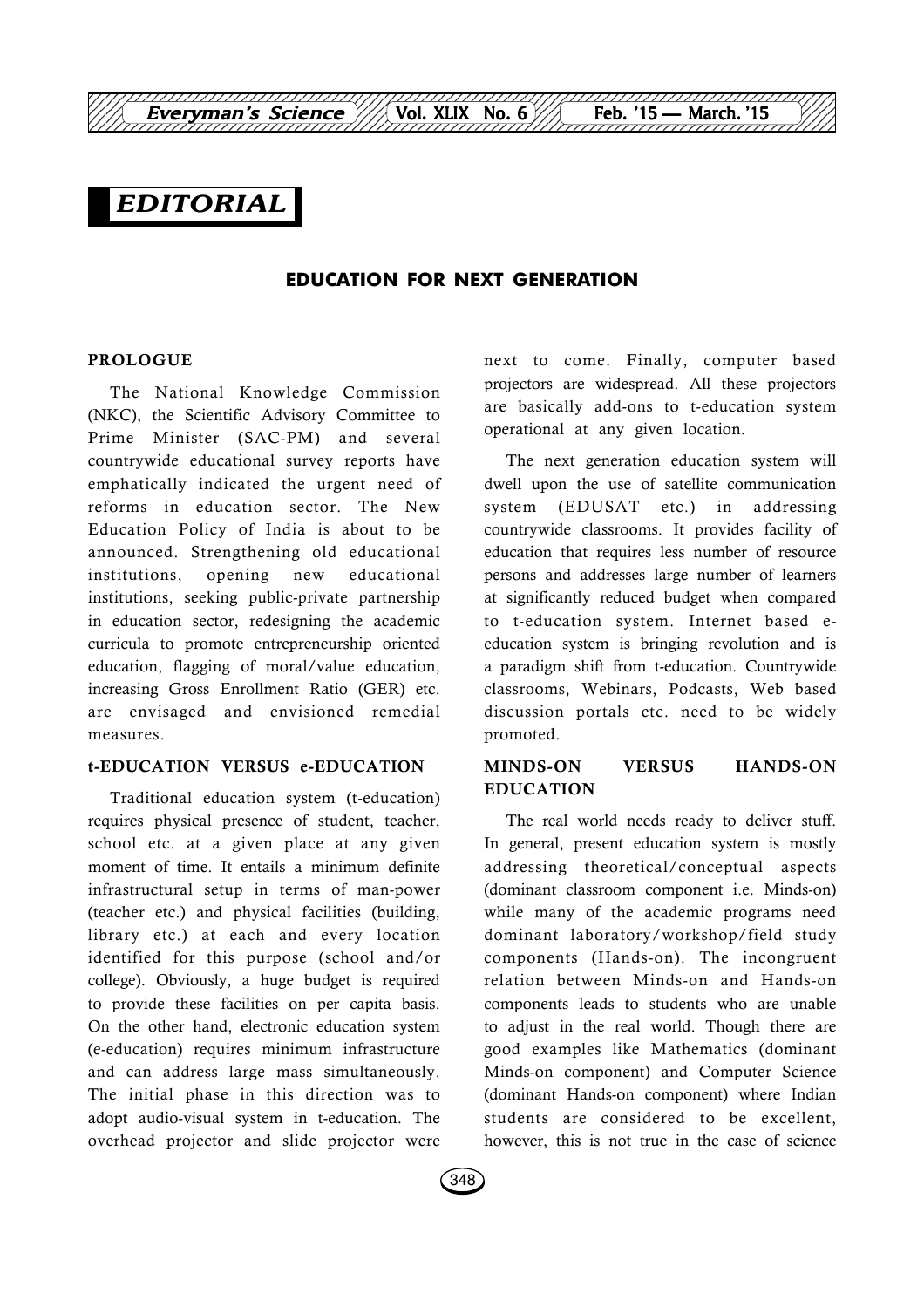

and engineering students (as very few institutes have adequate hands-on facility). It has led to concept of finish schools that may not be required if adequate emphasis is given to education system where Minds-on synchronizes with Hands-on.

#### **RURAL VERSUS URBAN EDUCATION**

We must understand that rural India is quite different from urban/semi urban India. This difference is momentous and is visible at all levels including life style, food habit, local dialect, local eco-surroundings etc. It translates that we need to have different education system for rural and urban India. Unfortunately, we are yet to consider education system that would take care of local language, culture, resources, heritage etc. along with scheduling according to local harvesting season, local festival etc.

There are numerous schools/colleges located in rural/semi urban areas where majority of students come from farming background. Due to obvious reasons these students are unable to attend classes during sowing/harvesting season. The institutions located at rural areas should consider Rabi/Kharif vacation rather than summer/winter vacation. These institutions should aim at imparting education to students such that they are able to understand their local level heritage, environment and natural resources as per calendar scheduled according their local need. It would strengthen the local level livelihood generation including unwanted migration of rural population. A quantum increase in GER and decrease in drop-outs may be achieved by rescheduling the calendar and timing according to local requirements.

#### **NEW VERSUS OLD INSTITUTIONS**

The Education Facility Index takes into account education at all levels. Even a cursory look of statistics of developed countries would suggest that number of academic institution per unit population is much higher than their developing or underdeveloped counterparts. Education is foremost requirement for sustainability and, for peace of man and environment. India strongly needs large number of new Universities and colleges to move from developing to developed status. The new Universities/colleges may be goal specific based on the regional requirements. To explain in simple words, new institutions should not necessarily always compete with already established institutions, rather considering local and regional needs, more and more of them should focus on educating people not only for job market but for appropriate entrepreneurship also. At the same time, already established institutions should focus on innovative education and research based on national and global requirements.

#### **EPILOGUE**

In addition to maintaining quantity, quality and delivery of educational contents, the best result of education is possible through sharing of resources and networking of institutions. High quality teaching/learning materials accessible through internet and networking of library resources are essentials step in this direction. Sharing of laboratory facilities amongst network members is highly desirable. Team research (inter/intra institutional) needs to be effectively encouraged. Rescheduling of academic calendar according to local needs will significantly increase the GER. The role and goal of new institutions should be defined according to regional and local needs. India is home for large number of rural students. The system should encourage such schools/colleges with extraordinary flexibility in terms of academic contents and time scheduling.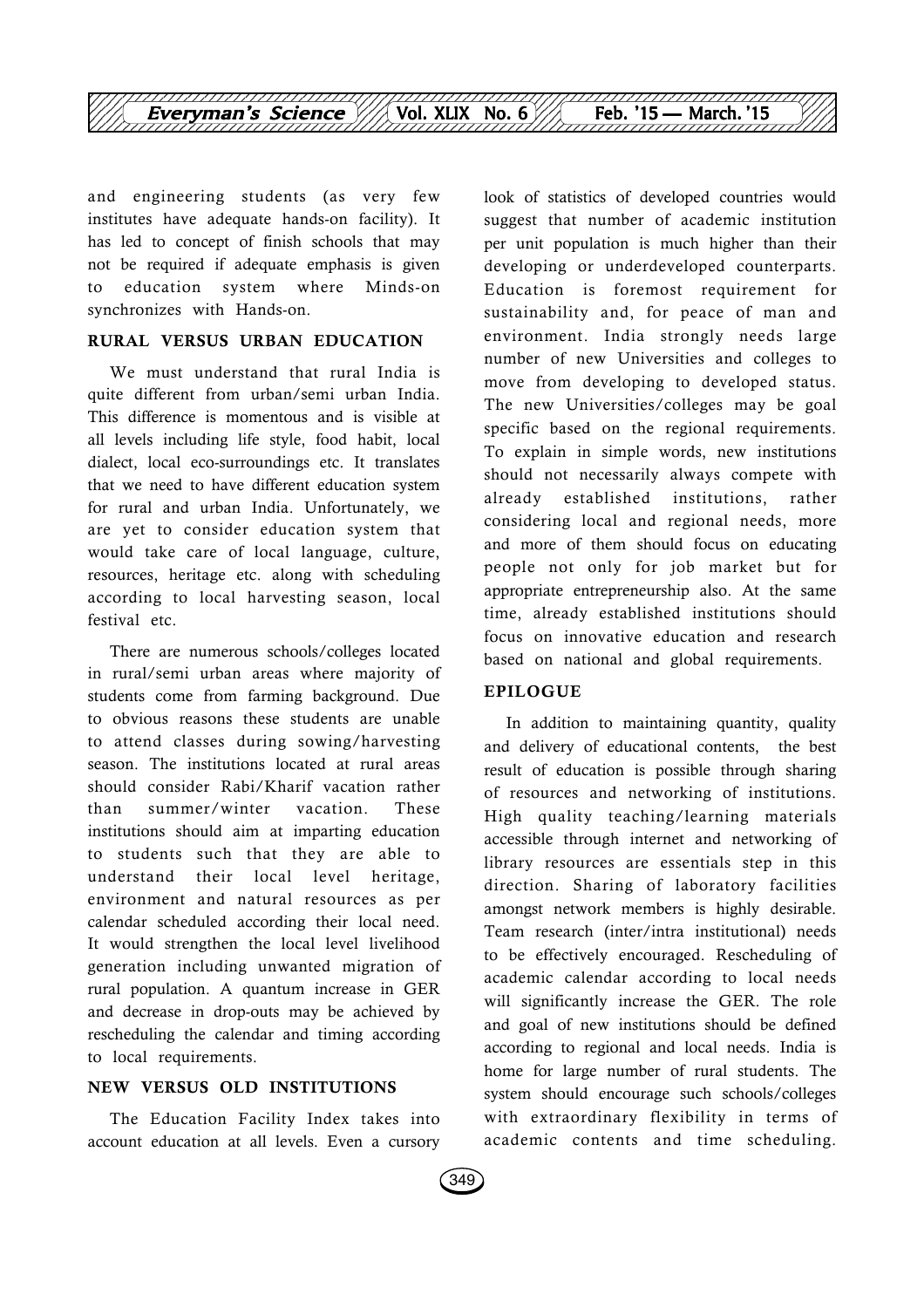

Private-public partnership is must to achieve the goal of 100% literacy.



The next generation education may be illustrated by palm as education and the five fingers as its outputs. The 'thumb' will reflect 'ethics'; like thumb impression, education will have impression of 'value' (inbuilt value based education system). The 'index finger' will

represent 'efficiency'; education will impart efficiency, capacity and intelligence that will be unquestionable. The 'middle finger' will represent 'environment'; the education will impart enough weight to natural resources and eco systems. The 'ring finger' will represent 'economics'; the education will marry inclusive development and will impart knowledge about local/regional/global development. The 'little finger' will represent 'energy'; education will provide strength of intellect, experience, innovation, network.

(Note - The views expressed are exclusively of author and do not represent view of his organization)

*Prof. Pramod K Verma Scientific Advisor, Govt. of M.P Director General, Madhya Pradesh Council of Science & Technology, Bhopal*

*Reading makes a full man, meditation a profound man, discourse a clear man.*

*—Benjamim Franklin*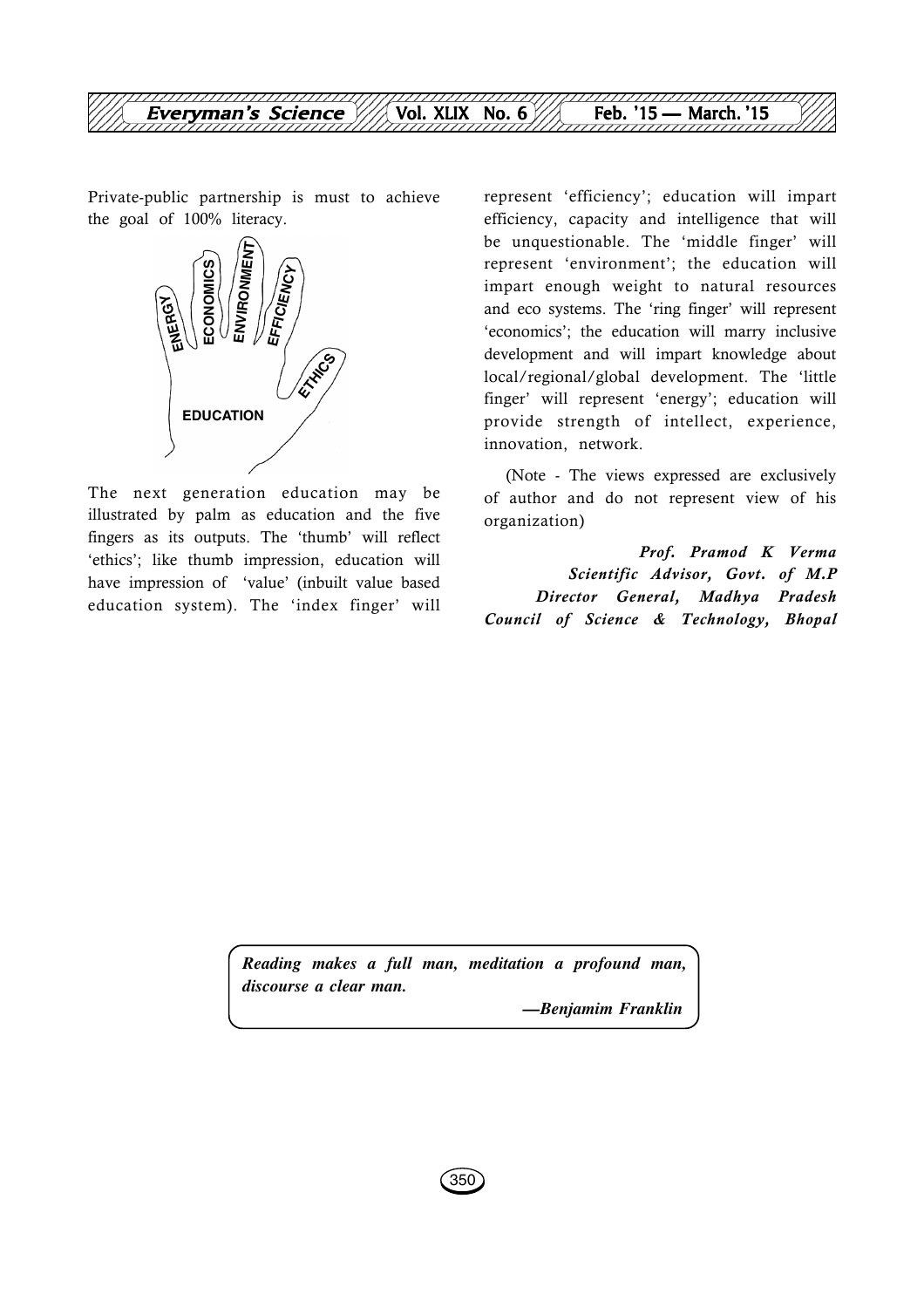## STRESS OF MULIEBRITY

12345678901234567890123456789012123456789012345678901234567890121234567890123456789012345678 12345678901234567890123456789012123456789012345678901234567890121234567890123456789012345678 Which Everyman's Science  $\mathbb{V}/\mathbb{A}$  Vol. XLIX No. 6  $\mathbb{V}/\mathbb{A}$  Feb. '15 — March.'15  $\mathbb{V}/\mathbb{A}$ 

Vanita Kamat

**This is an article written with the view to create awareness among people about stress women face in today's world. Author has made an effort to present the current information regarding the causes, effects and preventive measures of stress in brief. Despite growing awareness about the stress, anxiety and various psychological disorders in our society, special efforts are needed to be taken for making women mentally and physically fit. We still have long way to go in our understanding about stress management in women. It is hoped that the information brought together in this article would be found useful.**

#### **INTRODUCTION**

In the womb itself when female foetus is conceived, the stress and life of woman, puts hands together. Mostly her birth is regarded unwelcome in almost all parts of society by one or the other person in the relations or by parents themselves. Woman's life various phases from childhood, adolescence, adulthood to her last breathe in the world is full of stresses.

The word 'Stress' was previously used in physics to refer the internal force exerted on material body leading to strain. Walter Bradford Canon, American Physiologist in 1926, coined the term 'Flight or Fight' to describe animal's response to threats as bodily changes in fear, hunger, pain and rage. He, for the first time discovered the 'stress response' as 'flight or fight response' or 'Allostasis with urgency' i.e. response of a body to the problem for physical survival of the individual animal. The term 'Stress' was

first used in 'biological context' by Hans Selye in 1936 as 'Non specific response of the body to any demand for change'1.

<del>...</del><br>777777777777

Stress is a reaction of body to the short lived situation like missing the bus or long lasting one like dealing relationship problem, spouse's death etc. It becomes dangerous when it interferes with the person's ability to live normal life for an extended period when person is not able to concentrate, irritated which can further damage the physical wellbeing.

Though stress is a feeling when one is faced with challenges. To a limited extent it can be good as makes a person alert, gives the burst of energy and motivates to deal with the stressor. But feeling stressed for longer time can take toll on mental and physical well being.

#### **COMMON CAUSES OF STRESS IN WOMEN**

Stress happens when women feel they don't have capacity to manage the demands of their lives. It's a continual feeling. Stress can be short lived or long lasting. Few stressful events in women's life can be<sup>2</sup>:

Department of Zoology, Kirti M. Doongursee College of Arts, Science & Commerce, Dadar, Mumbai 400028, Email : vanita2483@gmail.com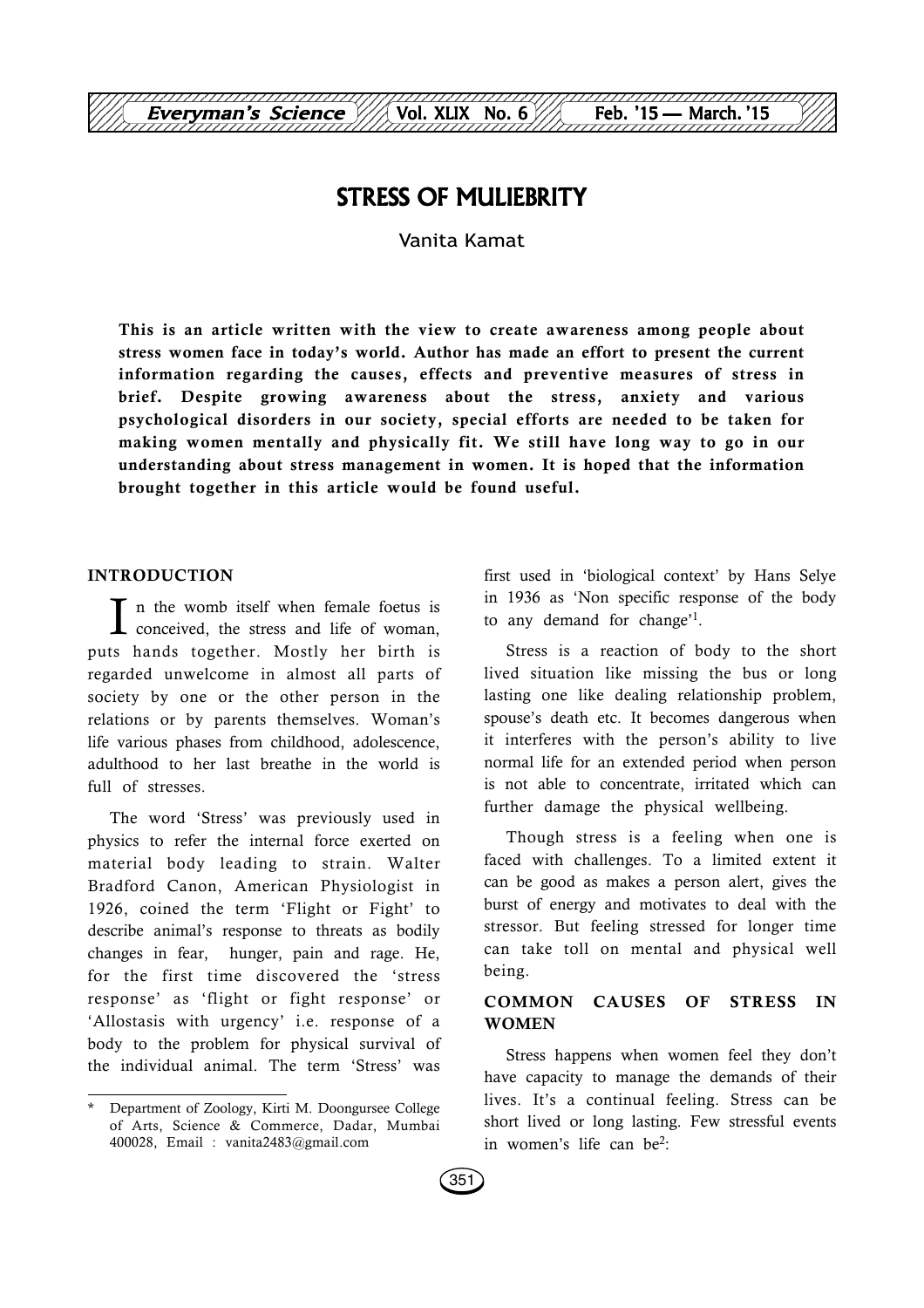#### 12345678901234567890123456789012123456789012345678901234567890121234567890123456789012345678 12345678901234567890123456789012123456789012345678901234567890121234567890123456789012345678 WA Everyman's Science  $\mathbb{V}/\mathbb{A}$  Vol. XLIX No. 6  $\mathbb{V}/\mathbb{A}$  Feb. '15 — March. '15  $\mathbb{V}/\mathbb{A}$ <u>55. 15 march</u>

- 1. Marriage
- 2. Pregnancy
- 3. Divorce
- 4. Death of spouse
- 5. Death of close family members
- 6. Marital separation
- 7. Relationship breakups
- 8. Losing the job
- 9. Personal illness or Injury
- 10. Commuting to work
- 11. Job responsibilities
- 12. Keeping home clean
- 13. Getting less time to spend with family members
- 14. Glass ceiling treatment i.e. experiencing gender inequality for being women despite having qualifications or achievements etc.

#### **SYMPTOMS OF BEING STRESSED OUT / COMMON SIGNS OF STRESS**

- 1. Headache
- 2. Lack of energy
- 3. Lack of concentration
- 4. Poor self esteem
- 5. Short temper
- 6. Stomach upset
- 7. Back pain
- 8. Not eating too much or eating too much
- 9. Feeling of no control over situation
- 10. Forgetfulness etc.

Above mentioned symptoms may be of depression or anxiety, which can be caused by long term stress<sup>2</sup>.

#### **CURRENT STATUS OF KNOWLEDGE**

#### **'Stress does affect the health' :**

The body responds to stress by releasing the stress hormone. When brain perceives the stress, hypothalamus releases Corticotrpin Releasing Hormone (CRF ), which triggers the release of Adrenocorticotropin Hormone (ACTH). ACTH travels through the bloodstream and it stimulates adrenal glands to release Cortisol and Epinephrine into the bloodstream. Cortisol and Epinephrine are the hormones which help to provide the energy to produce emergency energy and support 'Flight or Fight Response'. As long as the brain perceives the stress, it continues to produce CRF. The body's stress response ends when the brain relaxes, allowing hormone level to return to normal8.

Happenings that trigger stress response do not last longer. But when long term a problem creates stress, above mentioned 'stress response system' is activated over too long period of time. This can lead to many psychological disorders. It reduces overall immune response and thus succumbs the body to various illness and some forms of cancers<sup>9</sup>.

### **LONG TERM STRESS CAN LEAD TO VARIETY OF HEALTH PROBLEMS IN WOMEN**

- 1. Mental health disorders like depression, anxiety, insomnia
- 2. Eating disorders, obesity, nausea, ulcers and other gastrointestinal problems,
- 3. Fatigue, depersonalization, panic disorders
- 4. High Blood Pressure, heart arrhythmias, diabetes, chest pain, head aches.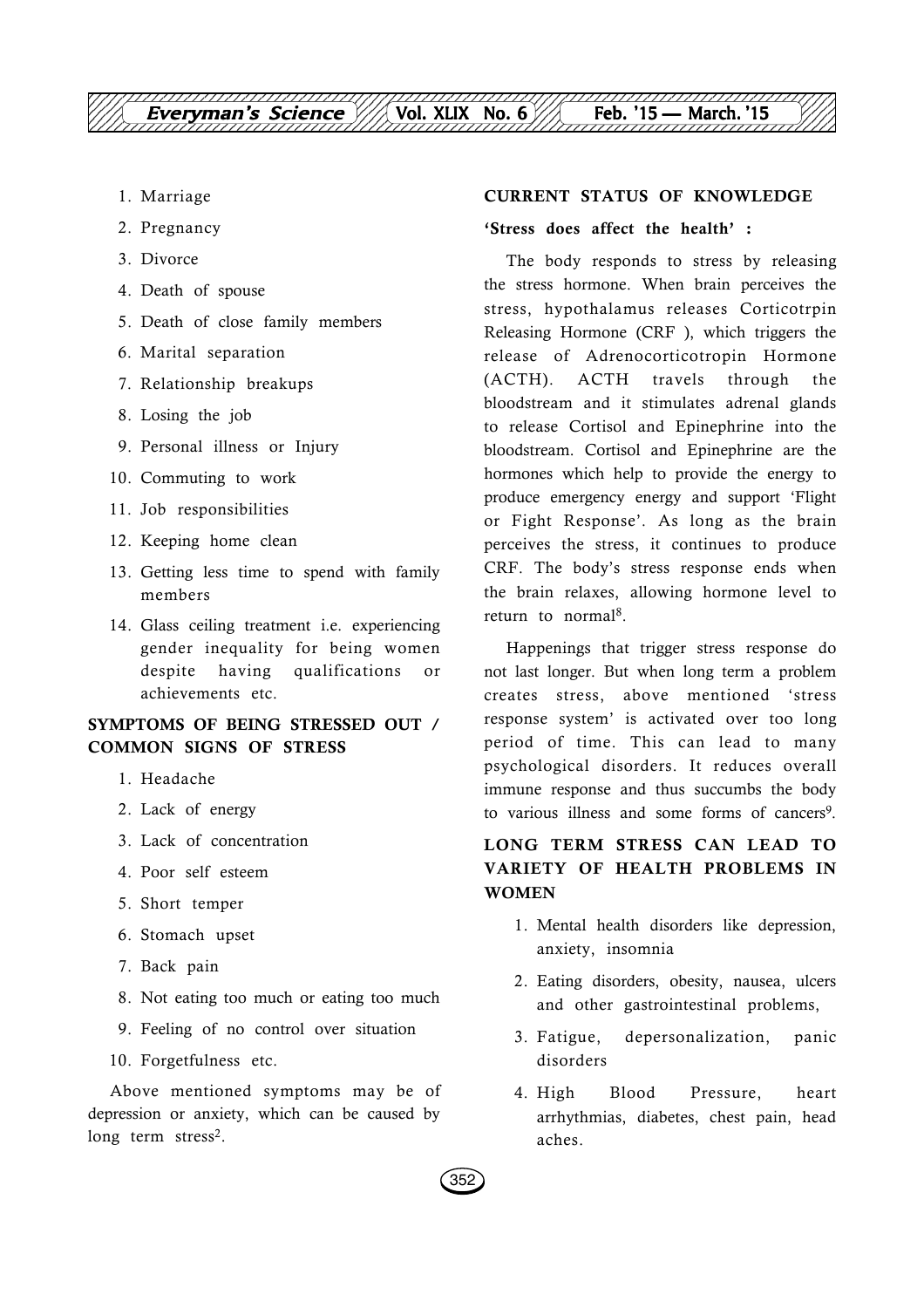

5. Menstrual and other hormonal imbalances.

#### **'Do women react to stress differently than men?':**

Many surveys suggest women experience more physical symptoms of stress than men. But Women tend & be friend, taking care of those closed to them but also draws support from their family and friends. Men are most likely to have flight or fight response. They cope by escaping into relaxing activity or other distraction<sup>2</sup>.

A study in rats has revealed a gender differences in brain's stress response that sheds light on women's proneness to mood and anxiety disorders. Corticotropin Releasing Factor (CRF) which acts as both hormone and neuro transmitter plays key role in response to stressor .In response to the stressor , CRF binds to the receptor on the cells in ' Locus coeruleus' alarm centre in the brain. After stress , CRF receptors remain expose on neuronal membrane of female rat, allow CRF to persist in its effect making them more stressful. In male rats , there is internalization of many hormone's receptor in neuronal membrane and thus males are more resilient in compared to female rats<sup>3</sup>.

#### **'Sandwitched Generation' :**

This term refers to the women who care for their children at home as well as parents in addition to their usual job obligation. Many surveys conducted suggests such women are less likely to be happy than others. Problems related to money, lack of time , health problems are leading sources of stress along with the concern for elderly relative's health. Such women are more likely to be depressed and worried about not having enough time for other family members as well as more trouble managing stress<sup>7</sup>.

#### **'Stress and Abdominal Weight gain in Women' :**

In animal studies, stress induced cortisol secretion has been shown to increase central fat .In various researches it has been found that high Waist to Hip Ratio (WHR) displayed heightened Cortisol to repeated laboratory stressors4.

Cortisol is named 'stress hormone 'as its secretion raises during physical or psychological stressful events. Some studies in women have shown that , stress and elevated cortisol levels leads to fat deposition in abdominal area rather than hips . Studies have shown that women have tendency to react to stress with high levels of cortisol have been shown to have tendency to eat more under stressful conditions than women who secretes less cortisol in similar such events<sup>5</sup>. Thus such women become more prone to cardiovascular diseases in course of time.

#### **'How to handle the stress? ' :**

Every woman has to handle her own stress. Experts suggest few steps that can help to handle stress in a positive way<sup>2, 10</sup> :

#### **1. Improving the attitude :**

- **(a) Being flexible :** One can let go things or meet people half way. It is seen sometime its not worth arguing and thus one can avoid stressful situations. Trying to cope up with existing circumstances is very important.
- **(b) Getting organized :** Women should make ' To do list' and figure out what is most important and prioritize the things to do.
- **(c) Setting limits :** A day has 24 hours only. In that workable hours are limited. Women needs to set limit for themselves and others. They should not be afraid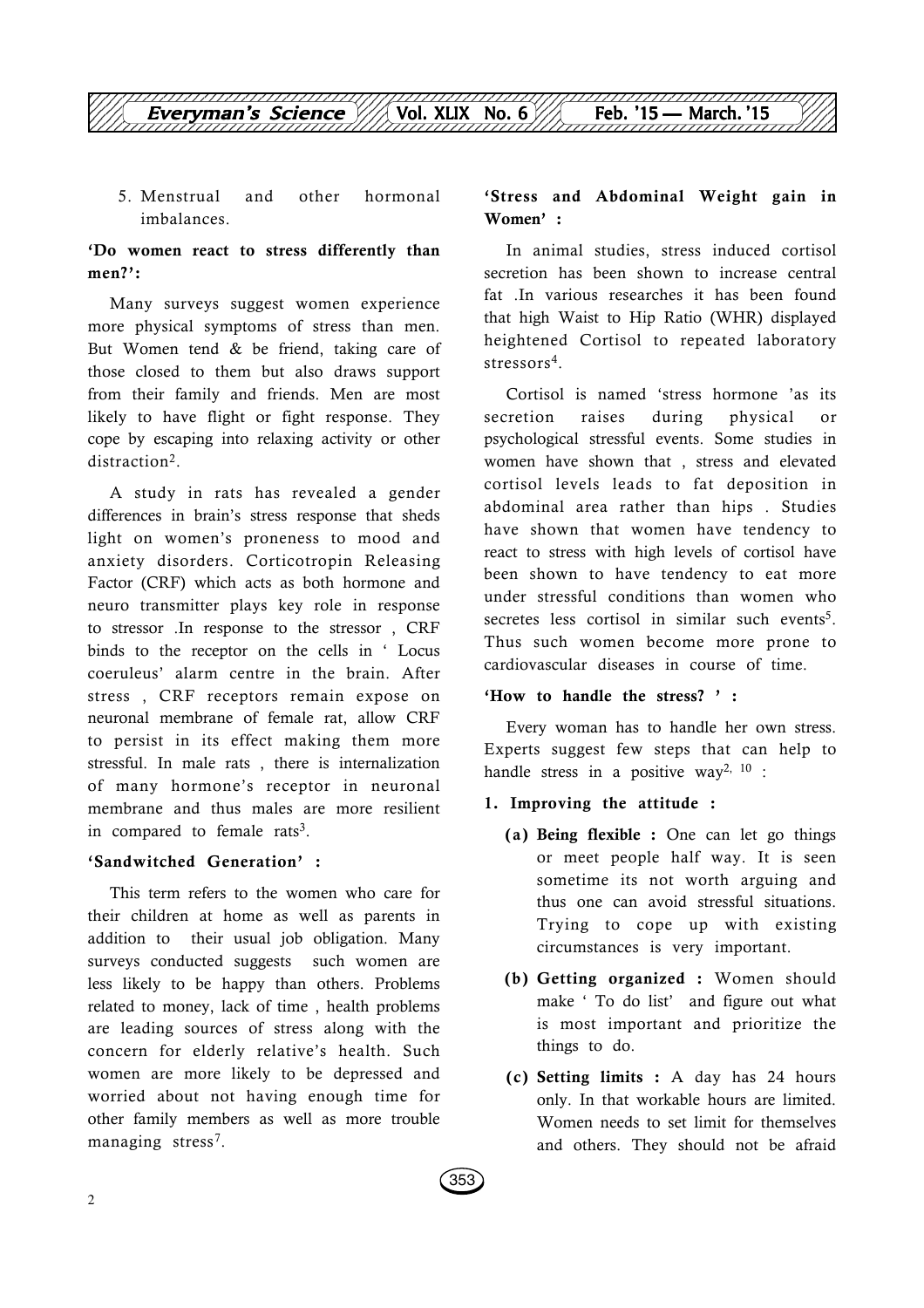#### 12345678901234567890123456789012123456789012345678901234567890121234567890123456789012345678 12345678901234567890123456789012123456789012345678901234567890121234567890123456789012345678 WA Everyman's Science  $\mathbb{V}/\mathbb{A}$  Vol. XLIX No. 6  $\mathbb{V}/\mathbb{A}$  Feb. '15 — March. '15  $\mathbb{V}/\mathbb{A}$ 56. <u>12</u><br>7777777777777777

of 'saying No' to request for their time and energy. Women should understand their limitation and capacities, accept them and in that accordance should set goals.

- **(d) Problem solvers :** Women should try to be problem solvers . They should list the problems that can be solved now and which are beyond control for the moment.
- **2. Relax :**
	- **(a) Taking deep breaths :** it helps to relax the muscles .
	- **(b) Stretch :** It relaxes muscles and make a person feel less tense.
	- **(c) Massage the tense muscles :** Massaging the neck and upper back .
	- **(d) Hobbies etc :** Taking out time to do things one wants e.g. listening to music, reading a book , going for a movie etc.
	- **(e) Being joyful :** Entertaining , hilarious attitude helps a person to be socially acceptable.
- **3. Self Care :**
	- **(a) Get enough sleep :** 7-9 hours of sleep is must for body to feel rested.
	- **(b) Right food habits :** Having fruits, vegetables, beans and whole grains. Avoiding alcohol, caffeine, high carbohydrate snack food, junk or fast foods.
	- **(c) Exercise :** Getting physical activity helps body to relax and improve the immune response, routine exercise like walking, swimming, cycling etc.
	- **(d) Meditation :** Practicing yoga, and various breathing techniques in meditation helps to relax and rejuvenate.

#### **4. Connect with others :**

- **(a) Share the stress :** Talking out about the problem to the near ones can help to feel better. Also there is possibility that solutions can be suggested.
- **(b) Friendships :** One should try to cherish friendships, get together helps to reconnect.
- **(c) Getting help from professionals if needed :** If one can no longer cope, counseling can help to deal with the stress. Doctors can also suggest some antidepressants and other medications.

#### **CONCLUSION**

Its said the way we live decides the way we suffer. From existence of our civilization, stress has been the important factor in human evolution. But as no thought, no problem , no circumstances are forever lasting ; nor is the element of stress. So we need to understand our stressors and then learn to deal with them as its well said 'We must learn to let go. Release the stress. We were never in control anyway'.

#### **REFERENCES**

- 1. Seyle and Alexander, Second Annual Report on Stress. Montreal: Acta Inc. 1952, *J Anat*, Oct 1953, **87** (Pt 4), 432.
- 2. 'Stress and your health fact sheet', reviewed by Catherin Roca, NIMH, NIH, March 17, 2010.
- 3. B A Reyes, TT Bethea, I Parastatidis, H Ischiropoulos, EJ Van Bockstaele, RJ Valentino, *Mol Psychiatry*, Jun 15, 2010.
- 4. P M Peeke, GP Chrousos, NY Ann, *Acad Sci*; **771**, 665-76, Dec 29, 1995.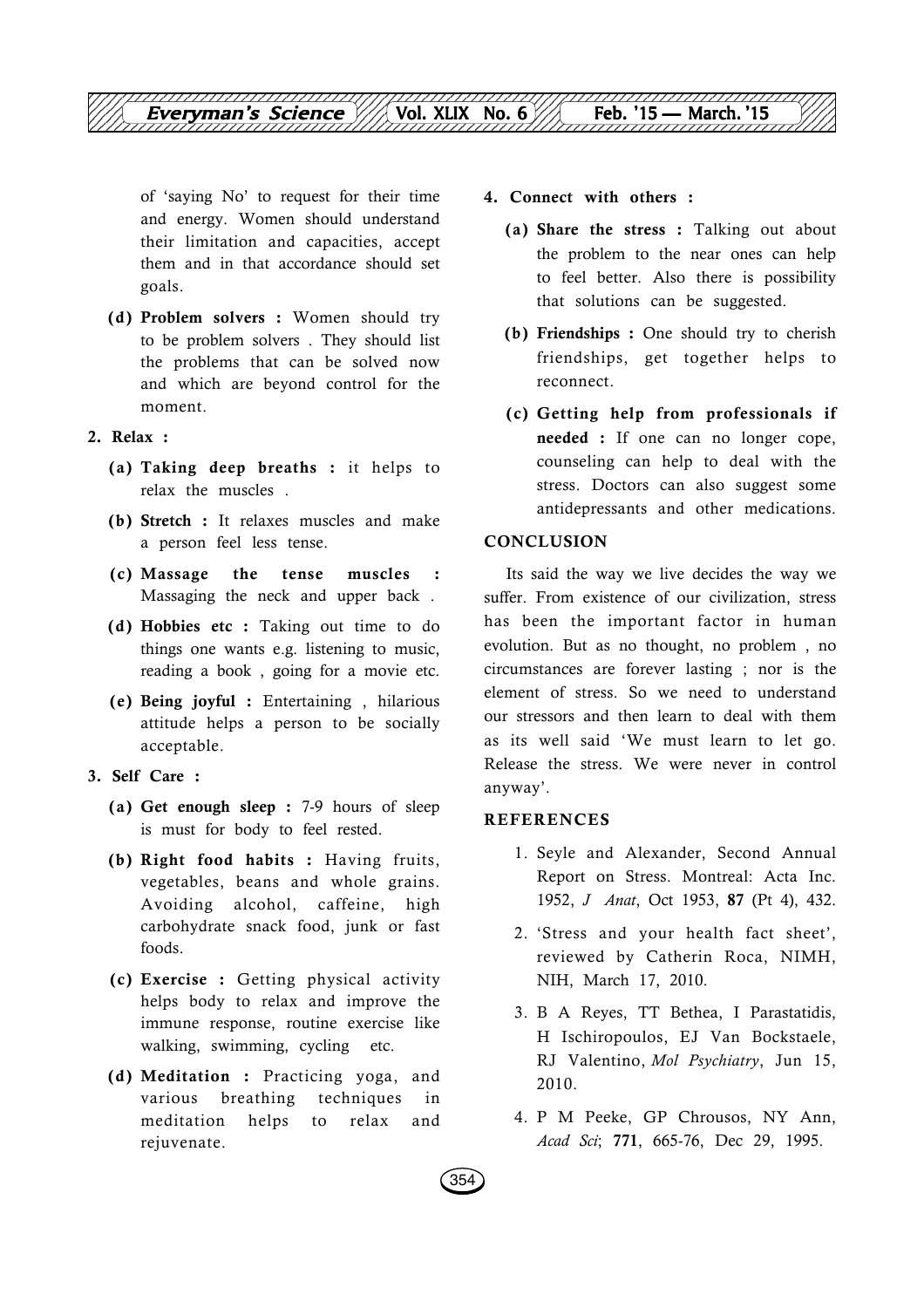

- 5. E S Epel, B McEwen, T Seeman, K Matthews, G Castellazzo, KD Brownell, J Bell, JR Ickovics, *Psychosom Med*, **62**, 5, 623-32, Sep-Oct, 2000.
- 6. Mousumi Bose, Blanca Oliván, and Blandine Laferrère, *Curr Opin Endocrinol Diabetes Obes*, 16, 5, 340– 346, Oct, 2009.
- 7. A survival course for Sandwich

Generation. Carol Abaya. The New York Times ,January 17, 1999.

- 8. "Corticotrophin-releasing hormone". September 5, 2012. Society for Endocrinology.
- 9. N. Schneiderman, G. Ironson, & S. D. Siegel, *Annual Review of Clinical Psychology*, **1**, 607, 2005
- 10. 'Manat'. Achyut Godbole. Manovikas publication, Pune, December 5, 2013.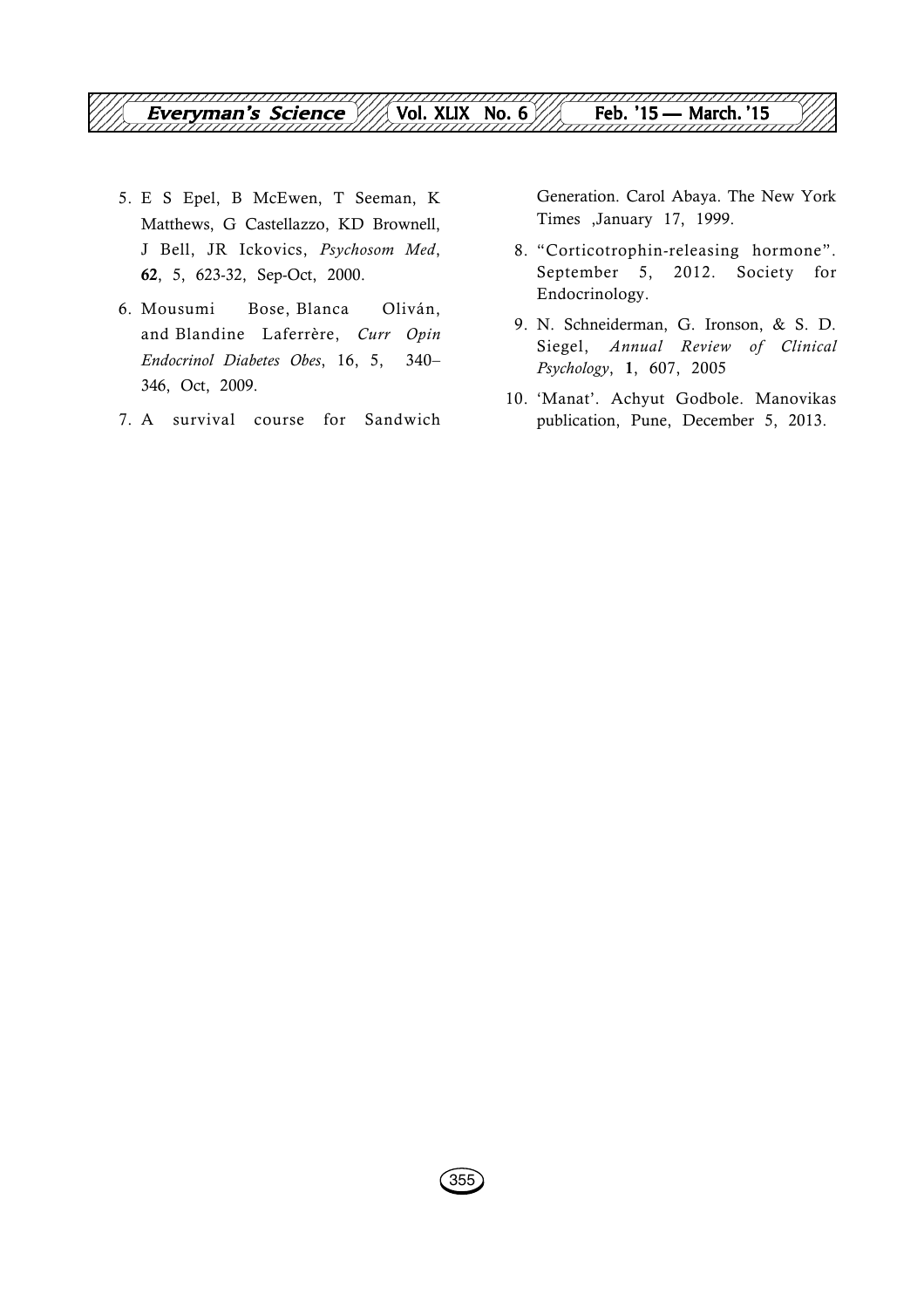12345678901234567890123456789012123456789012345678901234567890121234567890123456789012345678 12345678901234567890123456789012123456789012345678901234567890121234567890123456789012345678 WA Everyman's Science  $\mathbb{V}/\mathbb{A}$  Vol. XLIX No. 6  $\mathbb{V}/\mathbb{A}$  Feb. '15 — March. '15  $\mathbb{V}/\mathbb{A}$ 

Biswaranjan Paital and Shailazar Tripathy

INDIAN CONTEXT

**Vultures rapidly consume the carcasses which act as host for various diseases that spread to livestock. Despite high ecological signigicance of vultures, research on their biology and pathophsiology is still wanting. As a result, their population is severely declining or locally extinct not only in India but also in the globe. It indicates the emergency to revive their population both by laboratory and field interventions. This article is an attempt to string together the possible causes and remedies against their disappearance from the ecosystem with special reference to Indian context.**

#### **INTRODUCTION**

 $\mathbf A$  n ecosystem is stabilized with different trophic levels without which it is pushed to an unbalanced state. Trouble to any of the trophic organism such as producers, consumers or scavengers, eventually not only leads to the disapperance of the food chain but also it makes disorder in the existing food web. It is not worthy to mention here that scavengers occupy an imperative level in a food chain without which eco-maintenance of dead carcasses in either stopped or delayed. It leads to several ecological disturbances. Specifically, it is believed that their absence can lead to a remarkable crisis in terrestrial ecosystem1. The vultures, an excellen scavenger of dead bodies, are critically tagged in the endangered lists2. It is noteworthy to mention here that, they feed mostly on the carcasses of animals. They do not kill animals but by consuming the dead animals, they keep the environment clean. In the absence of any alternative mode of disposal of animal's carcasses, they contine to be disposed off openly. It leads to increased risk of rabies and live stock born diseases like anthrax. Therefore, the scavenging habit of vultures prevents spreading to dangerous diseases such as rabies and anthras, which could play havoc to the wildlife, live stock and human being as well.

12345678901234567890123456789012123456789012345678901234567890121234567890123456789012345678

The ecotones which were occupied with important scavengers like vultures are now found to be in numerous troubles. Specific studies high lighted more about the persisting problems related to the causes and consequences of vulture extinction from particular regions<sup>3-6</sup>. The Indian white-backed (Gyps bangalensis) and long-billled (Gyps indicus) vultures were the most abundant vulture species of India before more than a decade ago. Unfortunately, they are now on

Department of Zoology, Banaras Hindu University, Varanasi-221005, UP, India Tele : + 91-542- 6702523, Fax : + 91-542-2307149 Mobile : +91- 7275116380 Email : biswaranjanpaital@gmail. com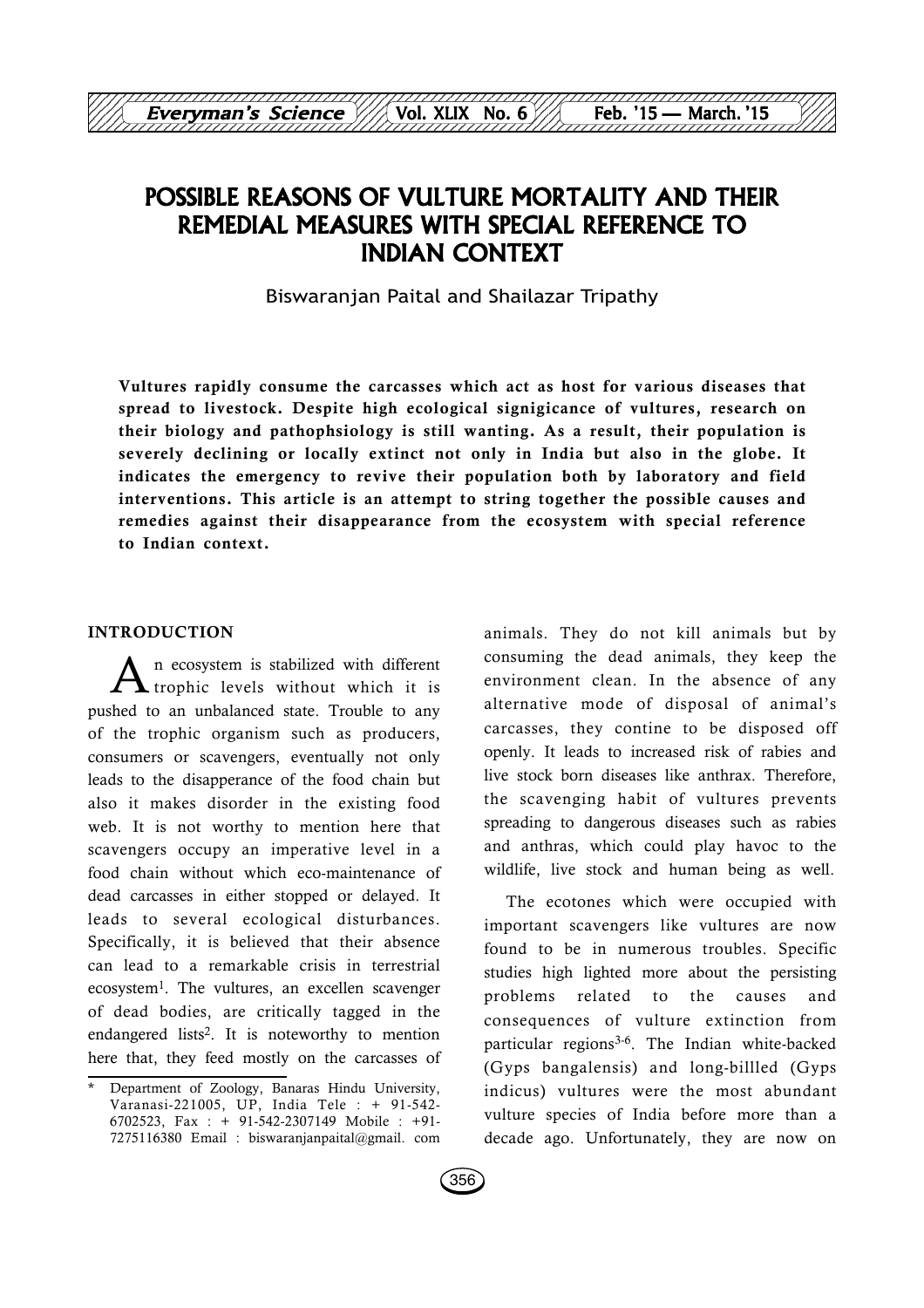

the verge of extinction. In Indian sub-continent, the problem was scientifically documented by the Bombay Natural History Society (BNHS). In 1999, data published from a study by BNHS at Keoladeo National Park (KNP), a world heritage site, showed around 96% decline in the Indian white-backed vulture population and around 97% decline in the long-billed vulture population between 1985 and 19993. In 2000, nation-wide surveys showed similar decline of vulture population throughout India. Afterwards, such cases have been noticed with Gyps spp. population in neighbouring countries such as in Nepal and Pakistan<sup>3, 5</sup>.

The right time of the task to discuss about the causes and remedial measures against vulture destruction has gone back to many decades back. Now, the problem must be taken seriously to put forward specific scientific and social strategies in order to revive their population. In the above context, a different look has given in the present article with an aim to string together the cause and possible remedial measures against the rapid decline of vulture populations with special reference of India.

### **POSSIBLE CAUSES OF VULTURE MORTALITY AND THE REMEDIAL MEASURES**

Several laboratory and field intervention have been made to list the possible causes of vulture mortality. However, the outcome are not sufficient to stop or to delay the processes of their declining population.

#### **ENVIRONMENTAL FORCES**

Biotic and abiotic environmental factors such as extreme heat or cold, chemical pollution in air and water, heavy cyclone, loss of habitat, loss of forest canopy, imbalanced food chain etc. are always detrimental factor for the disappearance of a species from the world. Such factors many times are enhanced by human activities into many folds of its actual level which becomes threat to the inhabiting species. Environmental factors such as chemical pollution and heavy cyclone were found to have important role on the declining vulture population in India.

#### **Air and Water pollution**

Vultures are usually colonial in nature (live in groups) and by drinking polluted water containing either or both pathogenic organisms and organic or inorganic poisons, might caused disappearance of the vultures patch wise. For example, presence of a novel Mycoplasma species (*Mycoplasma vulturii*) in tissues of oriental white-backed vulture (*Gyps bengalensis*) at Changa Manga forest plantation area of Pakistan is proposed to be a water born pathogenic contamination responsible for their population decline<sup>12</sup>. Pathogens of malaria can grow better in water lodging polluted area. Though malaria is not a water born disease, pathogens causing malaria could be a cause for death of the wild population of the Indian white-backed vulture (Gyps bengalensis). Persistently several organochlorine pesticide residues (p, p'-DDE, p, p'-DDT, HCH, Dieldrin etc.) detected in tissues and eggs of white-backed vulture, *Gyps bengalensis* from different locations in India such as at Delhi and Mudumali. Indian whitebacked *Gyps bengalensis* and long-billed *Gyps indicus* vulture populations were also noticed to be affected with dropped neck posture followed by death due to pesticide contamination in their tissues. The above results could be due to drinking of contaminated water and very less probability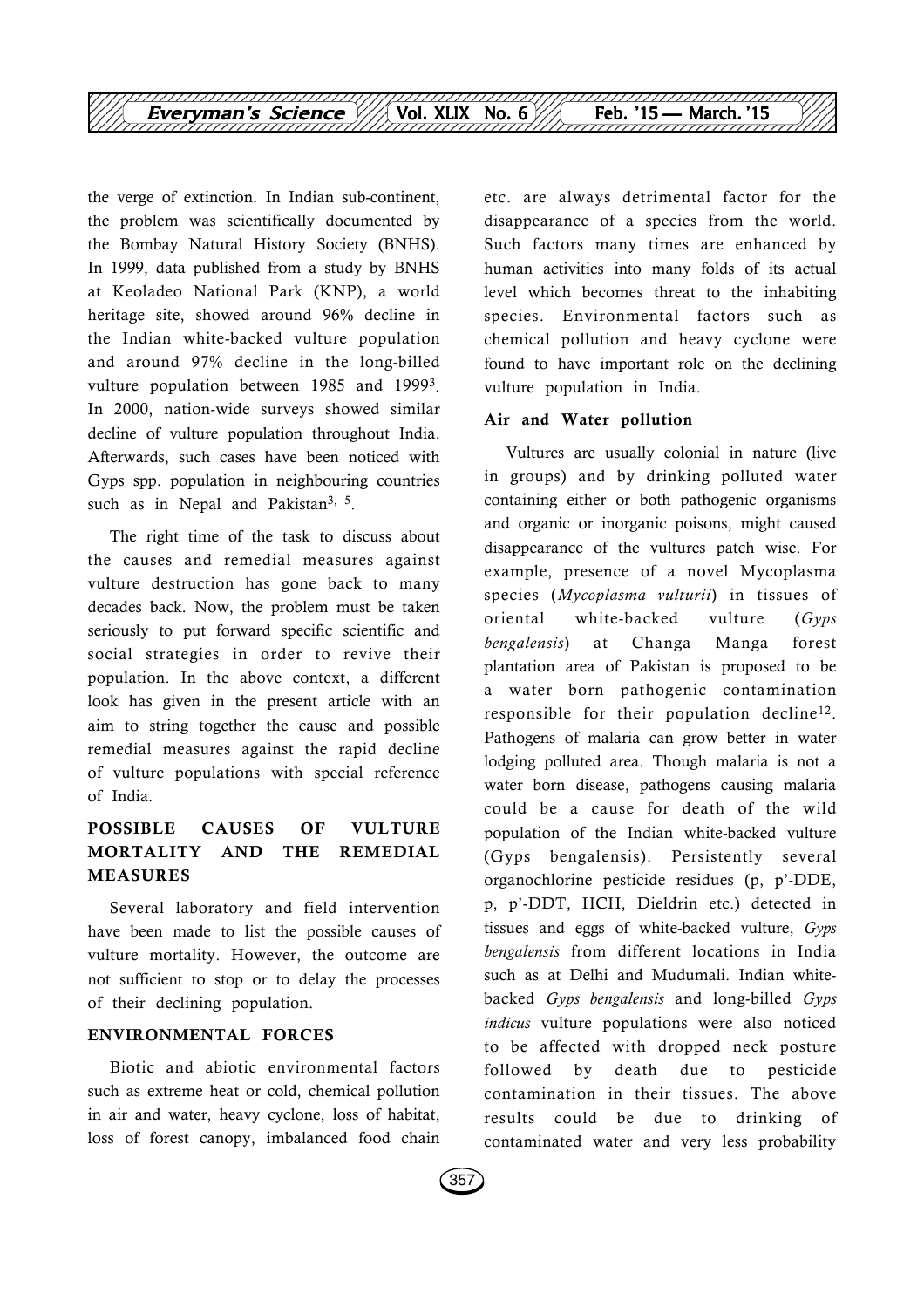

is due to biomagnifications of the selected chemical though the food chain in vultures. Therefore, water pollution could be a major cause for declining vulture population. Despite lack of experimental records, it can be presumed that huge air pollution could drive vulture species to change their habitat and this process could be very rapid since the species is arboreal (e.g. birds including vultures) one. As a consequence to adapt with a new habitat or the old polluted habitat with many unwanted factors may become fatal to the vulture life for their extinction. Scientific investigations are anticipated to find out the role of specific air pollutant on vulture physiology and mortality.

The common human attitudes at individual level and community level like proper se of chemicals, toxins in argiculture, industry etc. and disposal and treatment of industrial (especially from chimneys) and individual (especially from vehicles) by products must be taken care of a remedial measures.

#### **Environmental Extremities**

Vultures are arboreal in nature and usually found to live in colonies patch wise. Environmental conditions like high rainfall, high or low temperature, cyclone may responsible to affect their arboreal life. Irregular and unexpected weather conditions including high or low rain fall and temperature is virtually due to loss of balanced ecosystem in general and loss of green forest in particular. Loss of green canopy always leads to disturb biogeochemical eycles. Finally, disturbances in biogeochemical cycles such as water and carbon dioxide cycles directly influence rain fall and temperature, introgen cycle influence canopy growth and development. It leads to rise in environmental temperature. It is noted that neck-drooping posture followed by mortality in oriental white-backed vultures (*Gyps bengalensis*) is correlated with failure in its body thermoregulation with respect to environmental temperature. During 1990, a aevere cyclone was found to reduce the vulture population to almost extinct locally at Gunture of Andhra Pradesh, India. The remaining few vultures again were drastically reduced there due to hunting of the vultures for meat by the Bandola (Banda) people in the districts of Guntur and Prakasham, Andhra Pradesh. Similarly, record of vulture population was nil in the coastal belt (especially that of Jagastingpur district and few places of Kendrapara and Puri district) of Odisha, India after the super cyclone blown over the region during 1999.

Such extremities may not be stopped by human being but may be minimized by applying new techniques of science and of course by enhancing the plantation in large scales.

#### **NESTING AND RESTING PLACE**

Vultures usually colonize in large trees. Invading human beings into wild animal habitat and cutting large trees for various purposes leads to destroy the habitats of vultures. Consequently, it pushes the inhabiting animals to be displaced by migration. Such case has already been distinclty reported<sup>2</sup>. Shedding down large trees which is preferably and specifically used for nesting purpose by vultures, has the enough reason to be a real problem for their disappearance. According to the records of Regional Museum of Natural History, Bhubaneswar, the slender billed Vultures (*Gyps tenuirostris*) were found to prefer to make their nest on large trees such as banyan,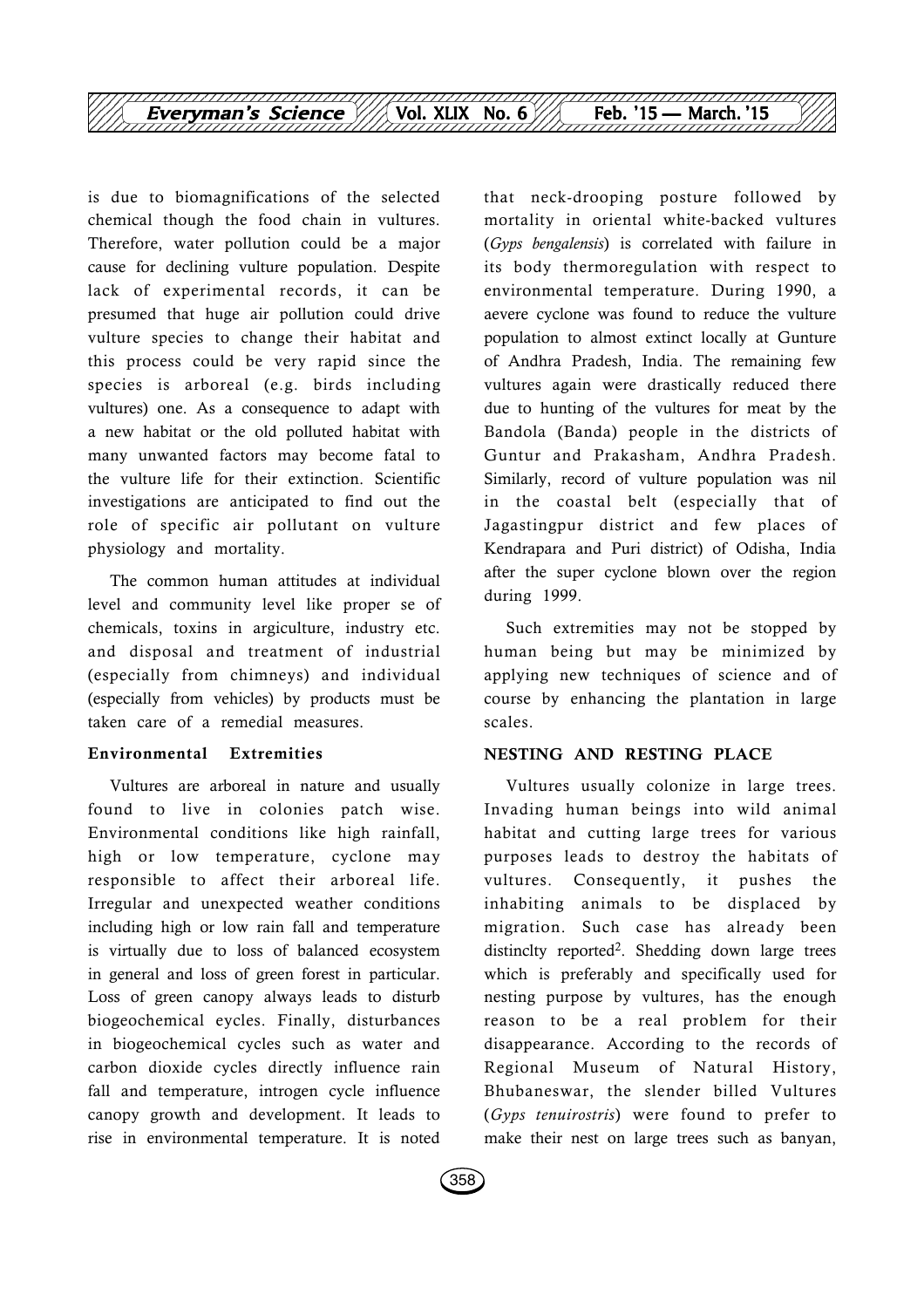

mango, bullet wood etc. at the coastal belt of Jagatsingpur district of Odisha during 1992. After the declination of the above tree populations, the inhabiting vulture population declined severely. It indicates that when the trees are chopped off, the vultures lose their home. Although, the concept of vulture resturants already has been started in few locations in India, it is still to be expanded to various parts of the country. It may serve as a beneficial and safe way to provide vultures with food and resting place help them live longer.

#### **NUTRITIONAL PROBLEM**

#### **Food availability**

Dead bodies are the only important source of food for vultures. The way of disposal of the dead bodies of animals at the contemporary time such as throwing into rivers, buried down into the soil obviously leads to food scarcity in vultures. So, after a normal death, the dead bodies of animals may be disposed openly far away from the human community especially nearer to habitats of vultures for their consumption. With a specific strategy with follow up action for proper disposal of dead bodies openly can lead to get rid of any bad consequences including pullution.

#### **Infection by caontminated food**

Vultures are found to feed in groups<sup>1</sup>. It creates an augmented chance of community destruction after feeding the contaminated foods. Dead bodies with pathogenic or poisonous threats must be properly disposed to avoid consumption of the same by vultures. Diclophenac contamination in vultures from dead bodies of cattle was a bright example. Severe pathologic conditions such as peptic ulceration, gastrointestinal bleeding,

hepatotoxicity, renal papillary necrosis, and renal failure were the major cause in death of vultures in diclophenac contaminations4. Involvement of drugs such as carprofen, flunixin, phenylbutazone and ibuprofen as the cause of death of vultures and other avian scavengers have also been reported<sup>7</sup>. Many farmers spray cattle carcasses with the pesticide such as organo-chlorine and organophosphorous to prevent them from spreading foul odour. This pesticide infested carsass eaten by the vulture has reported to be a cause of their death. Instances are there of death of hundreds of vultures in this way<sup>8</sup>. Like wise, in parallel to diclophence or other contaminations, many other unknown natural and man made threatening factors may be the causes of toxicity to vultures and other scavenger birds<sup>7</sup>. There factors must be investigated with priority in order to conserve the vulture species in India or world wide<sup>9, 10</sup>.

#### **Food poisoning**

Food poisoning mny contribute a lot for the death of vultures patch wise. It may be due to natural causes like toxic fungal or bacterial growth on dead bodies or man made disposal of contaminated dead bodies. A search of such case may have fruitful results toward vulture recovery plan.

#### **BREEDING PROBLEM**

The declining population is always revived either by slowing down the death rate or by high natality (reproduction) rate followed by enhanced survibility rate. If there is problem with the former case then the decreased morality (death) rate may not be sufficient enough for revival of the species. In this regard, study in nature on the life cycle and breeding problem may be thus identified to take care of vulture death<sup>9</sup>.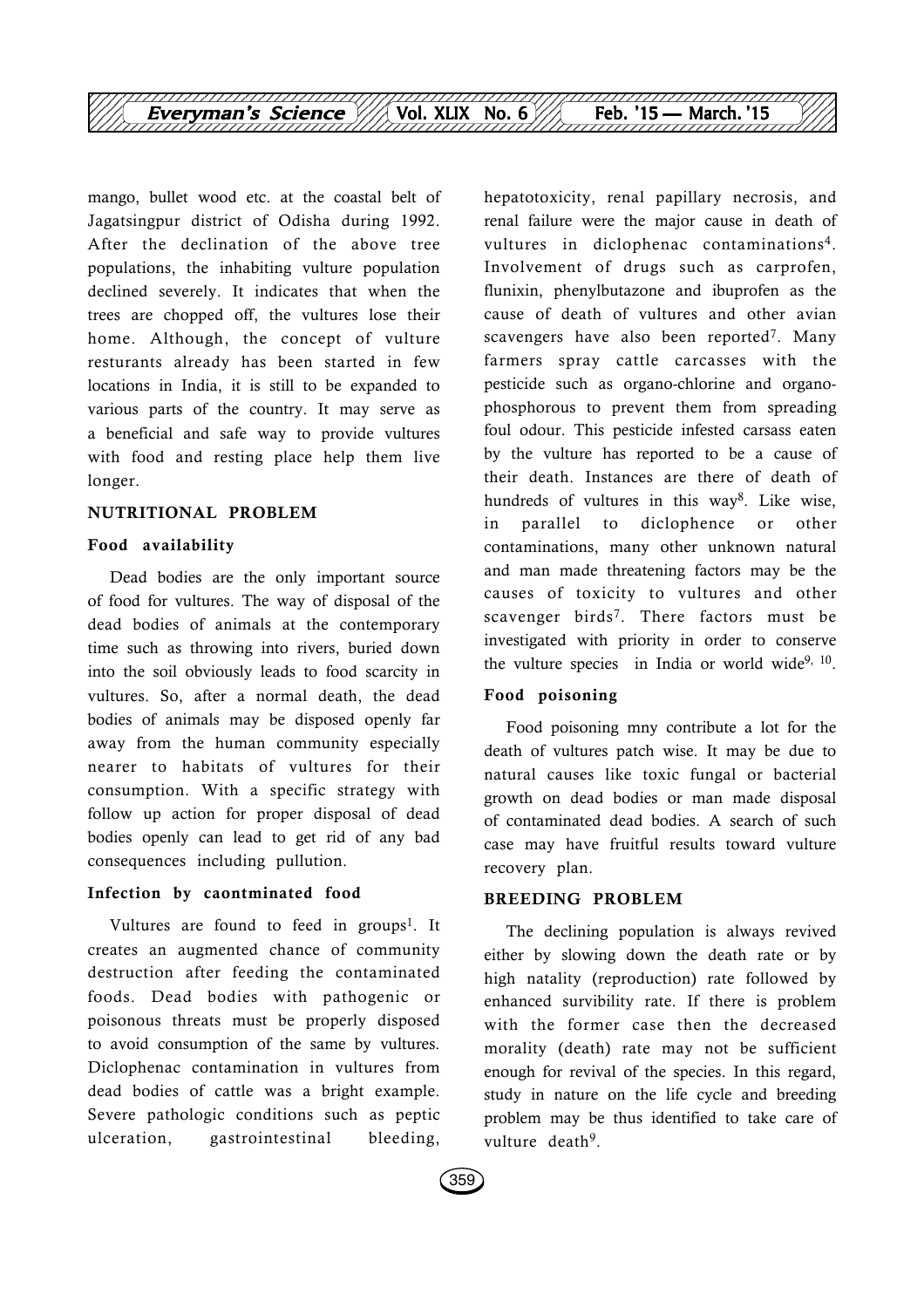

#### **Induced breeding**

Induced breeding (reproduction in captive condition) of vultures is suggested if natural natality rate is insufficient. Althrough world wide including in India, such measures have been taken care of but the output has yet to be increased. In India, a captive care centre has been constructed at Birshikargha Wildlife Sanctuary, Pinjore. Such centers are yet to be increased in number in several parts of the  $countrv<sup>3</sup>$ .

#### **Incubation**

Unnecessary consumption and damage of eggs and predation of juvenile vultures in nature may be collected from nature for *in vitro* incubation. Baby vultures may be released into nature after they acquire enough offence and defence capacity to survive in nature.

#### **Captivity plan for pathological susceptibility**

Diseased or susceptible vultures to death may be identified and should be kept under special supervisions. It is believed that morbid vultures exhibit signs of illness (neck drooping syndrome) for approximately 30 days prior to death. Therefore, further investigations on this bird can be performed easily to investigate the causes of morbidity and mortality. Analysis of the infected birds for possible pathogenic infections may be helpful to have a complete picture on their pathophysiology which yet has to be fully explored. The infected birds may be released after their fully recovery. Vulture Care Centre at Pinjore, District Panchkhla, Haryana is an example of such step.

#### **EPIDEMIC AND ENDEMIC DISEASES**

Any endemic (native disease) or epidemic (disease from other geographic place) disease

must be taken care of to find the remedial measures against the identified disease. Instances of vultures suffering from malaria and infected with Mycoplasma have been noticed8. Thus other epidemic and endemic bird diseases may be the reason why vultures are dying in the wild due to pathogenic attacks. It needs careful field interventions on their physiology at large scale in different parts of the world.

#### **ELECTROCUTION**

Electrocution is a probable cause discussed by8. A specific study indicates that a vulture out of any disorder has died with high voltage electric wires. The logic of increased risks of electrocution has been contributed to the larger size and larger wing span of vultures. Some other species that are threatened due to electrocution are great Indian bustard, Saras crane and some species of eagles. But still a concrete report has to be produced to believe this point for a strong cause of vulture deaths. However, since vultures prefer their nesting on larger trees, natural lightening may be responsible for their high mortality rate in wild. On the other hand, due to the large size of vultures, their menance to air craft in India has already been discussed<sup>11</sup>.

#### **CONCLUDING REMARK**

If a species is under consideration with a possibility of extinction, then investigation on its health problems relating to its life cycle and pathogenesis (disease caused by other microorganisms) must be identified. Accordingly, possible measures can be taken. India is ahead of taking steps for such plan for recovery of vultures. Indian Vulture Disease Investigation Centre is serving over the past new years. BNHS and the Poultry Diagnostic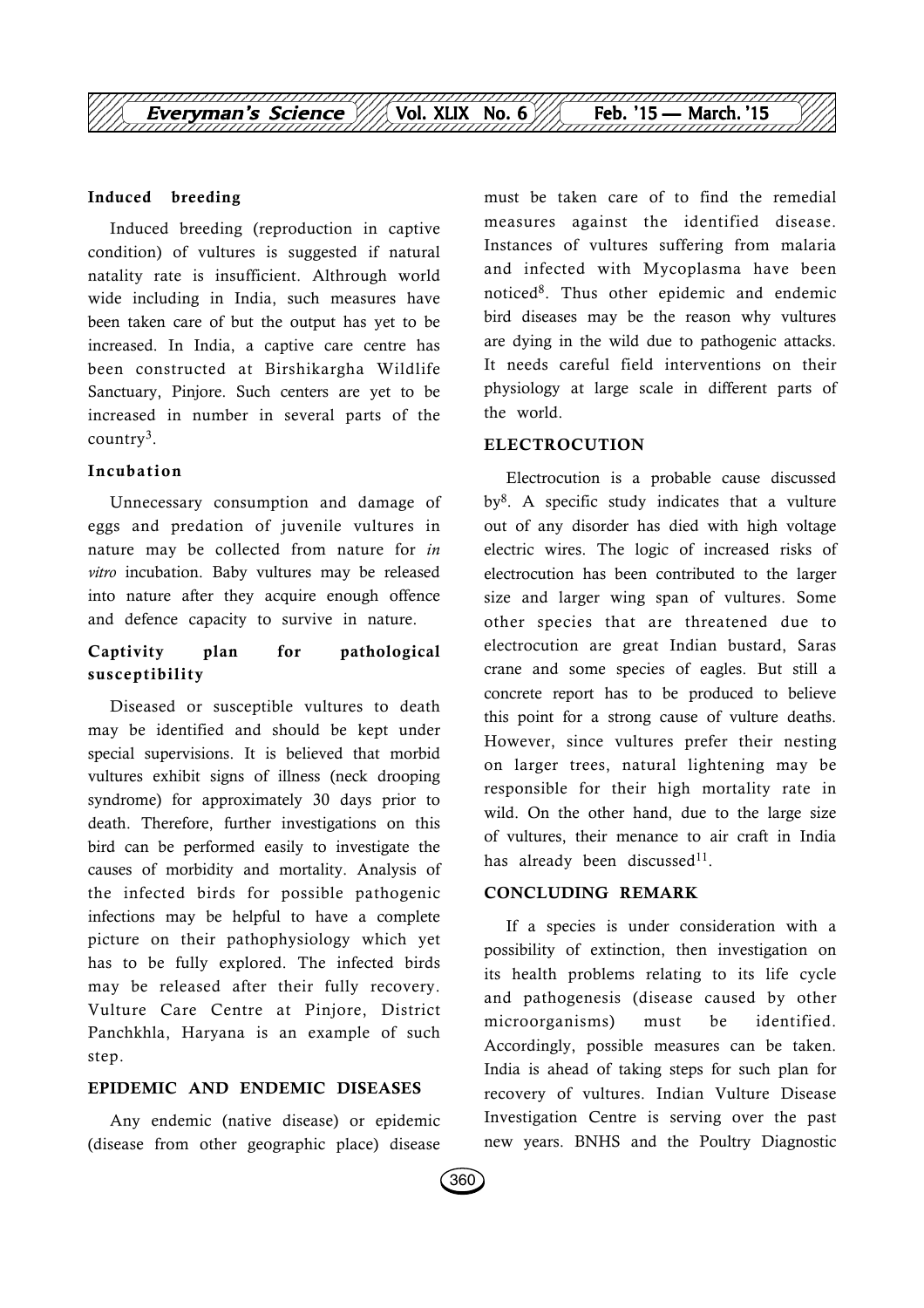

Research Centre (PDRC) have been actively collaborating on vulture disease investigations.

Vultures are the important scavengers of the ecosystem so their revival in the earth is very much essential. Following steps may be taken for their population recovery in the earth.

- 1. Vigorous research on the species biology and pathology.
- 2. Proper funding for the research programs on their nesting ecology, roosting sites, breeding success and feeding ecology.
- 3. Research lab establishment and human awareness in and around the vulture community to report the proper about problematic vultures.
- 4. General awareness of disposal of dead bodies in favor of vultures after ensuring that wild animals that had natural death and were free from contagious diseases by made available to the vultures. The awarness program either about dead body disposal or against diclophenace contamination to revive vulture population must includes but should not be limited to forest field staff, livestock owners, villagers, school children and teachers on a periodic basis.
- 5. Proper health and nutritional care of vultures both in captive and in nature if possible.
- 6. In captive breeding, rearing etc of the species.
- 7. Identifying natural and artificial hazards and their remedial measures.
- 8. Last but not the least, it can be planned to produce a genetically programmed

vulture race by manipulating their genetic material to survive against hazardous conditions especially against pathogenic infections. It is here to mention that carcasses, the preferred foods of vultures are usually infected with many pathogenic microorganisms and pathogenic infection in vulture tissues has already been detected<sup>12</sup>. On the other hand, if we can genetically program any other species (goat for more meat, birds for more egg and meat, avian for more milk, fishes for more flesh production etc.) then why not a resistant vulture species to make them fit to survive against several pathophysiological conditions. This logic is in order to produce a fantastic scavenger which not only will be benefical to human but also to many other species of earth by maintaining the food chain. However, the post consequence issues such as environmental impact to genetically modified vultures, their interaction with other species etc. should be seriously considered before initiating such programs.

#### **ACKNOLEDGEMENTS**

The support for writing thie article by Departmental Research and Science, University Grant Commission, New Delhi under the RFSMS scheme (F. 4-3/2006 (BSR)/ 7-173/2007 (BSR) to BRP is duly acknowledged.

#### **REFERENCES**

- 1. G. D. Ruxton and D. C. Houston. *J. Theor. Biol.* **228**, 31-436, 2004.
- 2. J. T. Mandel, K. L. Bildstein, G. Bohrer and D. W. Winkler. *Proc. Nat. Acad. Sci.* **105**, 19102-19107, 2008.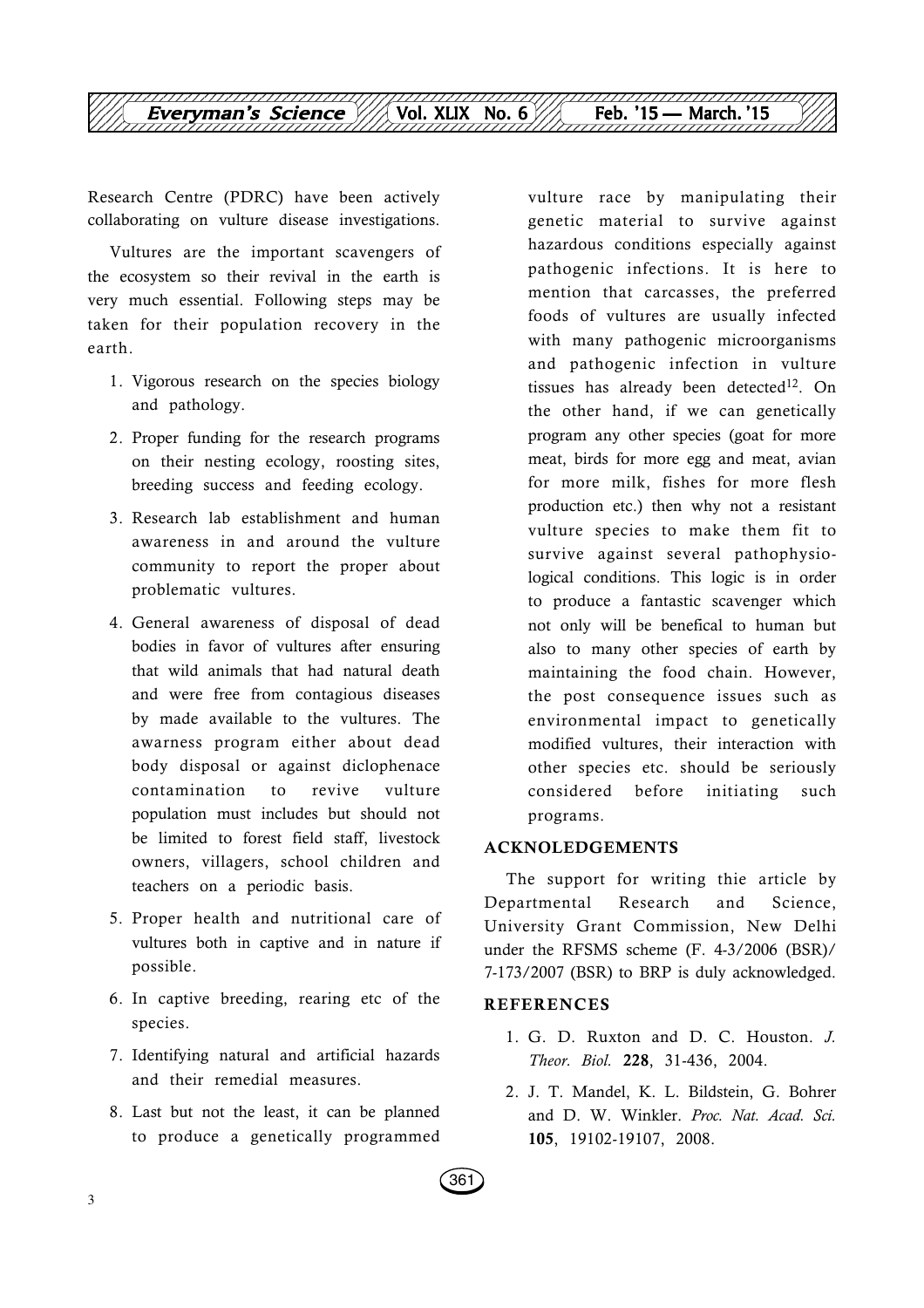

- 3. V. Prakash, D. J. Pain, A. A. Cunningham, P. F. Donald, N. Prakash, A. Verma, R. Gagrgi, S. Sivakumar and A. R. Rahmani. *Biol. Conserv*. **109**, 381-390, 2003.
- 4. P. R. Arun and P. A. Azeez. *Curr. Sci.* **87**, 565-568, 2004.
- 5. D. J. Pain *et al*., Bird Conservation International 18 : S30-S48 Cambridge University Press, 2008.
- 6. S. R. Taigor. *Int. J. Biodiv. Conserv*. **2**, 026-029, 2010.
- 7. B. Ramakrishnani, S. Ramasubramanian, M. Saravanan and C. Arivazhagam. *Curr. Sci*. **99**, 1645-1646, 2010.
- 8. A. Gupta, 2011. http://indiasendangered. com/six-reasons-why-vultures-may-bedying-in-india/, retrieved in 11.2.2011.
- 9. R. B. Grubh, G. Narayan and S. M. Satheesan, Conservation of vultures in

(developing) India, In: Conservation in developing countries (Eds: J. C. Daniel and J. S. Serrao) 1990, pp. 360-363, Bombay Natural History Society and Oxford University Press, Bombay.

- 10. J. P. Deborah, G. R. B. Christopher, A. C. Andrew, C. Richard, D. Devojit, G. Martin, D. J. Ram, J. Yadvendradev, A. K. Aleem, N. Vinny, J. O. Lindsay, J. Parry-Jones, P. Vibhu, R. Asad, P. R. Sachin, S. B. Hem, R. S. Kalu, S. Saravanan, S. Nita, S. Gerry, S. Devendra, A. T. Mark, T. W. Richard, Z. V. Munir, W. Kerri and E. G. Rhys. *Bird Conserv. Int.* **18**, S30-S48, 2008.
- 11. R. B. Singh. *Def. Sci. J.* **49**, 117-121, 1999.
- 12. J. L. Oaks, S. L. Donahoe, F. R. Rurangirwa, B.A. Rideout, M. Gilbert and M. Z. Virani. *J. Clin. Microbiol*. **42**, 5909-5912. 2004.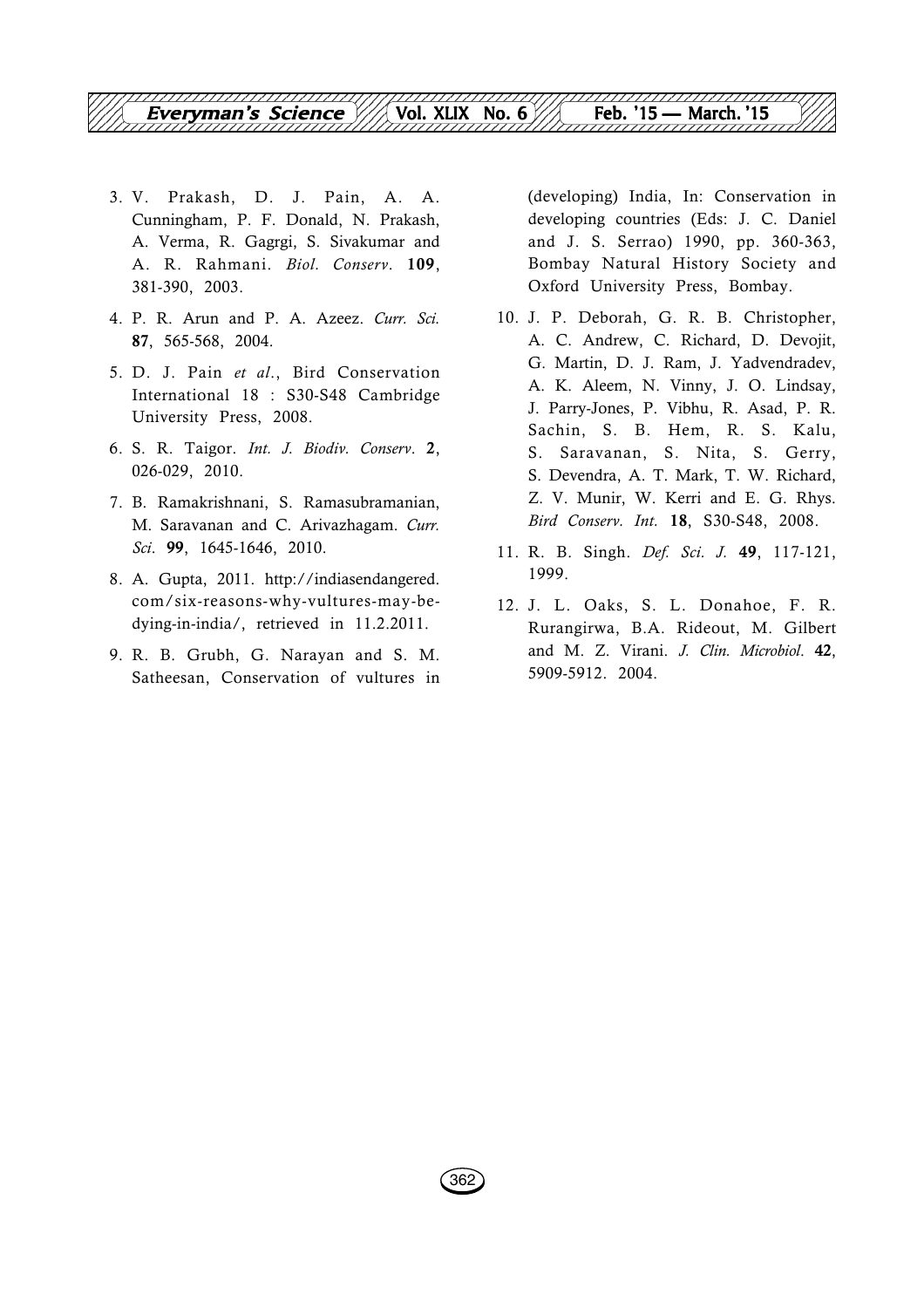# UNDERSTANDING URBANIZATION *VS.* SUSTAINABLE DEVELOPMENT

12345678901234567890123456789012123456789012345678901234567890121234567890123456789012345678 12345678901234567890123456789012123456789012345678901234567890121234567890123456789012345678 Which Everyman's Science  $\mathbb{V}/\mathbb{A}$  Vol. XLIX No. 6  $\mathbb{V}/\mathbb{A}$  Feb. '15 — March.'15  $\mathbb{V}/\mathbb{A}$ 

Rita Gupta<sup>1</sup>, Nidhi Gupta<sup>2</sup> and Neelam Gupta<sup>3</sup>

**Today, urbanization in India has increased faster than expected. Land has become the medium of "enabling environment" for infrastructure provisions in growing cities and urban planning emerges out of series of crisis and social responses to them. In the present article we try to discuss that nothing is as important as sustainable development is in today's era of urbanization and growth.**

 $A$ <sup>n</sup> important aspect often forgotten in planning of types is our environment. Planners aim to understand analyze and influence the variety of forces, social economic, cultural, legal, political, ecological, and technological aesthetic and so forth shaping the built environment. Urbanization has been accompanied by disruption & sometimes destruction of fragile ecosystem including water bodies such as surface water bodies & ground water tables decline, the green cover with its accompanying life support system is adversely affected.

With increasing population and growing pollution we cannot ignore the ill effects of planning on the environment. Humans have been using land and its resources for centuries in a pursuit of their better lives. The way humans have used land and exploited its resources over time is a serious problem as it has altered land cover and impacted the functioning of the ecosystem. Environmental problems associated with urban planning can be broadly classified under two categories namely Strategic Panning, & Urban Management. The environmental problem associated with urban growth in management include urban sprawl, damage due to construction activites (in planned verses unplanned settlement), threats to cultural heritage in adequacies in the provision of basic environmental amenities in the urban areas (underground drainage waste water treatment facilities & solid waste disposal sites).

12345678901234567890123456789012123456789012345678901234567890121234567890123456789012345678

It is a well known fact that city is not a problem, it is a solution and present day uncontrolled urbanization may lead to deterioration in the environment and reduction in the quality of life. Cities are probably the most complex things that human beings have ever created. They are the wellsprings of culture, technology, wealth and power. People have a love hate relationship with cities. We are born between our needs for community and privacy and the conflicting attractions of

<sup>1.</sup> Dept. of Chemistry, Univ. of Rajasthan, Jaipur, Email : ritagupta16@rediffmail.com

<sup>2.</sup> Civil Engg. Dept. Amity University, Rajasthan,

<sup>3.</sup> Physics Dept. Govt. P.G. College Chimanpura, Shahpura , Rajasthan.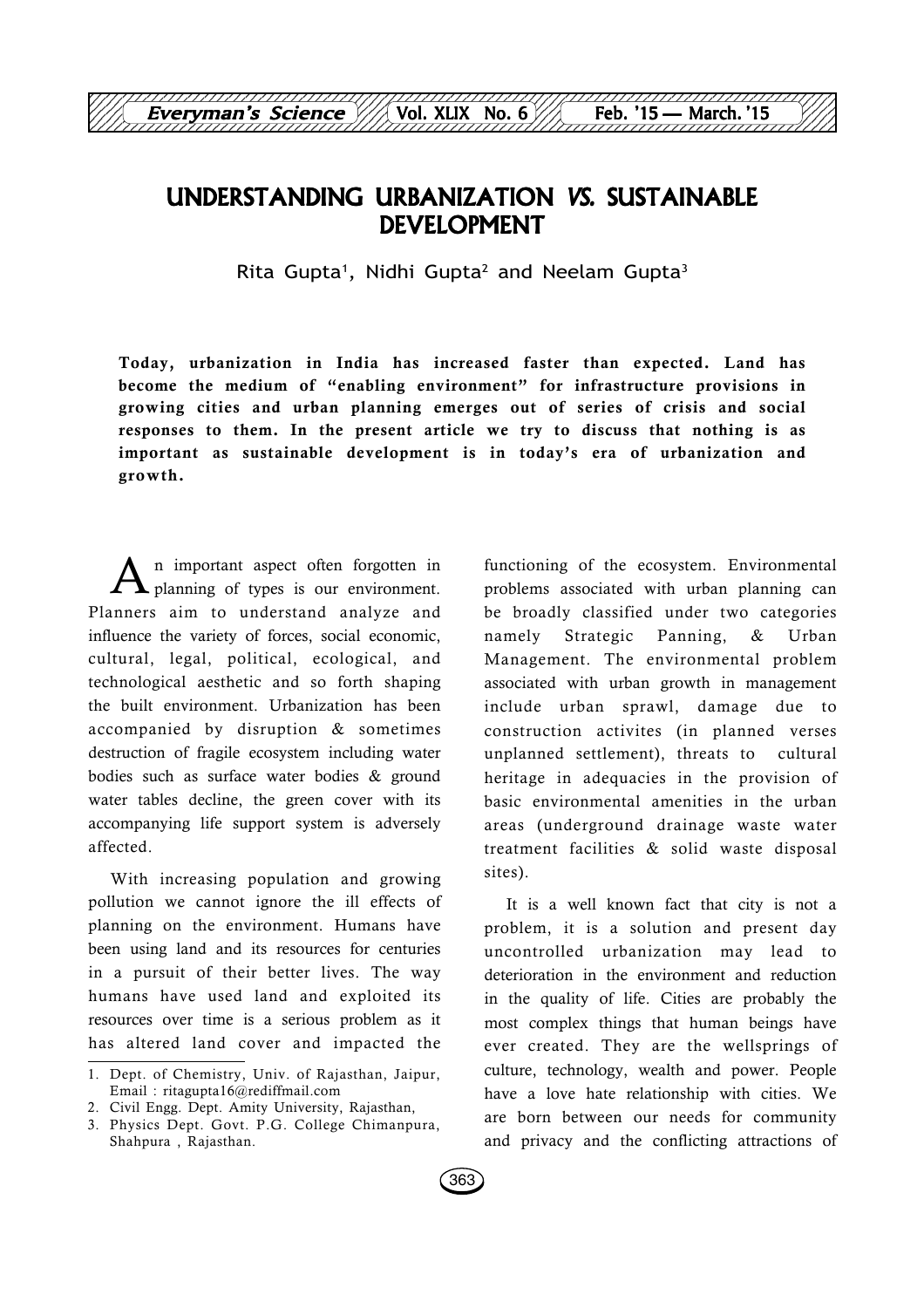

urban and rural life. Urban planning can be defined as the design and regulation of the uses of space that focus on the physical form economic functions and social impacts of the urban environmental. and on the location of different activities within it. The urban problems are not all of recent making. In India the urban situation had become serious because of the large increase in population since 1921. The United Nation estimates that 4.9 billion inhabitants out of 8.1 billion will be living in cities by 2030. The urban drift is continuing unabated. Rapid urbanization has resulted in depletion of water table and there is a gap between supply and demand. And in some cases water quality is also compromised with degradation of land & water environment. More emphasis should be laid on the planning of residential & commercial areas.

In a more general sense, urbanization is the concentration of population due to the process of movement & redistribution (i.e. the spatial location & relocation of human population, resources and industries in a land space)

Basically humans have been using land and its resources for centuries in pursuit of their better lives. The way human have used land and exploited its resources overtime is a serious problem as it has attended land cover and impacted the functioning of the ecosystem. With the advent of agriculture, modern technology and the rise of capitalist mode of economy, the exploitation of land and its resources has increased dramatically. In the last few decades, land use practices (agriculture, mining, logging, housing, recreation etc) have become so intensive & predominant that we can see their impacts in form of uncontrolled development, deteriorating environmental quality, loss of prime agriculture

lands and wildlife habitats everywhere on the earth. Such impacts have reduced the local capacity of lands to support both ecosystem and human enterprise at global scale. Therefore, the effect of land use change is no longer a local environmental problem but a global one.

To address such a problem of global scale detailed information on existing land use pattern and sound knowledge about changes in land use through time is important for legislator's planners and state & local governmental officials.

Cities are growing faster all over the world, it require more land and resources to support the growth. This leads to change in land use, causing environmental problems such as air & water pollution, loss of open space and biodiversity, heat island effects and so on.

Global human population is growing and rural to urban migration is increasing, the urbanization trend will continue to happen at least for another few decades. This continuation of urbanization pattern will increase land and resource consumption and exacerbate the environmental problems, which have already posed threats to our earth. So planner, government, planning agencies and others should acknowledge these problems, immediately and put environment perspective into land use planning and decision making process effectively & promptly.

So we can define urbanization as a major driven of land use change which causes environmental problems. There are unlimited no of urbanization induced environmental problems of many scales i.e. issue of air & water quality at the local scale and issue of global warming & climate change at the global scale.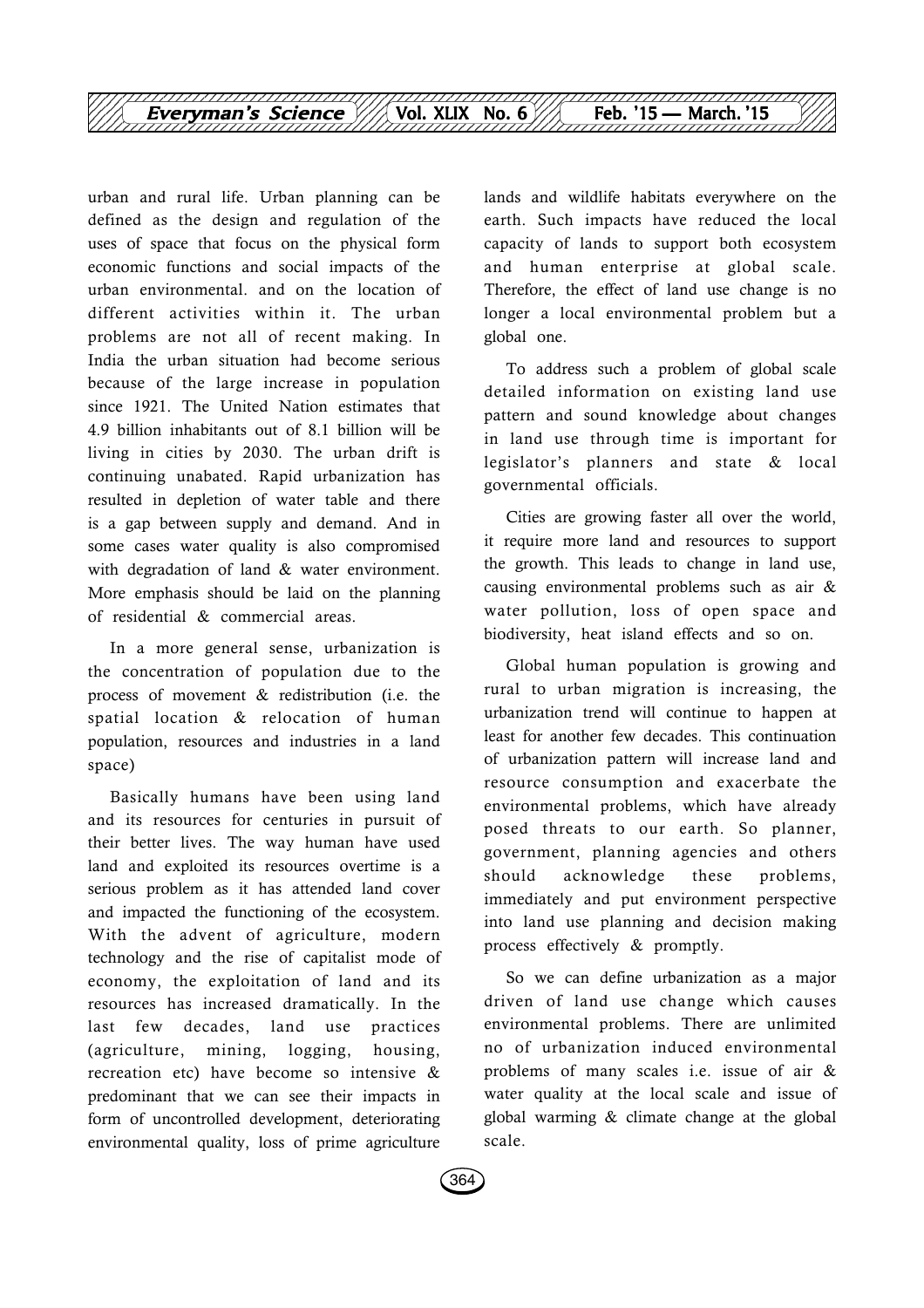

Land use refers to the way human beings employ and exploit land cover for several purpose such as farming, mining, housing, logging on recreation. Therefore land use change is the exploitation of land cover through it's conversion and/or modification overtime primarily to serve human needs.

The process of urbanization results in a dense settlement called an urban area. The conglomeration of urban areas including cities & their suburbs liked economically & socially constitutes a system called metropolitan area and this definition left out one of the major linkage of the system i.e. ecological linkage.

Hence the urban area is a result of capitalism which promotes diffusion of habituate and activities based on economic functioning and administrative activities.

Ecosystem provides services to living organism including human's ecosystem. Services are the conditions and processes which are driven by solar energy and generated by a complex of natural biogeochemical cycles such C, N, S etc and life cycle such as bacteria, trees, etc.

So for a healthy population more emphasis on planning should be given due importance to environmental & sustainable development, uncontrolled urbanization and growing population. There presume essential challenges for the water management in urbanized regions of the emerging and development countries. The reciprocal impact of urban development & ground water represents one of the most important aspects of growing, cities. The interaction between urban development & ground water many be explained in the relation with the land use pattern and stage of city evolution on affecting the quantity & guilty of ground water. Previous studies of the effect of the fast growing cities on groundwater have concluded that urbanized area changes ground water recharge on cycle with modification to the existing recharge and introduction of the new sources. Discharging of new sources of recharge in urbanized area causes extensive but essentially diffuse ground water contamination i.e. fluctuation on ground water level and impacts on engineering structure.

Urbanization reduces infiltration to ground water due to the impermeablilization of the catchment by paved areas, building and roads. The sources and pathway's for ground water recharge in urban areas are more numerous & complex than in rural environment. The increase of ground water recharge in urbanized area is closed related to these main sources i.e. rain water, waste water and main leakage from water supply networks.

Fast growing cities with an inadequate waste water system have potentially major effects on increasing ground water recharge than cities with sewerage system. So it can also be concluded that almost all urbanization processes can potentially increase the rate of infiltration to groundwater. With population migrating to urban settlements in search of improved economic levels, the first pressure is on housing leading to the high land cost or prevailing high rent in urban areas thus leading to illegal occupancy of vacant / public land through huts which over a period of time develops into a slum. Such a housing doesn't have any basic amenity like light, water, toilet facilities & consequently, affects environment in the immediate surroundings.

Absence of provision of water in sewage system by the state (due to illegal nature of these sites & constructions) forces people to draw uses of ground water & use of soak pits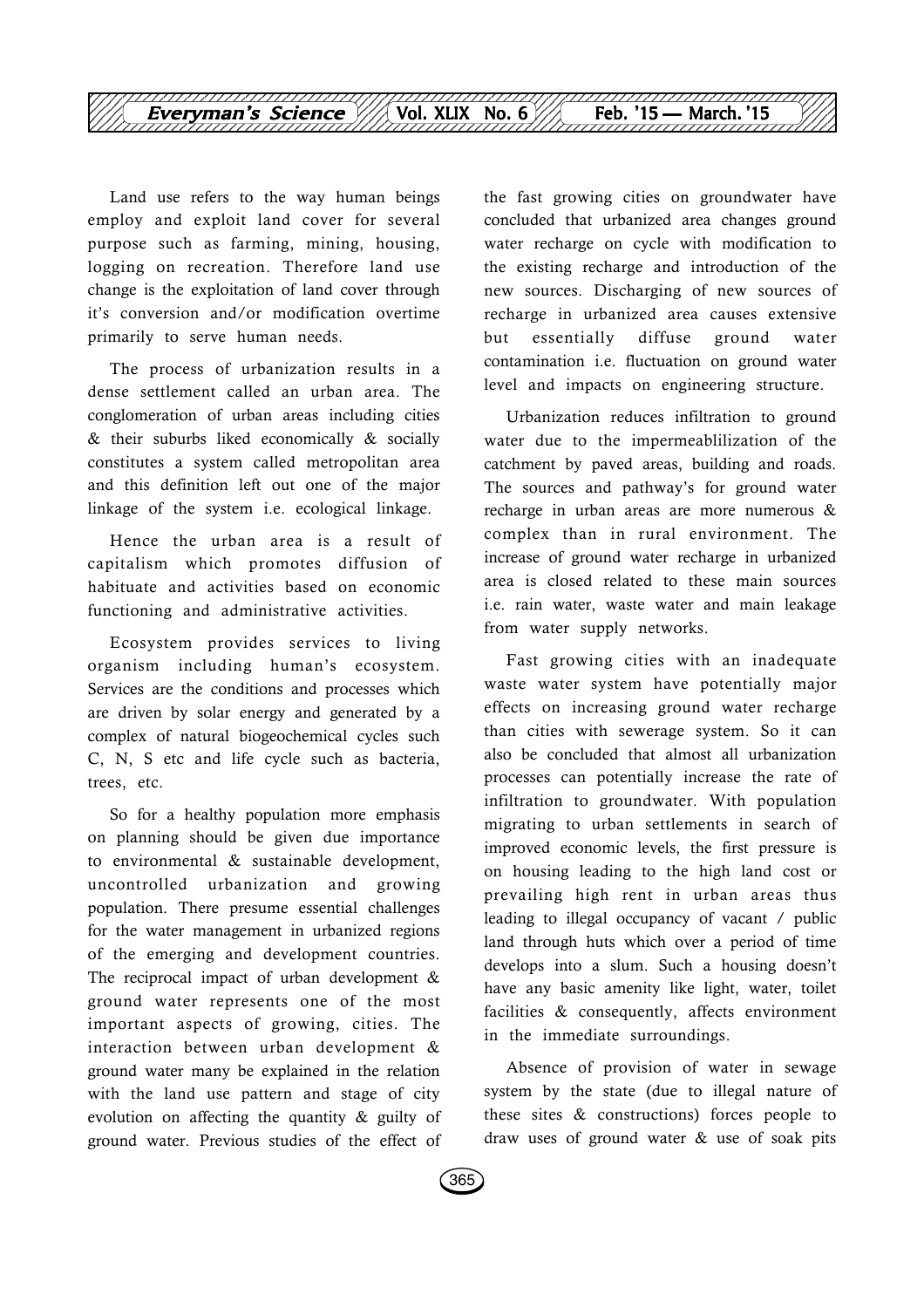

for toilet activities, thus affecting the environment. It has been observed that the users of revenue are not the fresh migrants to urban areas but people who have stayed in urban areas & have saved certain amount of money & want to improve their living conditions.

The effect of urbanization on the quality of recharge is commonly poor, especially if waste water is an important component. There exists deficiency in the provision of basic urban infrastructure in terms of underground drainage & waste water collection & treatment which pose severe environmental & health problems .These problems can be linked to the lack of planning in new residential layouts in urban areas that has led to human settlements without sewerage system.

So, in the years to come for sustainable development, cities should be well managed, clean & dynamic serving its citizen. We have to embark on a hard and difficult journey to fulfill this vision that must be achieved during the lifetime of the present generation for the benefit of its own and next. The environment impacts of the problems associated with urban planning & growth are listed below:

- Ground water contamination due to soak pits & improper drainage system near open wells.
- Decrease in ground water recharge due to increasing surface run of due paved areas.
- Polluting surface water bodies like tanks by the letting sewage into the lakes.
- Health problems due to uncollected garbage strewn around.
- Health problems due to crowding families in one room or two room houses.

● Increase in temperature due to radiation from buildings & paved roads(heat islands) & inadequate tree cover to counter this rise in temperature. Air circulation is also reduced due to the dense residential development & loss of vegetation / tree cover.

Finally a better and well managed city is home of healthy people & good health has a positive, sizable and statistically significant effect on aggregate output Nothing is as important as, sustainable development is in today's era of urbanization & growth. The need of the hour is sustainable development. Sustainable development refers to :

- 1. Utilizing the present resources keeping in mind the future needs of the society, so as not to exhaust the resources.
- 2. It should not disturb the ecological cycle and hence preserve the environment.

Urban Planning in India includes (but is not confined to) the following -

- Town planning
- Regulation of land use for residential and commercial purposes
- Construction of buildings
- planning for economic development
- planning for social development Construction of roads
- Constructions of bridges
- Water supply for domestic use, industrial and commercial purposes
- Public health care management
- Sewerage, sanitation and solid waste management
- Proper fire services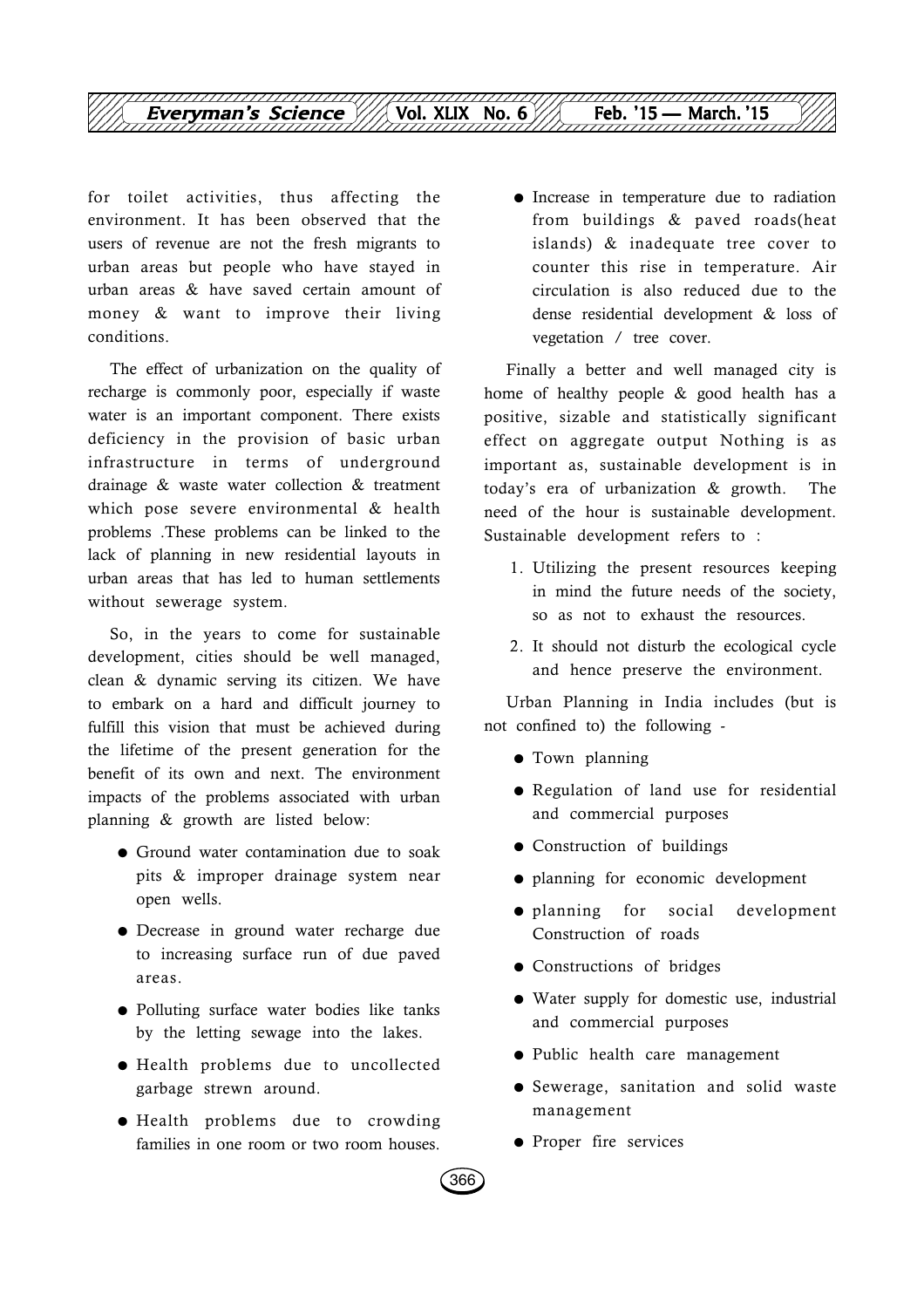12345678901234567890123456789012123456789012345678901234567890121234567890123456789012345678 12345678901234567890123456789012123456789012345678901234567890121234567890123456789012345678 Which Everyman's Science  $\mathbb{V}/\mathbb{A}$  Vol. XLIX No. 6  $\mathbb{V}/\mathbb{A}$  Feb. '15 — March.'15  $\mathbb{V}/\mathbb{A}$ <del>--------------</del>---

- Urban forestation and maintenance
- Protection of environment through sustainable development
- Promotion of ecological balance and maintenance
- Safeguarding the interests of weaker sections of society
- Offering proper infrastructural help to the handicapped and mentally retarded population of the society
- Organized slum improvement
- Phased removal or alleviation of urban poverty
- Increased provision of basic urban facilities like public urinals, subways, footpaths, parks, gardens, and playgrounds
- Increased public amenities including street lighting, parking lots, bus-stop and public conveyances
- Continual promotion of cultural, educational and aesthetic aspects of the environment
- Increased number of burials grounds, cremation grounds and electric crematoria
- Proper regulation of slaughter houses and tanneries
- Absolute prevention of / zero tolerance of cruelty to animals

● Proper maintenance of population statistics, including registration of births and deaths records.

From the above discussion it is clear that proper planning of urbanization is necessary for sustainable development and new environmental planning is moving towards a more sustainable future. A good environmental sense has been one of the fundamental features of India's ancient philosophy. The earth was called 'mother earth' and water, air and sun were considered to be Gods. Major rivers like the Ganga & the Yamuna were also treated as mothers. The environmental concerns were integrated into various religious and social customs in such a manner that these were automatically taken care of by the people.

#### **REFERENCES**

- A. Seaton, W. MacNee, K. Donaldson, D. Godden. *Lancet*, **345**, (8943), 176– 178, 1995.
- M. J. Utell, M. W. Frampton, *J. Aerosol Med.*, **13**, (4), 355-359, 2000.
- Protection of the Atmosphere—Report to the Secretary General. E/CN.17/2001/ 2, Commission for Sustainable Development, New York, USA. UNCSD, 2001
- Our cities, Our health, Our future, Report of the WHO Commission for health equity in urban settings. WHO.
- WWW.unfpa.org (08 September 2010)
- B.Roberts and T.Kanaley, *Urbanization and Sustainability in Asia, 2009*.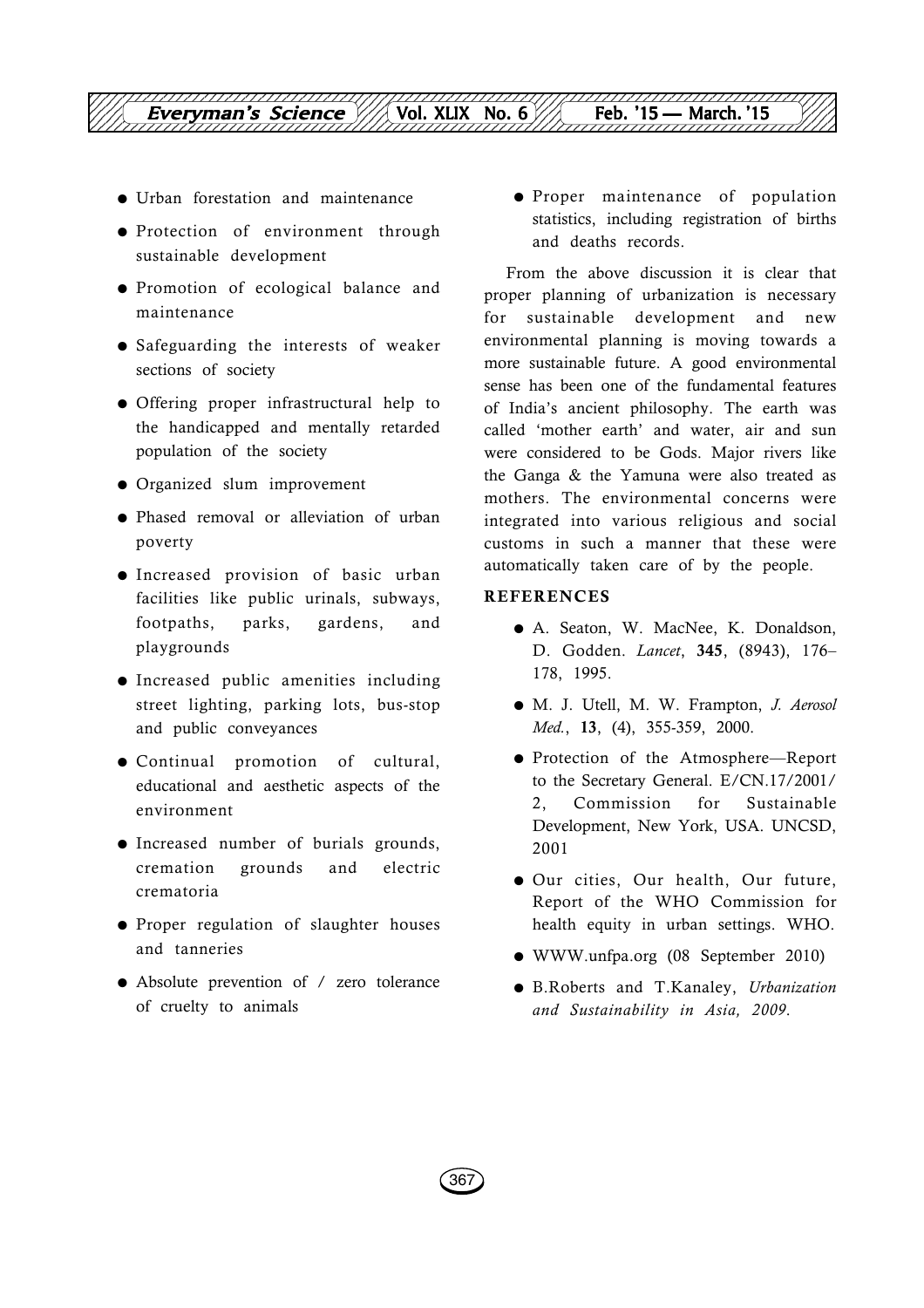# COMPARATIVE STUDY OF VARIOUS DEPOSITION TECHNIQUES

FOR SYNTHESIS OF SOLID THIN FILMS

12345678901234567890123456789012123456789012345678901234567890121234567890123456789012345678 12345678901234567890123456789012123456789012345678901234567890121234567890123456789012345678 WA Everyman's Science  $\mathbb{V}/\mathbb{A}$  Vol. XLIX No. 6  $\mathbb{V}/\mathbb{A}$  Feb. '15 — March. '15  $\mathbb{V}/\mathbb{A}$ 1234567890123456789012345678901234567890123456789012345678901234567890123456789012345678901234567890<br>12345678901234567890123456789012345678901234567890123456789012345678901234567890123456789012345678901234567890

Anuradha B. Bhalerao<sup>a</sup>, R.V. Zavare<sup>b</sup>, B.G. Wagh<sup>c</sup> and C.D.Lokhande<sup>d</sup>

**Solid films of thickness less than 1 micron are commonly called as thin films. In recent years, thin films have attracted much interest because of their varied application such as semi conducting devices, photovoltaic, optoelectronic devices, radiation detectors, laser materials, thermoelectric devices, solar energy converters. The reliable thin films have huge demand in microelectronic, optoelectronic and photovoltaic industries. The demand and supply ratio doesn't fulfill either quality or economics behind film synthesis. The article discusses precisely various techniques for development of thin films to enhance basic and applied research in thin films so that quality and economics both will be controlled.**

#### **INTRODUCTION**

T hin films are two dimensional solids. In these solids the third dimension is negligibly smaller than the two dimensions. To fulfill the urgent needs of the technology, understanding of thin films has made tremendous advances in last decade1.

Thin solid films were probably first obtained by electrolysis in 1838. However, Bunsen and Grove obtained metal films in 1852 by means of chemical reaction. Faraday obtained metal films in 1857 by thermal evaporation of metallic

- b. Department of Physics, S.N. Arts, D.J. M.Commerce and B.N. S. Science College, Sangamner, Ahmednagar, Maharashtra.
- c. Department of Physics, K.K.Wagh Arts, Commerce and Science College, Pimpalgaon (Bk), Nashik, Maharashtra.
- d. Thin Film Physics Lab, Department of Physics, Shivaji University, Kolhapur, Maharashtra Email : aradhapawar @ yahoo.com

elements. The usefulness of optical properties of metal films, and the scientific curiosity about the behavior of two dimensional solid have been responsible for the major interest in the study of the science and technology of thin films. Thus thin films can be obtained from various deposition techniques. Improper selection of deposition technique causes varied and irreproducible results on the films2.

This article discusses various deposition techniques for developing thin films in order to optimize the desired film characteristics. The article will be a guideline for basic understanding of the process control, usefulness and restrictions applicable to each technology.

#### **1.1 Thin film Technology**

There are large numbers of techniques to prepare single crystal or poly crystalline films of all types of materials. Deposition rates may range from a fraction of an angstrong to thousands of angstrongs per second.

a. Department of Physics, K.K.Wagh Institute of Engineering Education and Research, Nashik-422003 Maharashtra.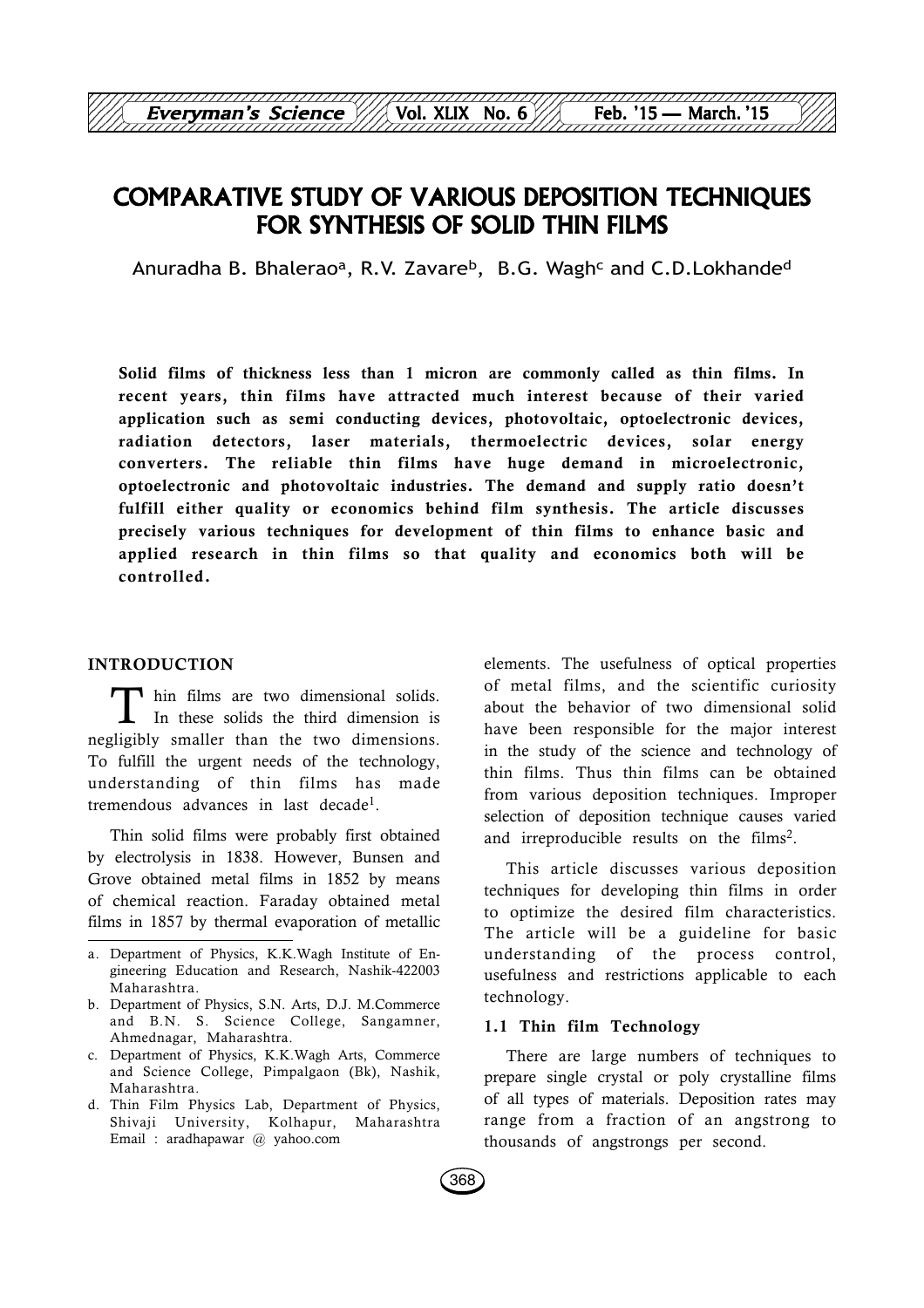

369

**1.1.1 Classifications of thin film deposition techniques :**



**Chart 1.1 Classifications of Thin Film Deposition Techniques**

Important methods of preparation of thin films may be broadly classified as (1) physical deposition and (2) chemical deposition. Physical deposition method is further classified into (a) thermal evaporation (b) electron beam evaporation (c) molecular beam epitaxy (d) activated reactive evaporation and (e) ion plating. Chemical deposition includes (a) chemical vapor deposition (b) spray pyrolysis (c) electro-deposition (d) anodization (e) solution growth and (f) sputtering. The detail classification of these two methods is shown in the chart 1.13.

#### **1.1.1 Physical Déposition Techniques :**

According to deposition mechanism physical deposition techniques are classified in five major types as follows :

**(1) Thermal evaporation :** Thermal evaporation is one of the most well known PVD techniques. It is simple technique and one can evaporate a large variety of materials (metals, semiconductor, or dielectric.) on different substrate.



In the thermal evaporation, as shown in fig.1[4], material is created in a vapor form by heating bulk material in vacuum with resistive heater (RF). The vapor atoms thus created are transported through vacuum to get deposited on substrate only at pressure less than 10-5 torr. Due to this the mean free path between collisions becomes large enough so that the vapor beam arrives at substrate unscattered<sup>3</sup>. A low vacuum has an additional effect that the gas molecules strike the substrate, which results in contamination of film that is being deposited.

 Almost all materials vaporize from a solid or liquid phase as neutral atoms or molecules.

The evaporation of material is done in vacuum system, which comprises a diffusion pump backed by a rotary pump. The evaporant material is supported by a continuous source which is then heated to a sufficiently high temperature to produce desired vapor pressure  $>10^{-2}$  torr. According to shape of evaporant material like wire, foil, or ingot evaporation temperature ranges from 1000°C to 2000°C. If uniform thickness is desired, the substrate has to be rotated in a manner that each point on substrate receives almost same amount of material during deposition. If stoichiometric compound /alloy film is to be deposited the evaporation rates from the two sources have to be carefully controlled.

Some of the advantages of this method includes that, it is simple and cheap method with less substrate surface damage. Excellent purity of films can be achieved with this method.

This method has been embedded with disadvantages like, use of this method is limited to low melting point metals, and hence dielectric materials cannot be evaporated. The film has poor density and adhesion.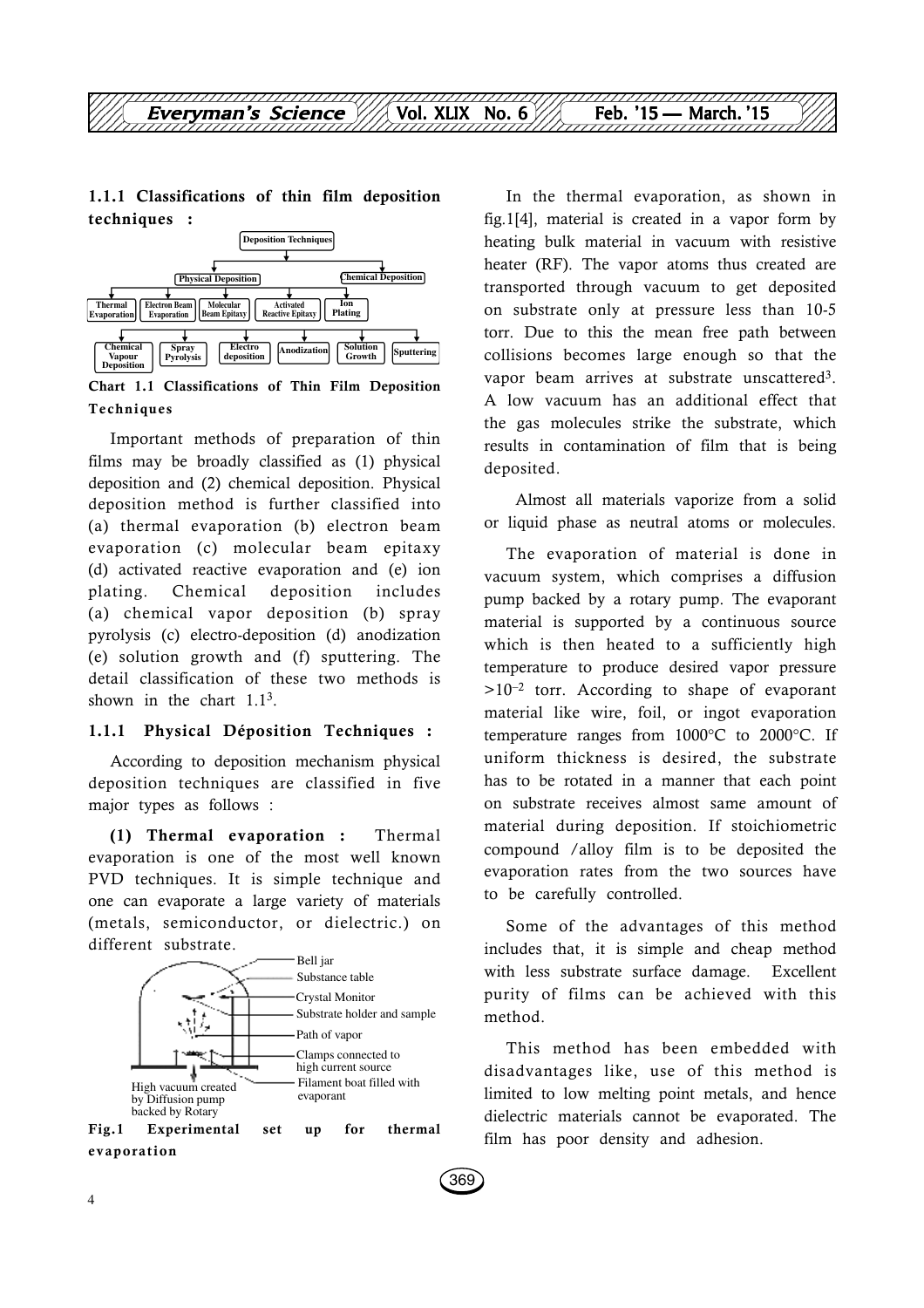

#### **(2) Electron beam evaporation :**

The temperature of the evaporant material can also be raised by electron bombardment instead of resistive heating. In electron beam evaporation, an electron beam is accelerated through potential of 5 to 10 kV and focused on the material, as shown in fig.  $2^5$ .



**Fig. 2 Experimental set up for electron beam evaporation**

The electrons lose their kinetic energy mostly as heat energy. Temperature at the focused spot can rise up to 3000°C. At such high temperature extremely high rates of evaporation can be achieved even for high melting point materials. The electron gun used for evaporation consists of a heated filament for electron emission. The filament is normally shielded to prevent any sputtering by vapor species and gaseous ions. Electron guns are of two types. In both types, electrostatics or electromagnetic focusing is used to focus the electron beam. The path of electron beam in both these guns is straight line. These guns can be used at higher voltages.

Advantages of electron beam evaporation can be stated as follows :

The material utilization efficiency is high relative to other methods and the process offers structural and morphological control of films. Due to the very high deposition rate, this process has potential industrial application for wear resistant and thermal barrier coatings in aerospace industries, hard coatings for cutting and tool industries, and electronic

and optical films for semiconductor industries and thin film solar applications.

Disadvantages of electron beam evaporation can be stated as follows:

This process cannot be used to coat the inner surface of complex geometries. Another potential problem is that filament degradation in the electron gun results in a non-uniform evaporation rate.

#### **(3) Molecular Beam Epitaxy (MBE) :**

The deposition of single crystal (epitaxy) films by the condensation of one or more beams of atoms and or molecules from Knudsen sources under Ultra High Voltage (UHV) condition is called molecular beam epitaxy. The Knudsen effusion source shown in fig.3 consists of a metallic chamber, containing the evaporant with a small orifice[6]. The orifice dimension is smaller than the mean free path of the vapor in chamber. Flow of molecules from source is by effusion. The effusion molecular beam has a large mean free path compared to sourcesubstrate distance. The flux of beam is precisely determined by the partial pressures of the vapor species within the chamber, their molecular weight, source temperature and orifice dimension. The beam is directed on the substrate by orifice slits and shutters.



**Fig. 3 Experimental set up for molecular beam evaporation**

UHV vacuum system is required for MBE to provide a clean ambient. To control the deposition condition at substrate, situ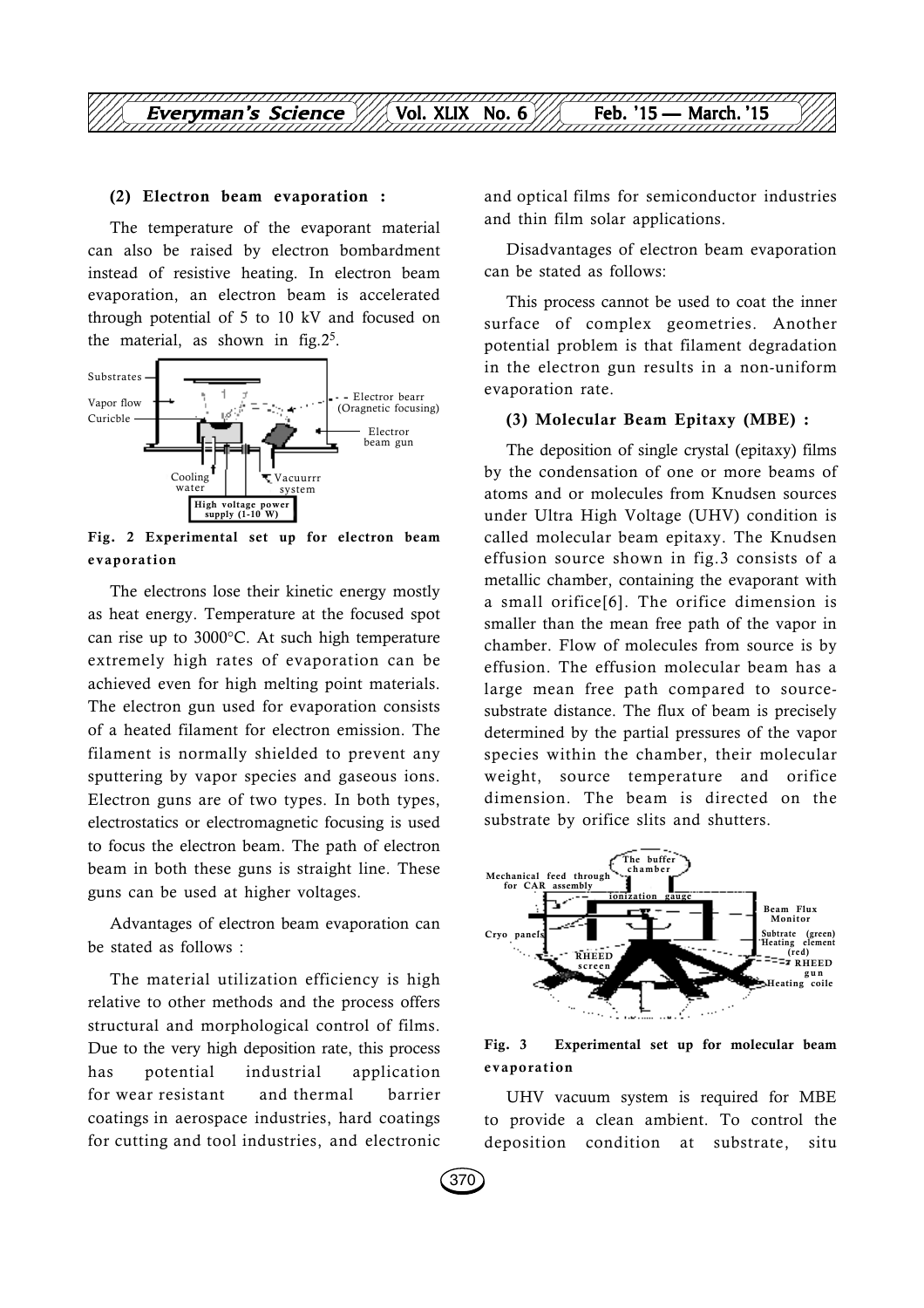

techniques such as electron diffraction, scanning electron microscopy, auger electron spectroscopy, and ESCA etc. are built in to the system. MBE make it possible to deposit precisely controlled properties of epitaxial films with compound semiconductors like CdTe etc. In MBE the growth temperature is low typically about 600°C. It minimizes the unwanted thermal effect like diffusion. The growth rate is small i.e. 1 to 10 Å/sec, which makes possible to deposit films with precise thickness control up to few Å.

MBE technique has been used to deposit multilayer structures of compound semiconductors to form quantum well superstructure, heterostructure, heterojunction and graded composition structures. Whereas, substrate rotation is required for uniformity in thickness and conformity since MBE has individual effusion cells for each element. Large effusion cells and efficient heat dissipation make multiwafer scale up more difficult.

If the evaporated material is transported through reactive gas (oxygen, acetylene etc) plasma, then its compound formed with the gas gets deposited on the substrate, as shown in fig.47. The deposition technique has been mainly used to deposit highly adherent films of oxides and carbides namely if Ti metal vapor is passed through acetylene plasma. TiC is formed and is deposited on substrate.

ARE technique is divided in two main types.

(1) Biased ARE : The substrate is biased normally negative to attract the positive ions and positively biased electrode between source and substrate is used to create the plasma.

(2) Enhanced ARE : The plasma in ARE is enhanced by accelerating electrons emitted from tungsten filament under electric field perpendicular to the vapor beam. The ionization can be further enhanced using a magnetic field. This has the advantages that deposition can be done at a lower pressure8.

#### **(4) Activated reactive evaporation (ARE):**

Some of the advantages of ARE technique



**Fig. 4 Experimental set up for Activated Reactive Evaporator**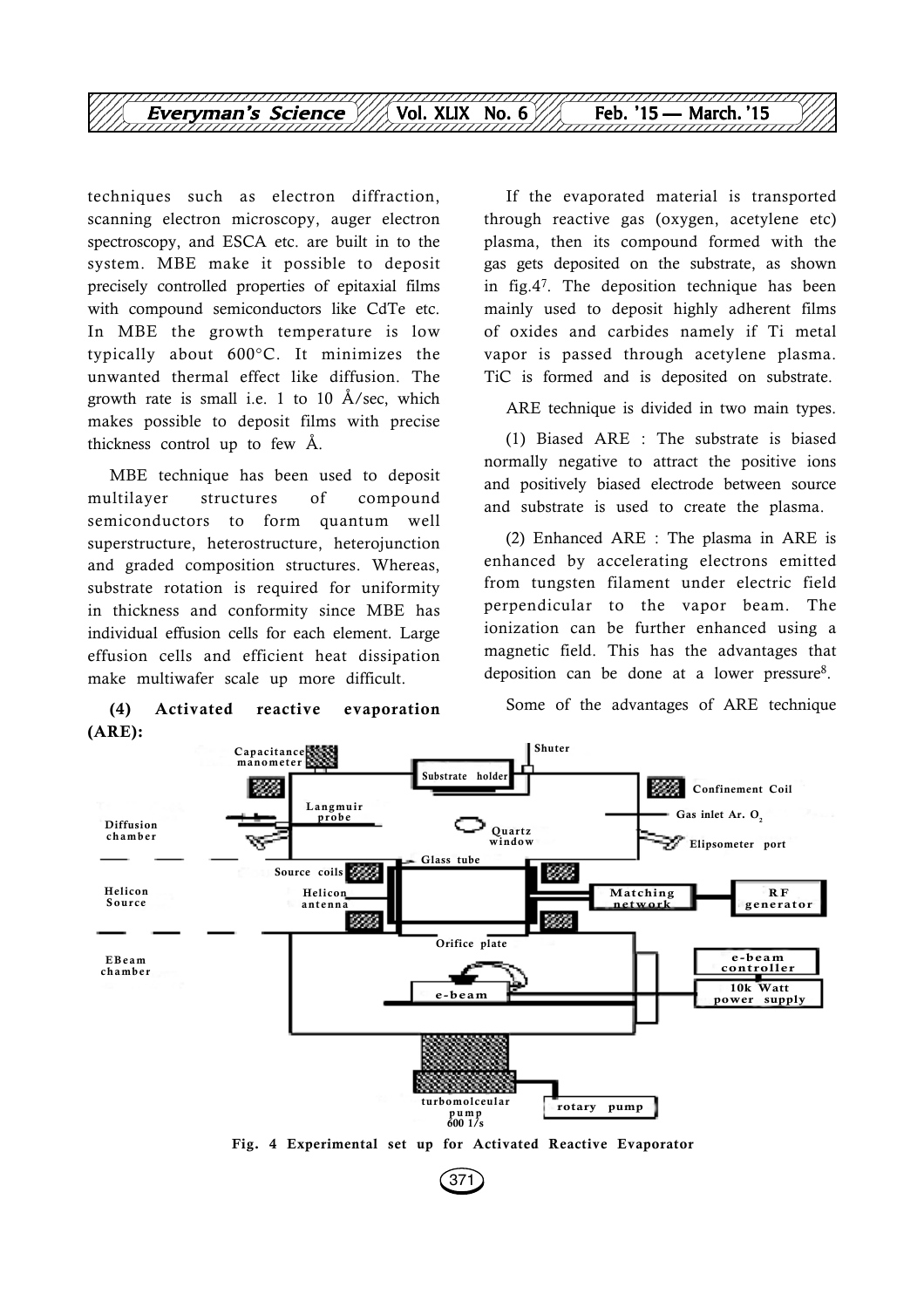

includes, variety of coating compositions with precise control of stoichiometry. This gives better adhesion and denser microstructure of film than direct evaporation.

Disadvantages of ARE technique includes, high substrate temperature, addition of an extra electrode, complicated system compared to evaporation, and substrate must generally be rotated for uniform coating.

#### **(5) Ion plating :**

Ion plating refers to process in which substrate and film are exposed to flux of highenergy ions during deposition. The energy of ions is high enough to cause changes in the interfacial region. Due to it film properties such as adhesion of film, its morphology, density, stress in the film and average of the substrate surface also changes. However, there is a sputter etching of film during growth by these energetic ions. The substrate temperature can also be raised to obviate the need of subsequent heat treatments. Ions plating has been used to get better films adhesion especially for an incompatible substrate film combination. This technique also gives a better electrical contact for film of Pt, Au, and Si. The technique has also been used to deposit films for lubrication wear resistance and corrosion resistance9.

#### **(6) Pulsed Laser Deposition :**

This technique is based upon laser induced vaporization of a material. Fig.5 shows synthesis of thin films of composite materials by this method<sup>10</sup>. In laser deposition, the solid is irradiated by high power laser pulses in a background pressure of few Torr to 10-6 Torr. Due to absorption of the laser power, surface layers of the solid can vaporize.



**Fig. 5 Experimental set up for pulsed laser deposition**

The evaporated material is collected on the substrate to form a thin film. Except laser wavelength transparent material this method is useful for various composite materials.

#### **1.1.2 Chemical Deposition Techniques :**

Chemical deposition techniques are most important method for growth of films owing to their versatility for depositing a very large no. of elements and compounds at relatively low temperature. According to growth processing chemical deposition processes are classified in six major types as follows:

#### **(1) Chemical vapor deposition (CVD) :**

In CVD a condensation of compound or a compound from the gas phase reacts at or near the substrate. Such reaction produces the desired material in the form of deposit on substrate, as shown in fig.6 $^{11}$ .



#### **Fig.6 Experimental set up for Chemical vapor deposition**

In some processes the chemical reaction may be activated through an external agency, such as application of heat, RF field, light or X-rays, an electric arc or glow discharge, electron bombardment etc. The various chemical reactions involved in CVD are as follows.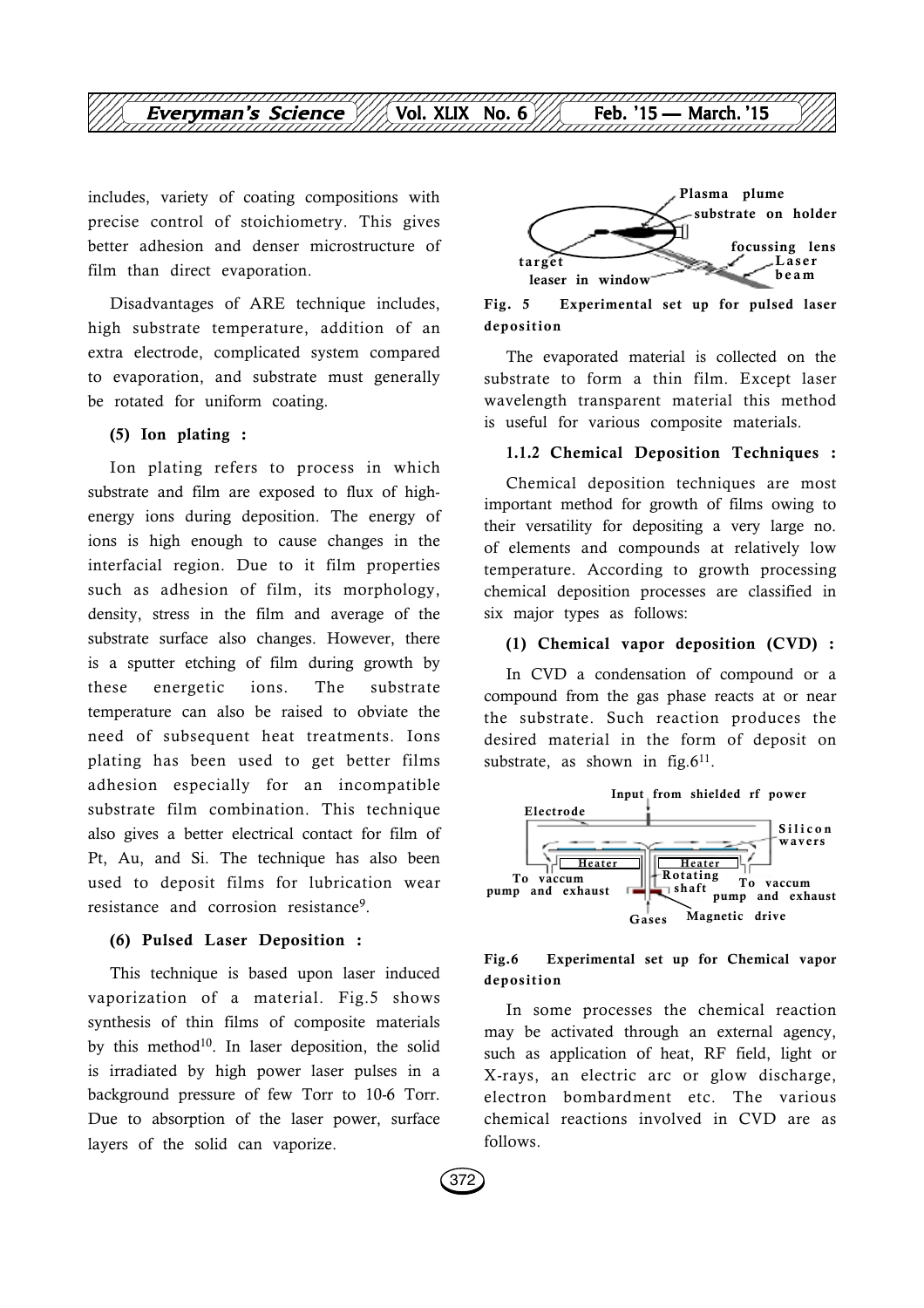

(1) Thermal decomposition (2) Hydrogen reduction (3) Nitridation, Carbidation, or oxidation. (4) Disproportionate (5) Chemical transport reaction (6) Combined reaction

In most of the reaction the deposition is heterogeneous in character. The sequence of event that occurs at the surface in a CVD process may be separated into five steps as follows :

(a) Adsorption of gases (b) Reaction on surface (c) Desorption of product (d) Transport of liberated product from surface into the bulk gas phase. Transport of the gaseous reactants to the surface.

#### **(2) Spray pyrolysis :**

Spray pyrolysis is essentially a thermally stimulated reaction between clusters of liquid/ vapor atoms of the different chemical species. The spray technique involves spraying a solution containing soluble salts of the constituent's atoms of the desired compound on a substrate maintained at elevated temperature. Fig.7 shows experimental arrangement for deposition of layer with spray pyrolysis<sup>12</sup>. The sprayed droplets on reaching the hot substrate undergo pyrolytic decomposition and form a single crystal or cluster of the crystallites of the product. The other volatile by-product and excess solvent escape in the vapor phase.



#### **Fig.7 Experimental set up for spray pyrolysis** The chemicals used for spray pyrolysis have to satisfy the following condition.

(1) The desired thin film material must be obtained as a result of thermally activated reaction between the various species /complex dissolved in the spray solution and

(2) The remainder of the constituents of the chemicals including the carrier liquid should be volatile at the pyrolysis temperature.

The spray deposited films are in general strong and adherent, mechanically hard, pinhole free and stable with time and temperature. The topography of the film is generally rough and depends on spray condition. Amorphous to polycrystalline deposit are obtained depending upon the droplet motilities and chemical reactivates of various constituents. Typical grain size of sulphide and selenide films range from 0.2 to 0.5 μm and those of oxide films from 0.1 to 0.2 μm

#### **(3) Electro deposition :**

In recent years, there has been considerable interest in the electro deposition of semiconductor films for photovoltaic applications. Electro deposition of metallic film (commonly known as electroplating) has been and used for preparing metallic mirrors and corrosion-resistant surfaces. Electro deposition is the process of depositing substance by passage of electric current through the conducting medium called electrolyte by producing a chemical change (electrolysis), as shown in fig. $8^{13}$ . The system used for electro deposition consists of an anode and cathode immersed in a suitable electrolyte containing metal ions. When current flows through the electrolyte the cations and anions move toward the cathode and anode respectively and may deposit on the electrodes after undergoing a charge transfer reaction. The properties of electrodeposited film depend on electrolyte, electrode, and current density<sup>14</sup>.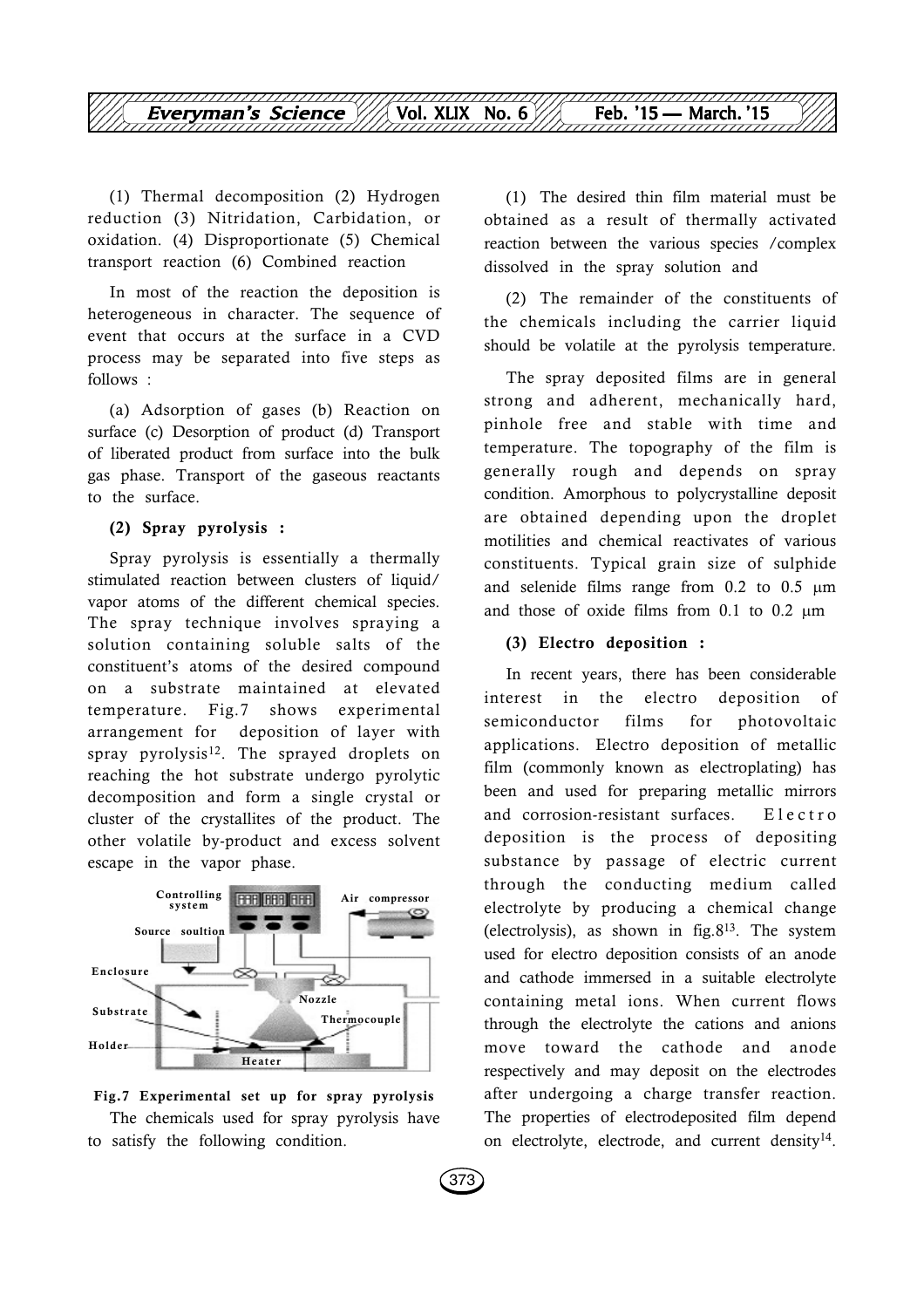



**Fig.8 Experimental set up for electrodeposition and anodization techniques.**

Suppose copper is to be electrodeposited then electrodepositing bath should contain some Cu salt such as copper sulfate. The  $Cu^{2+}$ ions deposit on substrate (cathode) and copper coating is obtained. The discoveries of electroplating can be traced back to Michael Faraday and his famous laws of electrolysis.

**(4) Anodization :** Anodization is an electrolytic process in which the metal is used as the anode in suitable electrolyte. As shown in fig. 8, when an electric current is passed through electrolyte, the surface metal is converted to form its oxide having decorative, protective or other properties. The cathode is a metal or graphite where  $H<sub>2</sub>$  evolution takes place. The metallic anode is consumed and converted to an oxide coating. The oxygen required originates from the electrolyte used, which may be aqueous, non-aqueous or fused salts. The pH of the electrolyte plays an important part in obtaining a coherent film. If the bath is too acidic or too alkaline a porous film results. The thickness of the oxide coating depends on the metal, voltage applied, temperature of bath and time during which the metal is immersed in the electrolyte.

**(5) Solution growth :** The films can be grown on metallic or non –metallic substrates by dipping it in appropriate solution containing metal salts. In this technique no electric field is applied. Fig.9 shows experimental set up for solution growth method of deposition<sup>15</sup>. Deposition may occur by homogeneous chemical reactions like reduction of a metal ion in solution by a reducing agent. If this occurs on a catalytic surface it is called an autocatalytic or electro less deposition.



**Fig.9 Experimental set up for solution growth method of deposition.**

The metals which can be deposited include Cu, Au, Ni, Co, Cd, Zn, Hg and Pb. Compound films such as sulphide and selenide of metals and their alloy have been deposited by this technique. The rate of growth and degree of crystallinity depends upon the temperature of solution which is kept between 40° C to 100° C. Average rate of growth of film is 500 Å/min. The chief advantage of such method is that it is possible to deposit film on non-accessible surface i.e. inside of glass tube, where they will be protected from physical damage.

**(6) Sputtering Technique :** When a solid surface is bombarded with energetic particles, the surface is eroded and surface atoms are removed due to collision between surface atoms and the energetic particles, as shown in fig.1016. This phenomenon is named sputter or sputtering. Sputtering was first discovered more than 130 years ago by Grove.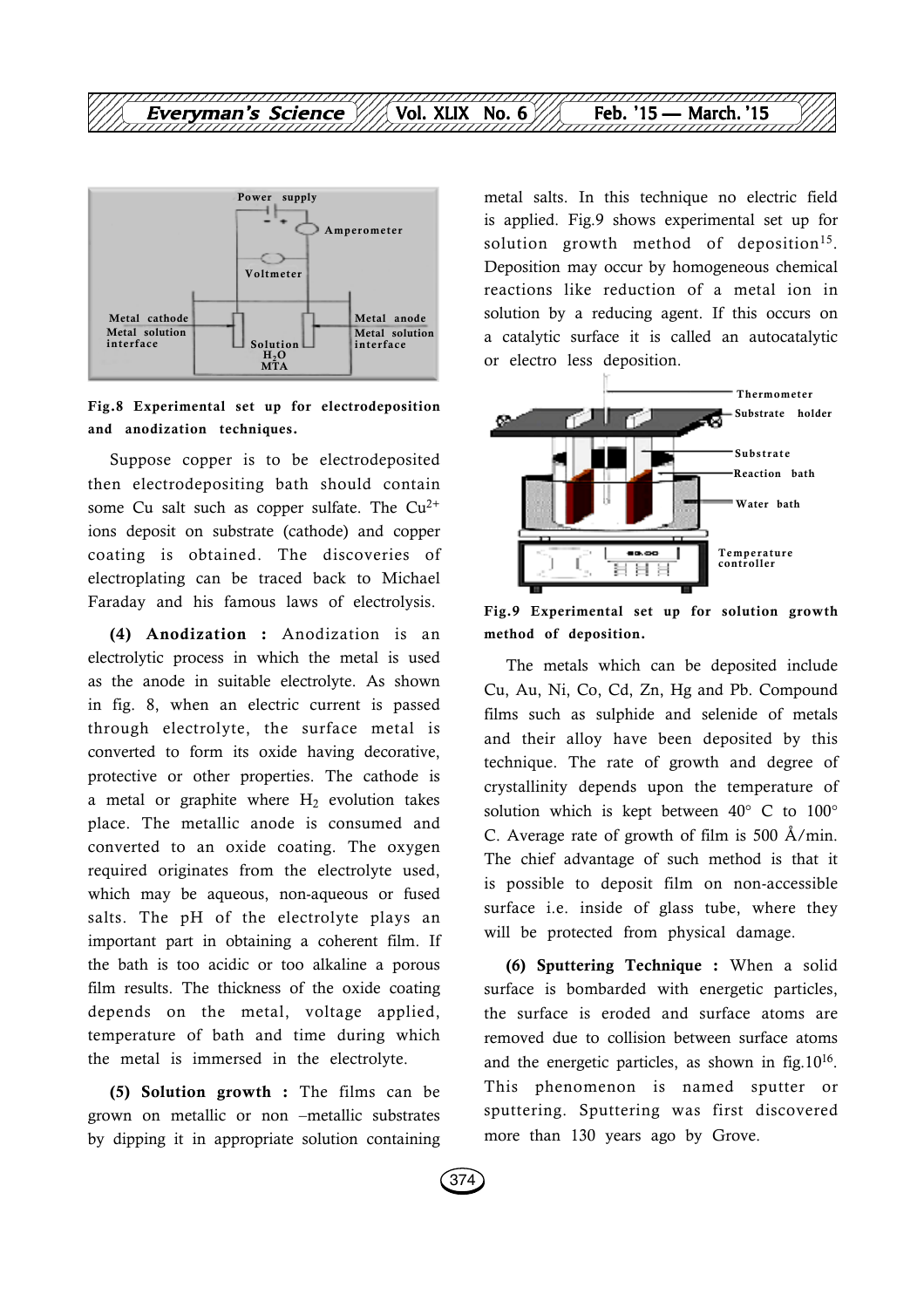



**Fig.10 Experimental set up for sputtering technique**

Today sputtering is widely applied to surface cleaning, etching and for sputter ion sources. Sputtering is predominant at energy regions of incident ions from 100 eV to 100 KeV. Sputtering yield is influenced by the following factors:

(1) Energy of incident particles. (2) Target materials (3) Incident angle of particles (4) Crystal structure of target surface.

#### **CONCLUSIONS**

The article explains briefly various methods used for deposition of thin films. All such thin films deposited with various techniques have two main applications i.e. electronic semiconductor devices and optical coatings. But thin films are also used in all aspects of modern life ranging from decorative paint coatings, anticorrosion coating to TiN hardness coating of machine tools and medical devices.

A wide variety of processing technologies available for the deposition of thin films differs to a large degree in their physical and chemical principles of operation and in commercially available types of equipment. Each processing technology has been developed because it has unique advantage over others. However, each processing technology has its limitations. In order to optimize the desired film

characteristics, a good understanding of the process control and the advantages and restrictions applicable to each technology is necessary.

#### **REFERENCES**

- 1. Kasturi Chopra, Thin Film Phenomena, 1969, McGraw Hill Book Company, New York.
- 2. K. L. Chopra and S. R. Das, Thin film Solar Cells, 1983, Plenum Press. New York.
- 3. K. L. Chopra, Lalit K. Malhotra, Thin film Technology and Applications (Proceeding), 1984, TMH, New Delhi.
- 4. http://www.betelco.com/sb/phd/ch3/f3- 9.gif
- 5. http://www.etafilm.com.tw/images/ ElectroneGunMethod.gif
- 6. http://en.wikipedia.org/wiki/ Molecular\_beam\_epitaxy
- 7. http://engineering.dartmouth.edu/ microeng/courses/es194/student/jiaying/ sem/II.1.p3.html
- 8. Smith Donald, Thin film deposition: Principles and practice, 1995, Mc Graw Hill, New York.
- 9. A. Neugebauer, Handbook of thin film technology, Condensation, Nucleation and growth of thin film, edited by L. I. Maissel and R. Glang, 1970, McGraw Hill Book Company, New York.
- 10. http://en.wikipedia.org/wiki/ Pulsed laser deposition
- 11. http://cnx.org/content/m25495/latest/ graphics12.jpg
- 12. http://origin-ars.els-cdn.com/content/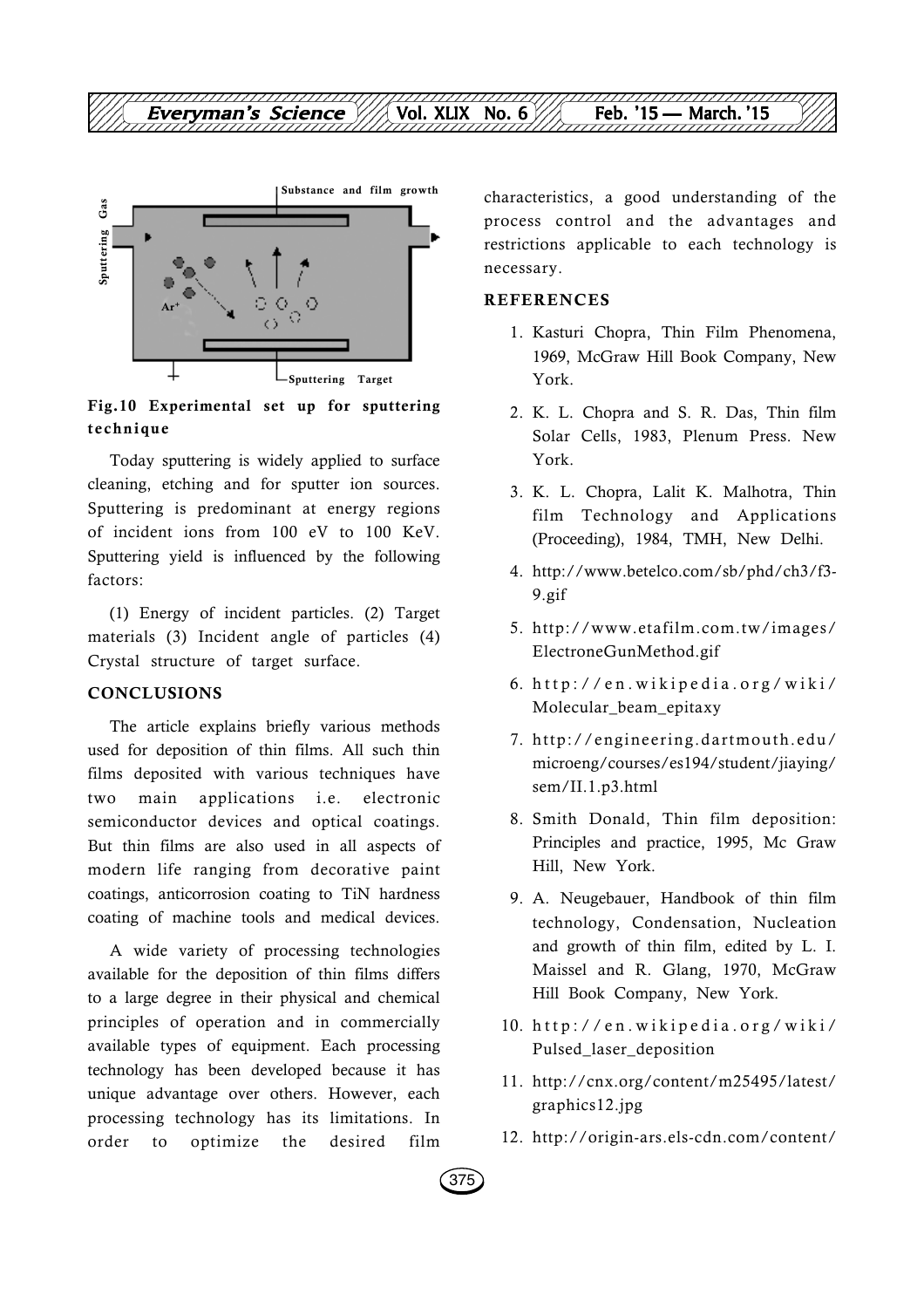

image/1-s2.0-S0167273804003066 gr1.jpg

- 13. http://electrochem.cwru.edu/encycl/fig/ e01/e01-f01b.gif
- 14. R. K. Pandey, S. N. Sahu, S. Chandra.**,** Hand book of semiconductor electro deposition, 1996, M. Dekker, New York.
- 15. N.M. Shinde, C.D. Lokhande, J.H. Kim, J.H. Moon, *Journal of Photochemistry and Photobiology* A : Chemistry, **235** (2012) 14– 20.
- 16. http://upload.wikimedia.org/wikipedia/ en/archive/7/72/20060120004022! Sputtering. gif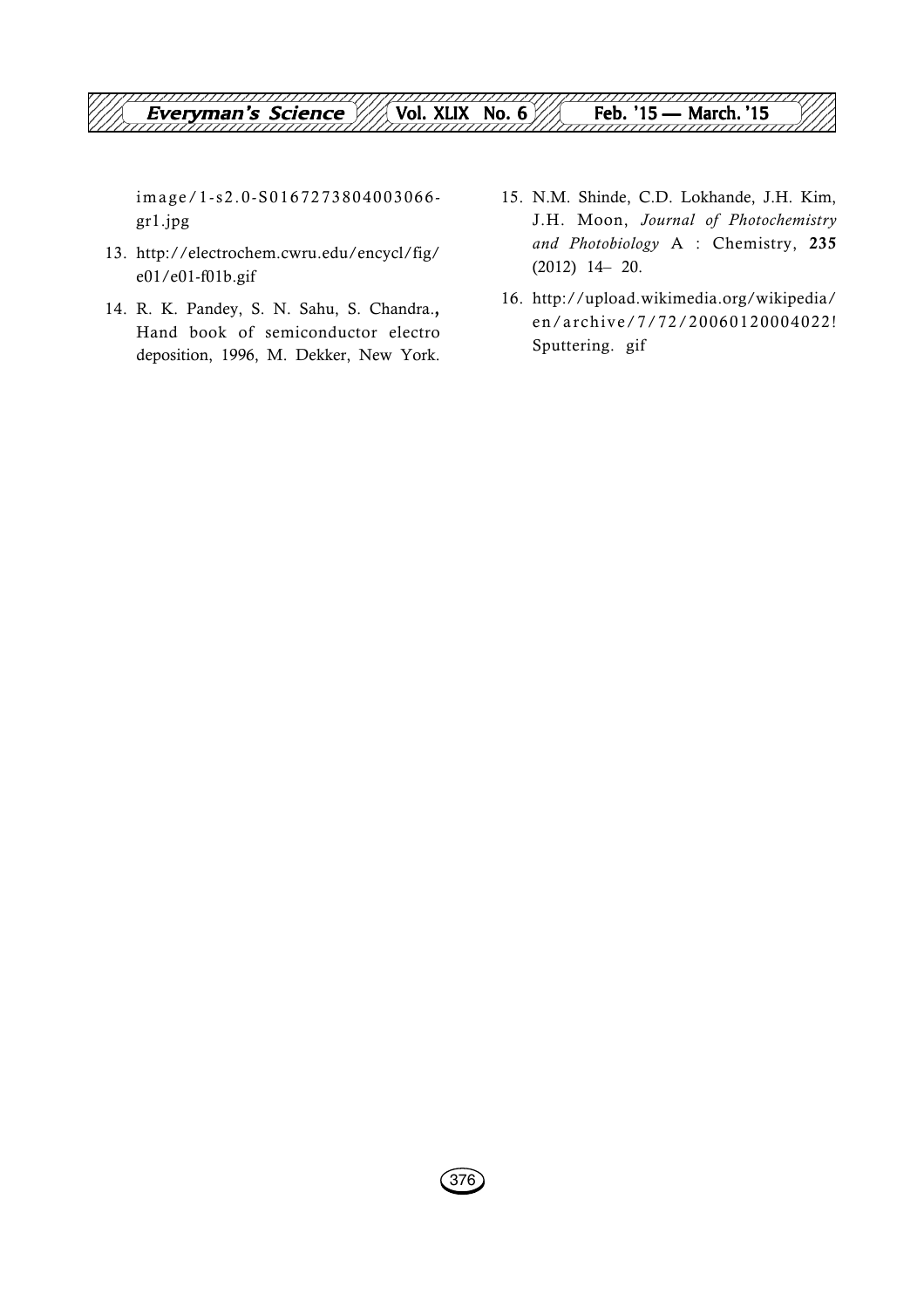# OBESITY : A GLOBAL PROBLEM AND MANAGEMENT

12345678901234567890123456789012123456789012345678901234567890121234567890123456789012345678 12345678901234567890123456789012123456789012345678901234567890121234567890123456789012345678 Which Everyman's Science  $\mathbb{V}/\mathbb{A}$  Vol. XLIX No. 6  $\mathbb{V}/\mathbb{A}$  Feb. '15 — March.'15  $\mathbb{V}/\mathbb{A}$ 

Binduja Saraswat and Pradeep Visen

**Obesity is a medical condition in which excess body fat has acccumulated to the extent that it may have adverse effect on health. It has severe health consequences which include cardiovascular diseases (CVD), diabetes, dyslipidemia, cancer, musculoskeletal and respiratory problems. Anti-obesity drugs are not prescribed generally because of side effects. The main treatment modialities for overweight and obesity are higher activity levels, dietary management (low fat intake) and physical exercise.**

#### **WHAT IS OBESITY ?**

besity and overweight are medical conditions in which excess body fat has accumulated to the extent that it may have an adverse effect on health, leading to reduced life expectancy and/or increased health problems.1 The WHO definition is :

BMI greater than or equal to 25 is overweight

BMI greater than or equal to 30 is obesity

Body Mass Index (BMI) provides the most useful population-level measure of overweight and obesity as it is the same for both sexes and for all ages of adults.

#### **OBESITY AND HEALTH PROBLEMS**

Excess bodyweight is the sixth most important risk factor contributing, to the overall burden of disease worldwide and global death $1-3$ . Risk increases progressively as BMI increases. The non-fatal, but debilitating health problems associated with obesity include respiratory difficulties during sleep, chronic musculoskeletal problems, skin problems and infertility. The more life-threatening problems fall into four main areas : Cardiovascular disease (CVD) problems including dyslipidemia; conditions associated with insulin such as type 2 diabetes; certain types of cancers, especially the hormonally related and large-bowel cancers; and gallbladder diseases.<sup>1</sup> At least 2.8 million adults die each year as a result of being overweight or obese. In addition, 44% of the diabetes burden, 23% of the ischemic heart disease burden and between 7% and 41% is the increasing incidence of child obesity and authorities view is as one of the most serious public health problems which is associated with a higher chance of premature death and disability in adulthood. Once considered a highincome country problem, overweight and obesity are now on the rise in low and middle income countries, particularly in urban settings. Close to 35 million overweight children are living in developing countries and 8 million in developed countries.1,3-5

<del>-------------------</del>----

Zoology Department, Karamat Hussian Girls P.G. College, Lucknow (U.P.) E-mail : p.visen@utonotoa,ca

Risk Factor Modification Centre, St. Michael's Hospital, Faculty of Medicine, University of Toronto E-mail : bindujasarawat@yahoo.co.in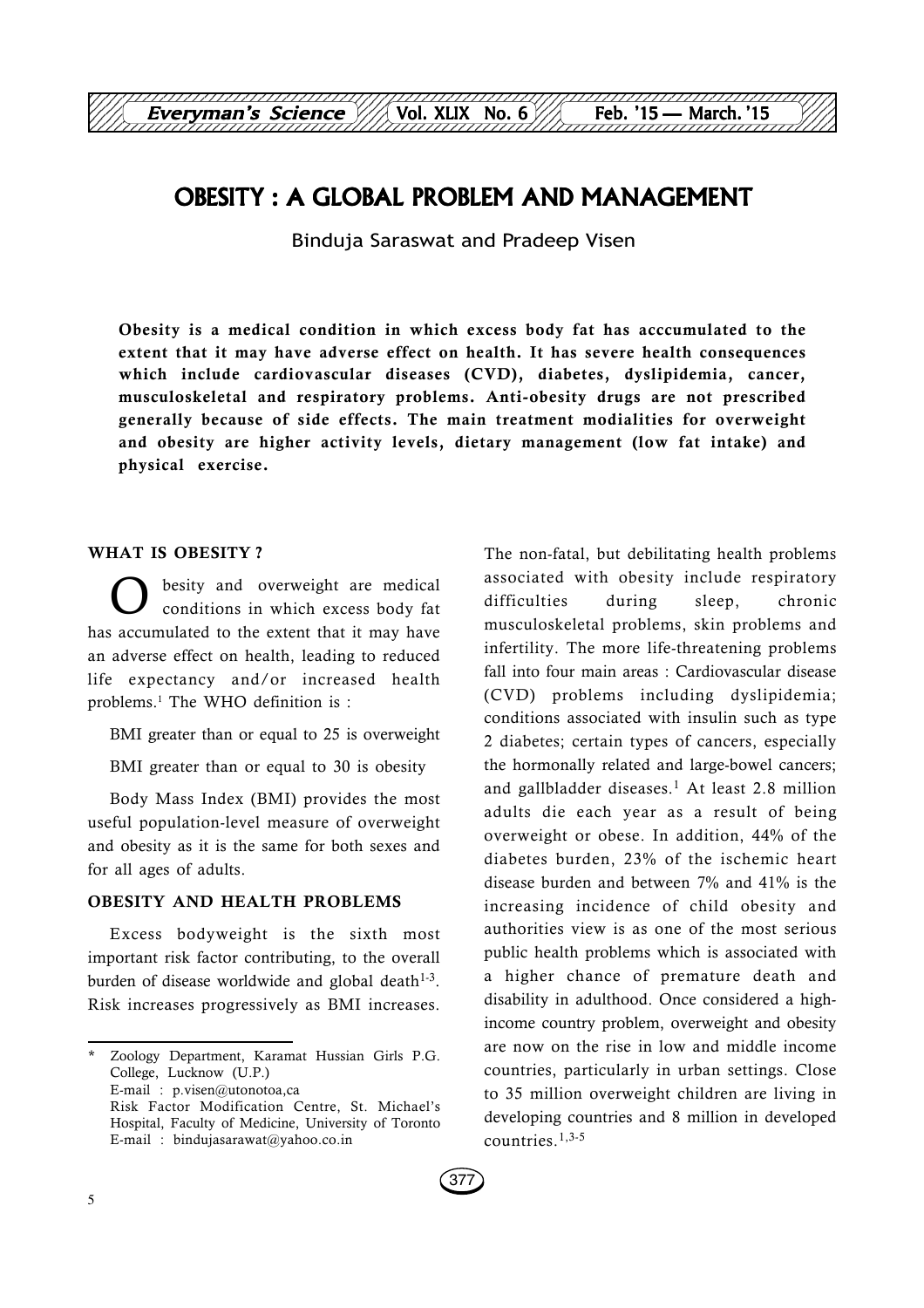

Based on recent national surveys, the prevalence of overweight among adult men and women is increasing. Data from NHANAS III, 1988-1994, indicated that 63% of adult men and 55% of adult women are overweight, defined as a BMI more than  $25.0 \text{ kg/m}^{2,6}$ . In India, obesity has reached epidemic proportions is the 21st century with morbid obesity affecting 5% of the country's population. Unhealth processed food has become much more accessible following India's continued integration in global food markets.7

#### **CAUSES OF OVERWEIGHT AND OBESITY**

The fundamental cause of obesity and overweight is an energy imbalance betwen calories consumed on one hand, and calories expended on the other hand. As incomes rise and populations become more urban, diets high in complex carbohydrates give way to the obesity and overweight to more varied diets with a higher proportion of fats, saturated fats and sugars but low in vitamins, minerals and other micronutrients. The key dietary factors that have been most often associated with weight gain or obesity include high dietary fat intakes, <sup>8-</sup>  $10$  over consumption of energy-dense foods,  $11,12$ and based on recent research, diets characterized by a greater reliance on carbohydrate rich foods with a high glycemic index compared to those with a low glycemic index,13 combined with reduced physical activity and sedentary lifestyle have led to obesity.

The studies also suggest that high consumption of soft drinks, both regular and artificially sweetened variesties, could be a marker for non-nutrient dense diets that increase likelihood of positive energy balance and subsequent weight gain.<sup>10</sup> Complex behavior and psychological factors also cause over-eating and may be one of the reason for increasing body weight. It is thus associated with serious diet-related chronic diseases.<sup>3, 14</sup>

Further, the genes<sup>15</sup> are also important in determing a person's susceptibility to weight gain where energy balance in determined by calorie intake and physical activity, although a few cases are caused primarily by endocrine disorder, medications or psychiatric illness.

Thus societal changes<sup>16</sup> and worldwide nutrition transtion are driving the obesity epidemic. Economic growth, modernization, urbanization and globalization of food markets are just some of the forces through to underline the epidemic. Large, shifts towards less physically demanding work have been observed worldwide.17 Moves towards less physical activity and sedentary life are also found in the increasing use of automated transport, technology in the home, and more passive leisure pursuits.18 Using data from a large prospective cohort study, the Health Professionals' Follow-up Study, it has been demonstrated that increasing TV watching is strongly associated with obesity and weight gain, independent of diet and exercise.19

Developing countries are undergoing rapid nutrition transition concurrent with increases on obesity, the metabolic syndrome, and type 2 diabetes mellitus (T2DM). From a healthy traditional high-fiber, low-fat, low-calorie diet, a shift is occuring toward increasing consumption of calorie dense foods containing refined carbohydrates, fats, red meats, and low fibre. Data show an increase in the supply of animal fats and increased intake of saturated fatty acid (SFAs) (obtained from coconut oil, palm oil, and ghee [clarified butter]) in many developing countries, particularly in South Asia and South-East Asia. In some South Asian populations, particularly among vegetarians, intake of n-3 polyunsaturated fatty acids (PUFAs) (obtained from flaxseed, mustard, and canola oils) and long-chain (LC) n-3 PUFAs (obtained from fish and fish oils) is low. In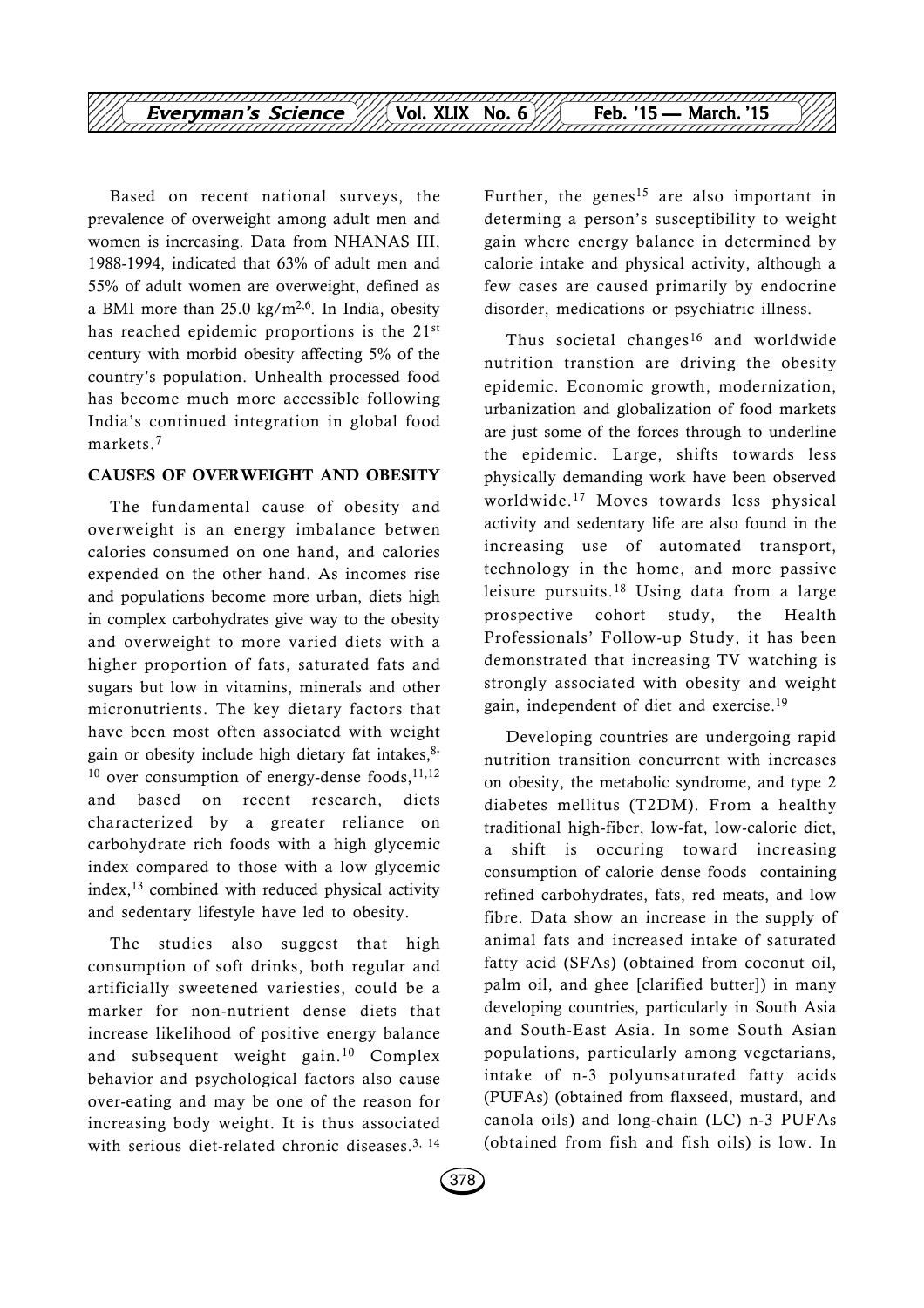#### 12345678901234567890123456789012123456789012345678901234567890121234567890123456789012345678 12345678901234567890123456789012123456789012345678901234567890121234567890123456789012345678 Which Everyman's Science  $\mathbb{V}/\mathbb{A}$  Vol. XLIX No. 6  $\mathbb{V}/\mathbb{A}$  Feb. '15 — March.'15  $\mathbb{V}/\mathbb{A}$ <del>-------------</del>---

addition, in some developing countries, intake of n-6 PUFAs (obtained from sunflower, safflower, corn, soybean, and sesame oils) and trans-fatty acids (TFAs) in increasing. These data show imbalanced consumption of fats and oils in developing countries, which may have potentially deleterious metabolic and glycemic consequences, although more research is needed.20

In India, there is clear evidence of a demographic, epidemiological and nutrition transition in India that is fuelling the epidemic of chronic diseases and obesity, particularly in the urban areas.<sup>21</sup> Rural to urban migration appears to be associated with both positive (higher fruit and vegetables intake) and negative (higher energy and fat intake) dietary changes. These changes may be relevance to cardiovascular health in adults and children and warrant public health interventions.<sup>22, 23</sup> LMNA 1908 T/T and C/T genotypes emerged as independent genetic risk factors for generalized obesity in Asian north Indians.

The National Sample Survey Organisation (NSSO) couducts dietary intake surveys in rural and urban India, asking about household consumption over the past 30 days. The 2004- 2005 survey found total energy intake to be very similar in rural and urban areas (2047 kcal and 2020 kcal respectively), but fat intake was much higher in urban (48 g) compared with rural (36 g) areas. While the proportion of energy from cereals was higher in rural than urban people, the proportion of energy from most other food groups was higher in urban people, most notably milk products and oils and fats, but also fruit and vegetables.25

The studies also show the association of leisure time physical activity (LTPA) and watching TV with lipid profile & obesity in a South Indian adult population which can be important CVD risk factors<sup>26</sup>.

### **CLINICAL PARAMETERS AND METHODOLOGY FOR WEIGHT LOSS STUDY**

#### **A. Clinical parameters**

#### **Primary Outcome Measures**

● Body weight : Body Mass Index (BMI)

#### **Secondary Outcome Measures**

- Body compostion : DEXA (Dual Energy X-Ray Absorptiometry (circumferences of the hip and thigh)
- Abdominal fat : DEXA, circumference of the waist

#### **B. Methodology**

#### **Body Weight and Height**

Body weight should be assessed to the nearest 0.1 kg, and height to the nearest 0.1 cm, using a calibrated medical-grade balance scale. Subjects should be weighed in a fasted state. Subject should remove all heavy clothes (e.g. jackets, coats, shoes) empty all packets.

Height is measured without shoes by using a stadiometer. Hair ornaments, barrettes braids, jewellery is removed before the measurement is taken. Patients shall stand with the heels of their feet against the vertical backboard a wall, with feet pointing outward at approx at 60 degree angle. Once the subject is positioned the headboard or a flat ruler will be placed on the top of the head, with sufficient pressure to compress the hair.

#### **Body Mass Index (BMI)**

Body mass index (BMI) is a measurement which compares weight and height and defines people as overweight (pre-obese). BMI is calculated by using formula weight (Kg)/height  $(m<sup>2</sup>)$ . Following is BMI range is different groups of adult people :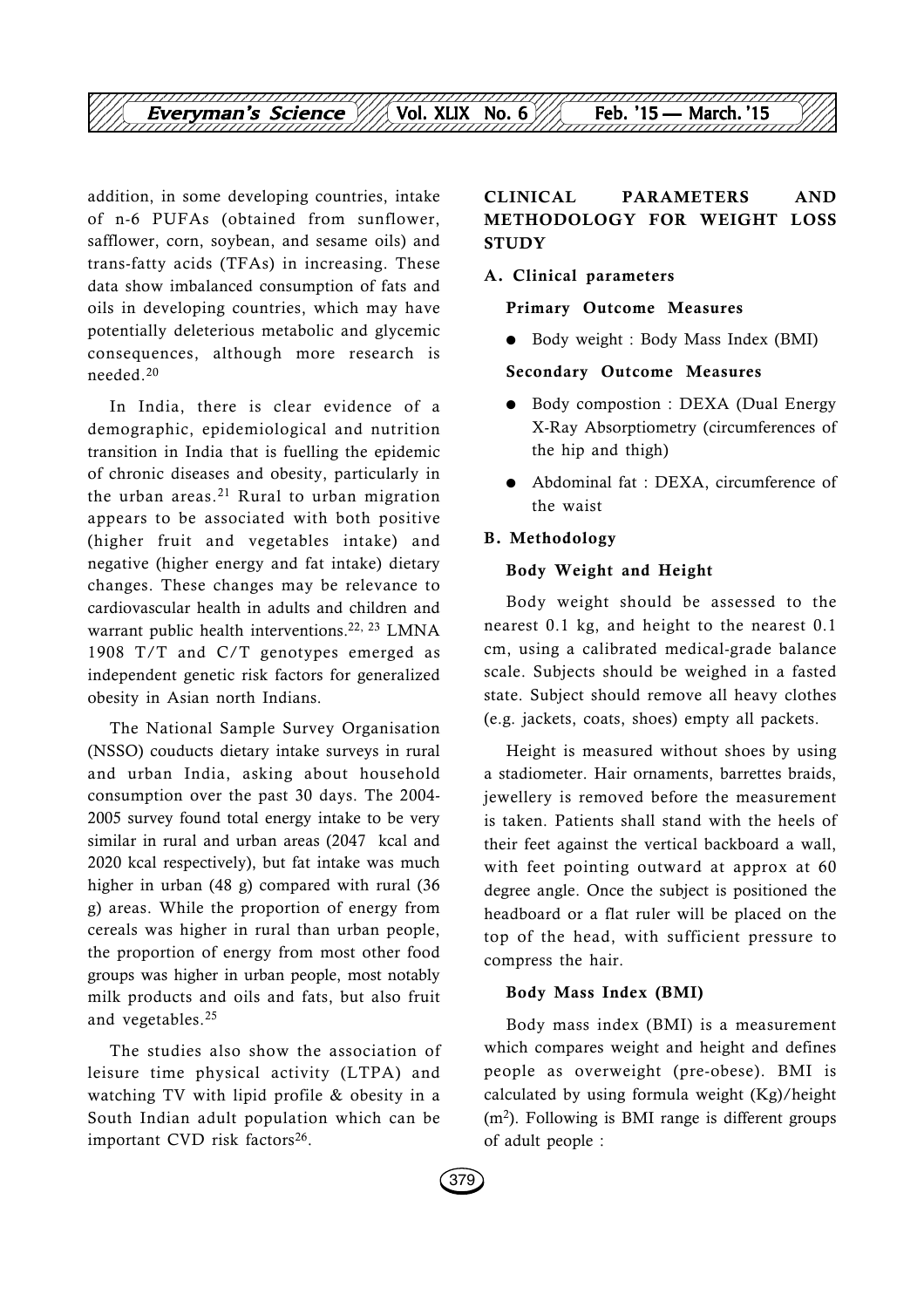

Severely underweight-less than 16.5

Underweight from 16.5 to 18.4

Normal from 18.5 to 24.9

Overweight from 25 to 30

Obese Class more than 30 BMI is used differently for children. It is calculated the same age. A BMI that is less than the 5th percentile is considered underweight and above the 95yh percentile is considered obese for people and older. People under 20 with a BMI between the 85th and 95th percentile are considered to be overweight.

#### **Waist, Hip, Thigh Circumferences :**

Waist, hip and thigh circumference measurements will be assessed using an inelastic flexible measuring tape and measured to the nearest 0.1 cm. Waist circumference should be taken at the mid-point between the bottom rib and the hip bone, approximately 5 cm above the umbilicus. The measurement should be taken 3 times and the average reported.

Hip circumference will be taken at the largest girth. The inelastic tape is placed around the buttocks in a horizontal plane. Fatty aprons shold be excluded from the hip circumference measurement. The measurement should be taken 3 times and the average reported.

Thigh circumference will be taken 1 cm below the gulteal fold (at the midpoint between inguinal crease and anterior patella along the long axis of the femur). The subject should be standing erect, with the feet slightly apart and the body mass distributed equally on both feet. The site on the subject's non-dominant leg will be measured 3 times and the average will be reported.

#### **Skin Fold Measurement**

Biceps, triceps, thigh, calf, sub-scapular, anterior axillary, and supra-iliac, skinfolds will be measured carefully by suing Lange's skinfold calipers.

### **Dual Energy X-ray Absorptiometry (DEXA)**

Dual energy x-ray absorptiometry (Hologic QDR 4500 A with fan beam) is used to measure body compsition and abdominal fat. It allows regional and global measurement of whole body fat. The anatomical areas analysed in whole body DEXA scan are trunk, right upper limb, left upper limb, right lower limb and left lower limb. The procedure takes less than 10 minutes and the amount of radiation esposure is about one tenth the dose of standard chest X-ray.

#### **MANAGEMENT OF BODY WEIGHT**

Dietary management

At the individual level, people can :

- limit energy intake from total fats;
- increase consumption of fruit and vegetables, as well as legums, whole grains and nuts;
- limit the intake of sugars;
- achieve energy balance and a healthy weight.

Individual responsibility can only have its full effect where people have access to a healthy lifestyle. Therefore, at the societal level it is important to :

- support individuals in following the recommendations above, through sustained political commitment and the collaboration of many public and private stakeholdlers;
- make regular physical acivity and healtheir dietary patterns affordable and easily accessible too all especially the poorest individuals.

The good industry can play a significant role in promoting healthy diets by ;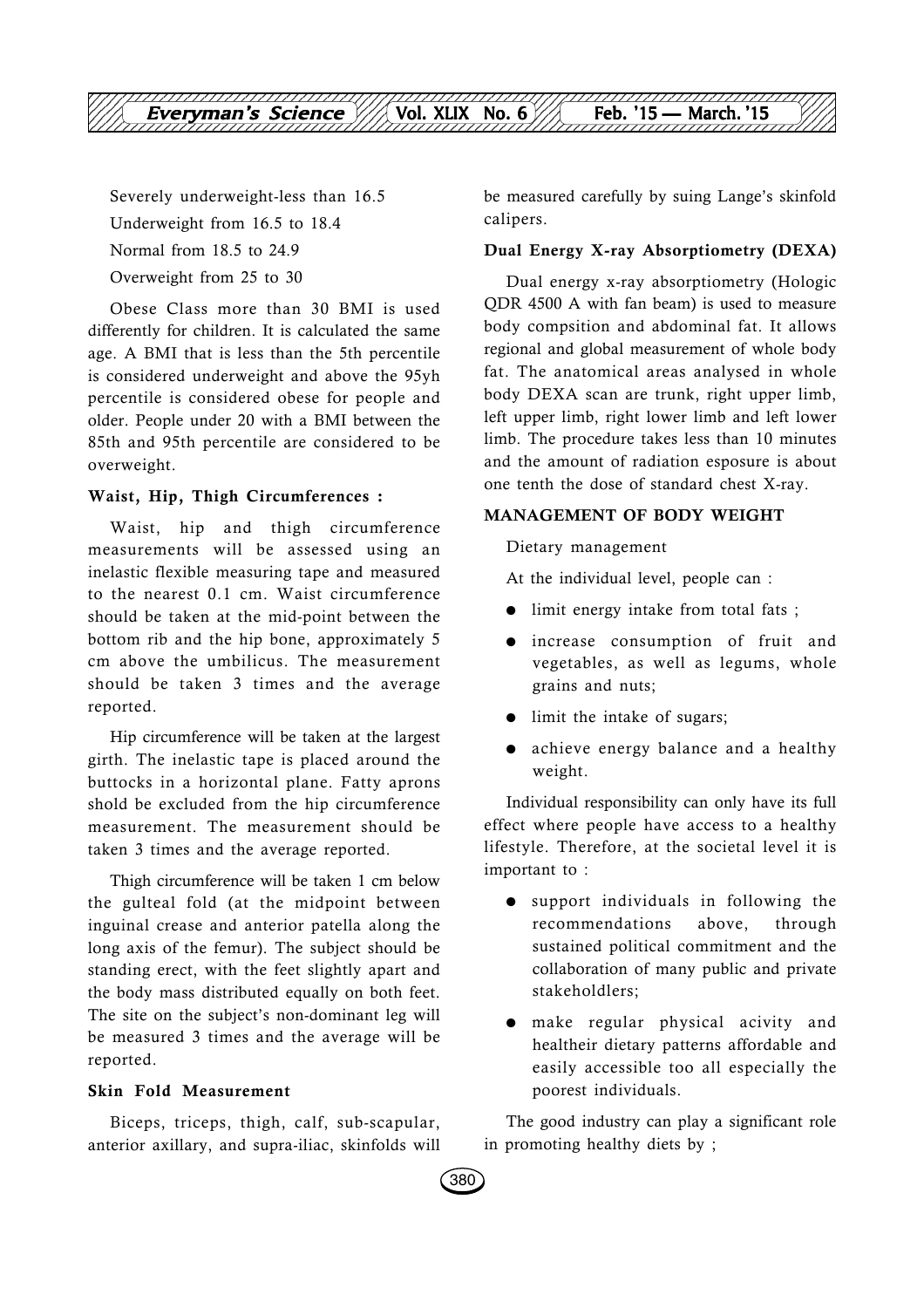

- reducing the fat, sugar and salt content of processed foods;
- ensuring that healthy and nutritious choices are available and affordable to all consumers;
- practicing responsibility marketing;
- ensuring the availability of health food choice and supporting regular physical activity practice in the workplace.

Low-carbohydrate diets or low-carb diets are dietary programs that restrict carbohydrate consumption usually for weight control or for the treatment of obesity. Foods high in digestible carbohydrates (e.g. bread, pasta) are limited or replaced with foods containing a higher percentage of proteins and fats (e.g. meat, poulty, fish, shellfish, eggs, cheese, nuts, seeds, peanuts, and soy products) and other foods low in carbohydrates (e.g. most salad vegetables), although other vegetables and fruits (especially berries) are often allowed.27, 28

The Atkins diet, officially called the Atkins Nutritional Approach, is a low-carbodydrate diet created by Robert Atkins. The Atkins diet involves limited consumption of carbohydrates to switch the body's metabolism from metabolizing glucose as energy over to converting stored body fat to energy.29

There are four phases of the Atkins diet : induction, ongoing, weight loss, premaintenance and lifetime maintenance.

#### **Induction**

Two weeks are recommended for this phase. Carbohydrate intake is limited to no more than 20 net grams per day (grams of carbohydrates minus grams of fiber, sugar alcohols, or glycerin), 12 to 15 net grams of which must come in the form of salad greens and other fruits and vegetables such as broccoli, spinach, pumpkin, cauliflower, turnips, tomatoes, and asparagus,

to name a few of the 54 allowed by Atkins (but not legumes, since they are too starchy for the induction phase). The allowed foods include a liberal amount of all meats, poultry, fish, shelfish, fowl, and eggs; up to 4 ounces  $(113 \text{ g})$ of soft or semi-soft cheese such as cheddar cheese; most salad vegetables; other low carbohydrate vegetables; and butter, olive oil and vegetables oils. Drinking eight glasses of water per day is a requirement during this phase. Alcoholic beverages are not allowed during his phase. Caffein is allowed in moderation so long as it does not cause cravings or low blood sugar.

A daily multivitamin with minerals, except iron, is also recommended. A normal amount of food, on Induction, is around 20 grams of sugar (or net carb), at least 100 grams of fat. The Induction phase is usually when many see the most significant weight loss—reports of losses of 5 to 10 pounds per weeks are not uncommon when Induction is combined with daily exercise.

#### **Ongoing weight (OWL)**

The target daily carbohydrate intake increases each week by 5 net grams per day. A goal of OWL is to find the "Critical Carbohydrate Level for Losing" and to learn in a controlled manner how food groups in increasing glycemic levels and foods within that group affect your craving control. The OWL phase lasts until weight is within 10 pounds (4.5 kg) of the target weight.

During the first week, one should add more of the induction acceptable vegetables to one's daily products. The next week, one should follow the carbohydrate ladder that Dr Atkins created for this phase and add fresh dairy. The ladder has 9 rungs and shold be added in order given. One can skip a rung if one does not intend to include that food group in one's permanent way of eating, such as the alcohol rung.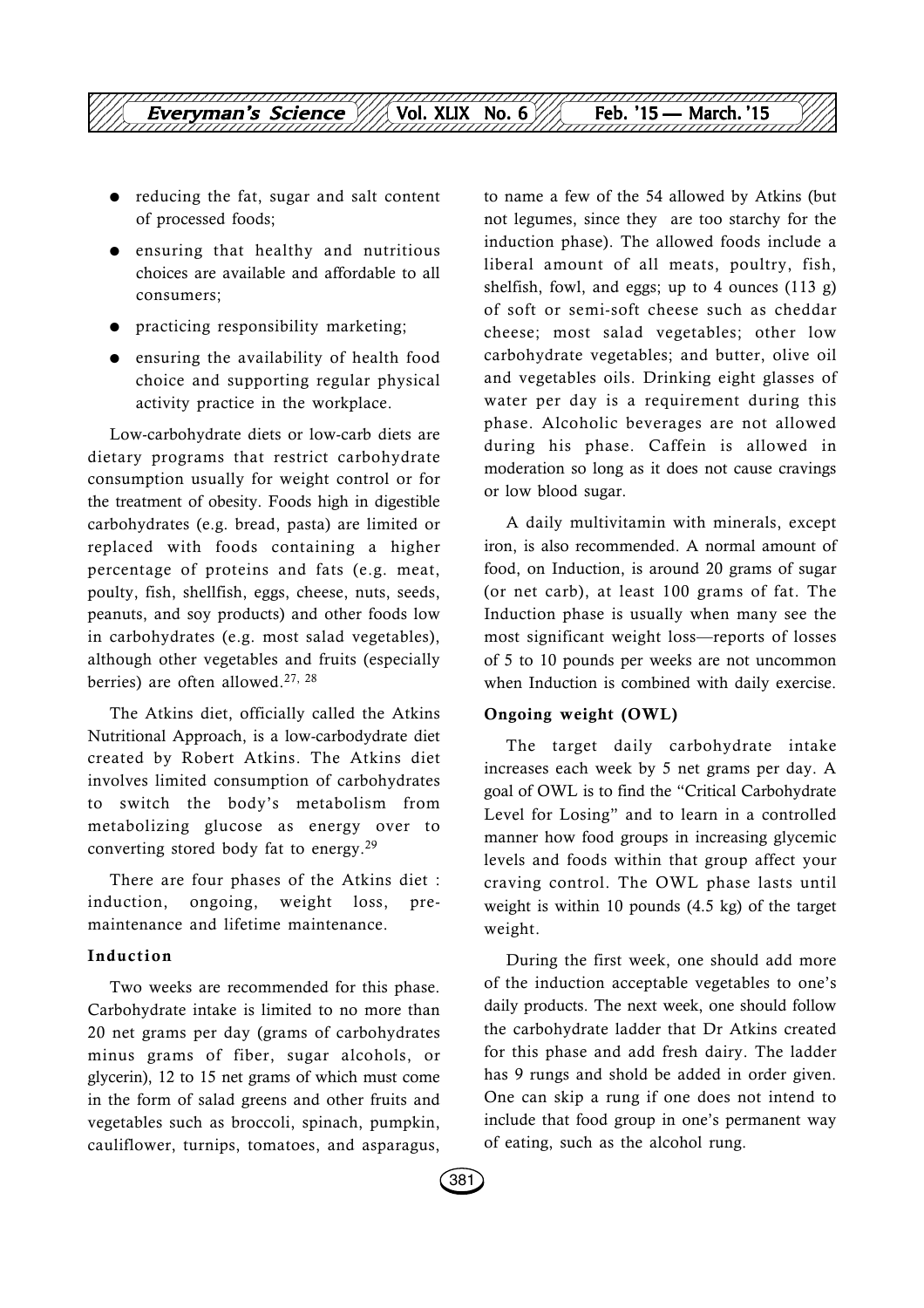

The rungs are as follows :

Induction of acceptable vegetables in larger quantities

- Fresh cheese
- Nuts and seeds
- Berries
- Alcohol
- Legumes
- Other fruits
- Starchy vegetables
- Whole grains

#### **Pre-maintenance**

Daily net carbohydrates intake is increased again this time by 10 grams each week from the later groupings and the key goal in this phase is to find the "Critical Carbohydrate Level for Maintenance", this is the maximum number of carbohydrates you can eat each day without gaining weight.

#### **Lifetime maintenance**

This phase in intended to carry on the habits acquired in the previous phases, and avoid the common end-of-diet mindset that can return people to their previous habits and previous weight. Whole, unprocessed food choices are emphasized, with the option to drop back to an earlier phase if you begin to gain weight.

#### **Dieting**

Diets to promote weight loss are generally divided into four categories : low-fat, lowcarbohydrate, low and very low calorie. Very low calorie diets provide 200-800 kcal/day, maintaining protein intake but limiting calories from both fat and carbohydrates. They subject the body to starvation and produce an average weekly weight loss of 1.5–2.5 kilograms. These diets are not recommended for general use as

they are associated with adverse side effects such as loss of lean muscle mass, increased risks of gout and electrolyte imbalances.

#### **Exercise**

With use, muscles consume energy derived from both fat and glycogen. Due to the large size of leg muscles, walking, running, and cycling are the most effective means of exercise to reduce body fat. Exercise affects macronutrient balance. During moderate exercise, equivalent to a brisk walk, there is a shift to greater use of fat as a fuel.

According to American Heart Association, for obese children, 30 to 45 minutes of physical activity of moderate intensity, performed 3 to 5 days a week, should be encouraged. All adults should set a long-term goal to accumulate at least 30 minutes or more of moderate-intensity physical activity on most, and preferably all days. It appears that as long as the increase in energy expenditure is sufficient, low-intensity endurance exercise is likely to generate benefical metabolic effects that would be essentially similar to those produced by high-intensity exercise. The clinician should therefore focus on the improvement of the metabolic profile rather than on weight loss alone. Realistic goals should be set between the clinician and the patient, with a weight loss of approximately of 0.5 to 1 pound per week. It should be kept in mind that since it generally takes years to become overweight or obese, a weight loss pattern 0.5 or 1 pound per week will required time and perserverance to reach the proposed target.30

#### **Weight loss programs (Diet and physical activity)**

Weight loss programs often promote lifestyle changes and diet modification. This may involve eating smaller meals, cutting down on certain types of food, and making a conscious effort to exercise more. A balanced daily caloric intake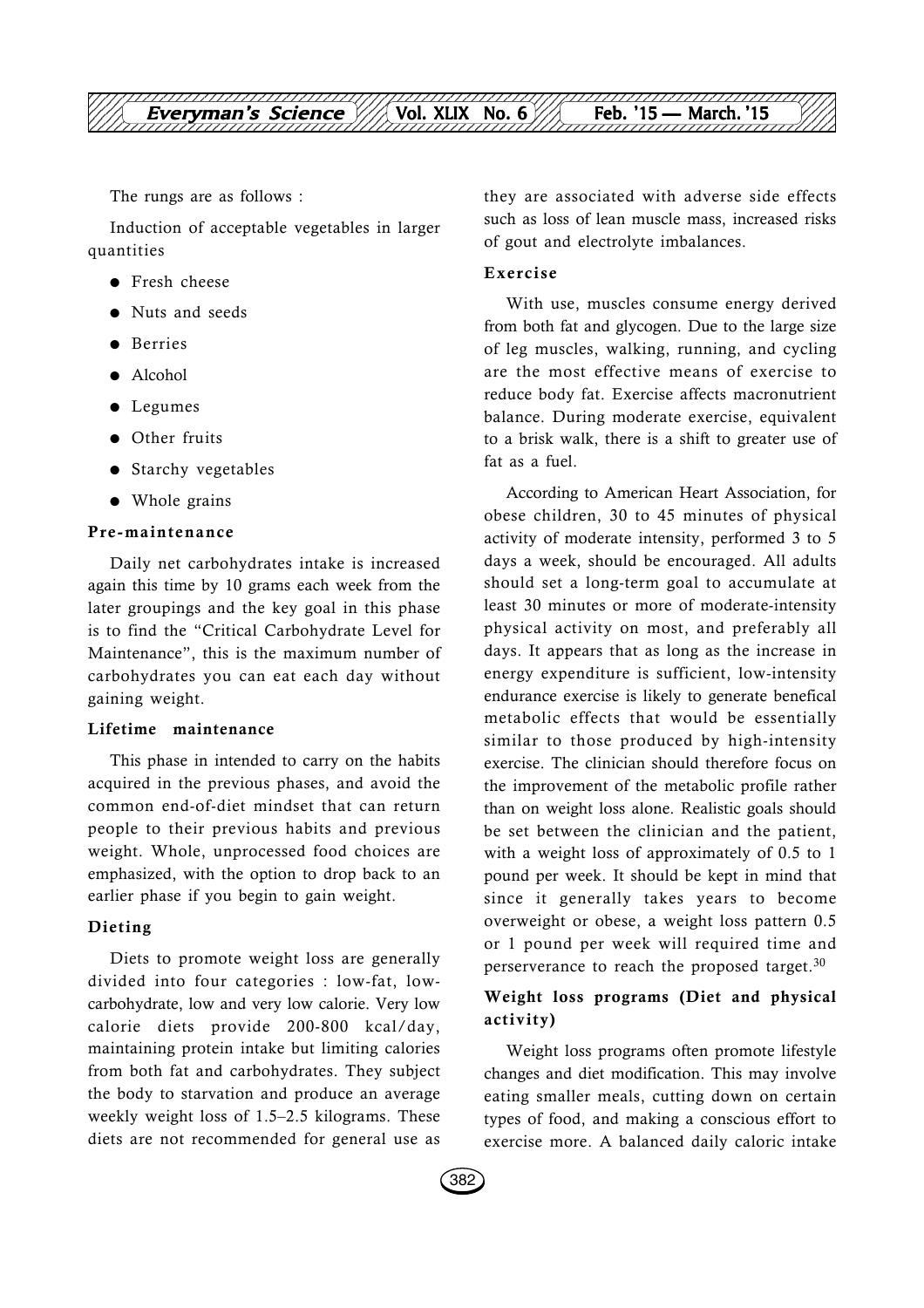

is calculated using Harris-Benedicts Equations (Table-1) which is needed in maintaining current body weight.

#### **Table 1 : Calculation of daily balanced caloric intake (kcal)**

Using the Harris Benedict Equations

|  | Step 1 Calculation of Basal Metabloic Rate (BMR) |  |  |  |  |  |
|--|--------------------------------------------------|--|--|--|--|--|
|--|--------------------------------------------------|--|--|--|--|--|

| Men | BMR = $66 + 13.7 \times$ weight in kg) + $(5 \times$<br>height in cm) – $(6.8 \times$ age in years)<br>BMR = $66 + (6.23 \times \text{weight in pounds}) + (12.7)$<br>$\times$ height in inches) – (6.8 $\times$ age in year)                    |
|-----|--------------------------------------------------------------------------------------------------------------------------------------------------------------------------------------------------------------------------------------------------|
|     | Women BMR = $655 + (9.6 \times \text{weight in kg}) + (1.8 \times$<br>height in cm) – $(4.7 \times$ age in years)<br>BMR = $655 + (4.35 \times weight in pounds) +$<br>$(4.7 \times \text{height in inches}) - (4.7 \times \text{age in years})$ |

#### **Step 2 Applying in Physical Activity Factor**

| Little to no exercise        | $BMR \times 1.2$   |
|------------------------------|--------------------|
| Light exercise               |                    |
| $(1-3$ days per week)        | BMR $\times$ 1.375 |
| Moderate exercise            |                    |
| $(3-5$ days per week)        | BMR $\times$ 1.55  |
| Heavy exercise               |                    |
| $(6-7 \text{ day per week})$ | BMR $\times$ 1.725 |

If a person is overweight/obese, it is advisable to reduce the daily caloric intake by 400-500 kcal from the balanced diet. It is important to note that the total daily caloric should not be less than 1200 kcal which is essential for normal basal metabolic rate (BMR). The method of assessing energy intake would be weight food record which require the person to weigh or measure all foods prior to consumption; thus, the information provided can be used to capture quantitative information. A 1200 kcal diet plan is recommended to prevent overweight and obesity.

#### **Chart**

#### **1200 Kilocalories Diet Plan**

|                           | Protein-50 gm (17%) Fat 30 gm (22.6%) |
|---------------------------|---------------------------------------|
| Carbohydrate 180 gm (60%) |                                       |
| 24 hrs Intake             | Among $(g)$                           |
| Food Group                |                                       |
| Milk (doulble toned)      | 300 (milk, tea, curd, coffee)         |
| Pulse (Whole dals         |                                       |
| skin)                     | 60 (cooked/sprouted/                  |
|                           | roasted chana)                        |

| Cereal                 | 150 $(5-6$ chapatis)  |
|------------------------|-----------------------|
| Seasonal vegetables    | 200                   |
| Green leafy vegetables | 150                   |
| Fruit                  | 100 (1 mediumi sized) |
| Fat                    | 15 (3 teaspons)       |
|                        |                       |

1 Chappati - 1/2 Katori of boiled rice or 3/4 Katori of umpa or 3/4 Katroi of khichdi 3/4 Katori of poha or 3/4 Katori of Dalia or 1 slice of Bread (preferably whole wheat bread) or 1 Idli or 3-4 biscuits.

1. Katori Medium size

Avoid

- Revined flour and fried food lime maida, naan, white bread, polished rice, samosa, mathri, kachodi, parantha etc.
- Whole milk, cream butter, ghee, khoa and cheese.
- Alcoholic drinks, fruit juices, coals, aerated drinks.
- Sugar, sweets, jam, jelly, honey, cholcolates and candies. etc.
- Egg yellow, organ meat (liver, kidney and brain), fatty, meats (mutton, pork and their products)
- Potatoes, yam, arbi, sweet, potatoes.
- Mango, banana, litchi, chiku, custard apple, and grapes.
- Namkeen, Cakes, Pastries and other barkery products.
- Avoid smoking and chewing of tobacco.

#### **Take**

- Green leafy vegetables, tomatoes, cucumber, radish, lemon
- Clear soups, black coffee and tea without sugar, buttermilk, soda.

#### **Points to remember :**

- Chicken/Fish (preferably fish) can be taken 1-2 times per week (30-50 gms each)
- The patient is supposed to skip egg/paneer on the day he takes chicken/fish.
- Do not sieve the flour.
- Mix 8 parts of wheat flour to 1 part of gram flour and 1 part of soybean flour.
- Fenugreek seeds can be taken in the form of power and spouts. It can also be mixed with vegetables.
- Eat small meals regularly at frequent intervals. Do not miss any meal.
- Do not Starve yourself and overeat subsequently,
- Chew your food properly.
- Eat the salad before your meal.
- Almonds/Walnuts/Pistachio-4-5 pcs/day.

#### **Exercise**

l 40-45 min brisk walking daily.

Samle Menu Early Morning Tea—1 cup (30 ml milk) Biscuits—2 (Marie) Breakfast Milk—1 cup (150 ml) Bread/Dalia/Cornflakes—1 bowl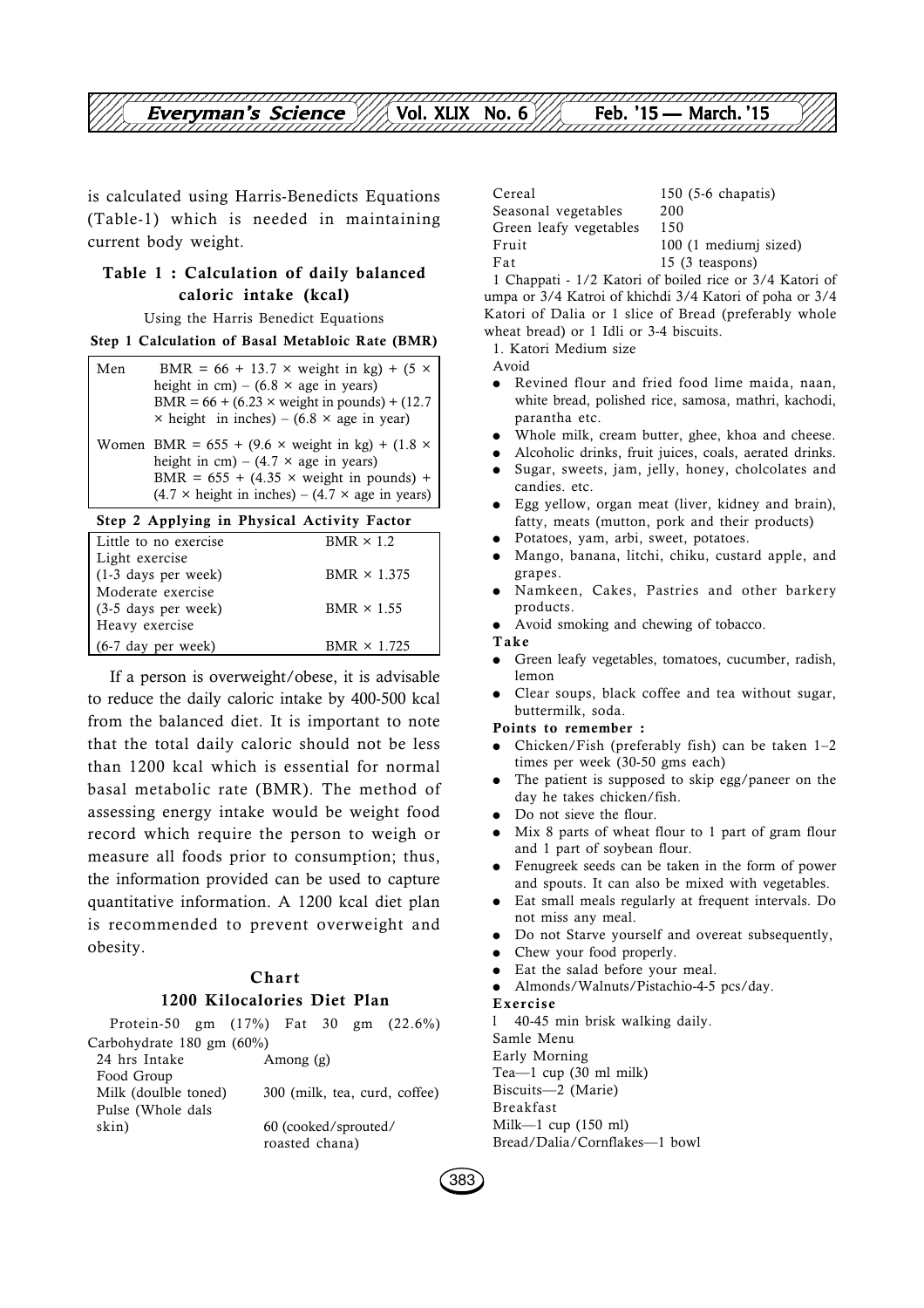

Egg—1 (without yolk) Mid-Morning Salad/Fruit—1 Lunch Salad/Soup-1 bowl Chappatis-2 Vegetables 1K Dal-1k Curd/raita—1/2k Evening Tea Milk/salted lassi—1 cup (150 ml) Poha/upma/roasted chana/spouts salad/any other roasted snask Diner Salad/Soup 1 bowl Chapattis—2 Vegetables—1 k Dal—1 K  $Curd - 1/2 K$ 

Physical activity levels is assessed via a questionnaire (International Physical Activity Questionnaire-IPAQ) and via the use of pedometers to calculate the number of steps walked each day. Pedometers is used to monitor daily physical activity levels, with the IPAQ used intermittently during the study to gage foorms of physical activity other than walking.

#### **Medication**

Only two anti-obesity medications are currently approved by the FDA for long term use. One is orlistat (Xenical), which reduces intestinal fat absorption by inhibiting pancreatic lipase; the other is sibutramine (Meridia), which acts in the brain to inhibit deactivation of the neurotransmitters norepinephrine, serotonin, and dopamine (very similar to some antidepressants), therefore decreasing appetite. Because of potential side effects, it is recommended that anti-obesity drugs only be prescribed for obesity where it is hoped that the benefits of the treatment outweight its risks. Alternative medicine has insufficient evidence to support or oppose its anti-obesity activity.

#### **Surgery**

Bariatric surgery (weight loss surgery) is the

use of surgical intervention in the treatment of obesity. It is only recommended for severely obese people (BMI  $> 40$ ) who have failed to lose weight following dietary modification and pharmacological treatment. Weight loss surgery relise on various principles : the two most common approaches are reducing the volume of the stomach (e.g. by adjustable gastric banding and vertical banded gastroplasty), which produces and earlier sense of satiation, and reducing the length of bowel that comes into contact with food (gastric bypass surgery), which directly reduces absorption. Band surgery is reversible, while bowel shortening operations are not. The effects of liposuction on obesity are less well determined.

#### **CONCLUSION**

Obesity has reached epidemic proportions globally, with more than 1 billion adults overweight at least 300 million of them clinically obese and is a major contributor to the global burden of chronic disease and disability.2 As of 2005 the the WHO estimates higher rates among women than men<sup>3</sup>, followed by alarming rise in child obesity.<sup>1</sup> Current evidence suggests that the prevalence is likely to remain on the rise and it will not be possible to meet the objectives set for Healthy People 2010 of reducing obesity prevalence in adults to 15% and in children to  $5\%$ .<sup>5</sup>

Because of concerns about the long-term effectiveness of weight-loss programs, several studies have attempted to identify strategies that help formely overweight individuals maintain a reduced weight. In particular, 3 factors have been suggested to improve weight maintenance; higher activity levels, lower fat intake and lifestyle factors that support weight loss efforts. Supportive environments and communities are fundamental in shaping people's choices, making the healthier choice of foods and regular physical activity the easiest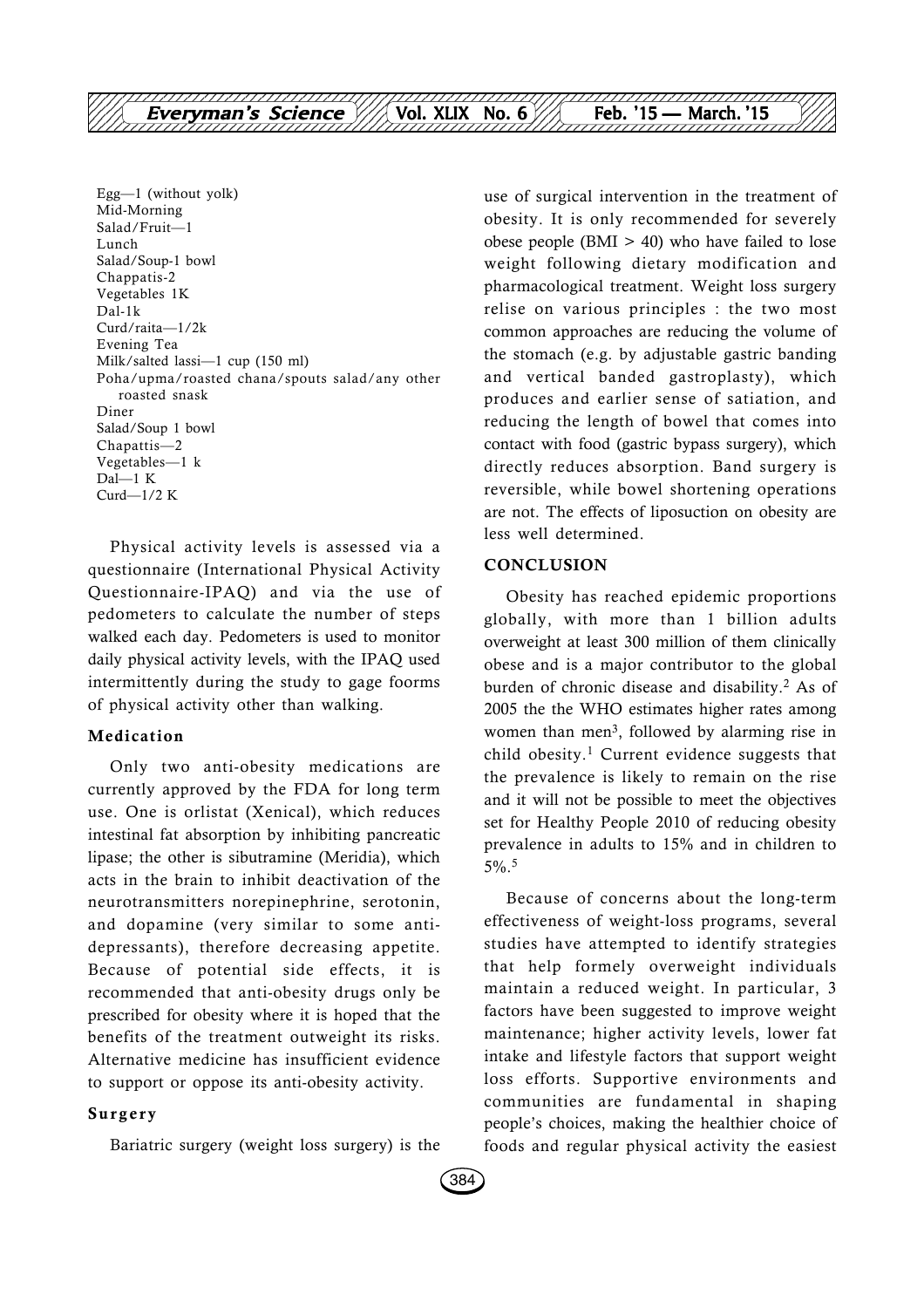#### 12345678901234567890123456789012123456789012345678901234567890121234567890123456789012345678 12345678901234567890123456789012123456789012345678901234567890121234567890123456789012345678 Which Everyman's Science  $\mathbb{V}/\mathbb{A}$  Vol. XLIX No. 6  $\mathbb{V}/\mathbb{A}$  Feb. '15 — March.'15  $\mathbb{V}/\mathbb{A}$ 12345678901234567890123456789012123456789012345678901234567890121234567890123456789012345678

choice, and therefore preventing obesity. There is evidence that both physical active lifestyle and healthy eating (as defined by various scroing methods) can increase the likelihood of maintaining a normal body weight.<sup>31,32</sup> One attribute of a healthy eating pattern is a liberal intake of fruits and vegetables as well as wholegrain breads and cereals because these foods are markers for nutrient dense diets that provide adequate level of dietary fiber.

Adopted by the World Health Assembly in 2004, the WHO Global Strategy on Diet, Physical Activity and Health describes the actions needed to support healthy diets and regular physical activity.

#### **REFERENCES**

- 1. D.W. Haslam and W.P. James, *Lancet* **366**, 1197-209, 2005.
- 2. B. Caballero. *Epidemiol Rev* **29**, 1-5, 2007.
- 3. World Health Organization. Obesity and overweight. Retrieved April 8th, 2009.
- 4. T. Constantine. H. Vojtech, B. Arnaud, F. Nick, F. Martin et al. *The European Journal of Obesity* **1**, 106, 2008.
- 5. US Department of Health and Human Services (USDHHS). Healthy People 2010, 2006.
- 6. A. Must, J. Spadano, E. H. Coakely, A.E. Field, G. Colditz and W. H. Dietz. JAMA **292**, 1523–1529, 1999.
- 7. Anonymous. *The Hindu* 10-12. 2007.
- 8. A. Drewnowski, C. Kurth, J. Holden-Wiltse and J. Saari. *Appetite* **18**, 207-221, 1992.
- 9. L. Lissner and B. L. Heitmann. *Eur J. Clin Nutr* **49**, 79-90, 1995.
- 10. N. E. Sherwood, R. W. Jeffery, S. A. French, P. J. Hannan and D. M. Murray. *Int J Obes Relat Metab Disord* **24**, 395- 403, 2000.
- 11. J. C. Gates, R. L. Huenemann and R.J. Brand, *J Am Diet Assoc,* **67**, 339-343, 1975.
- 12. D. N. Cox, L. Perry, P. B. Moore, L. Vallis and D. J. Mela. *Int J Obes Relat Metab Disord* **23**, 403-401, 1999.
- 13. D. S. Ludwig. *J Nutr* **130**, 280S–283S, 2000.
- 14. "Earth Trends : Nutrition : Calorie supply per capita". *World Resources Institute*. Retrieved Oct. 18, 2009.
- 15. W. Yang, K. T. He J. *Epidemiol Rev* **29**, 49–61, 2007.
- 16. L. McLaren, *Epidemiol Rev* 29, 29–48, 2007.
- 17. "WHO; Physical Inactivity : A Global Public Health Problem". *World Health Organization*. Retrieved February 22, 2009.
- 18. F. B. Hu, *Lipids,* **38**(2), 103-108, 2003.
- 19. R. W. Jeffery and S. A. French, *Am J Public Health* **88**, 277-280, 1998.
- 20. A. Misra, N. singhal and L. Khurana. *J Am Coll Nutr* Jun; **29** (3 Suppl), 289S– 310S, 2010.
- 21. P.S. Shetty. 5 **(1A)**, 175-182, 2002.
- 22. L. Bowen, S. Ebrahim, B. De Stavola, A. Ness, S. Kinra, A.V. Bharathi, D. Prabhakaran and K.S. Reddy. *PloS One 6(6)*, e 14822. Epub 2011 Jun 22, 2011.
- 23. A.K. Saha, N. Sarkar and T. Chatterjee. *Indian J Pediatries,* Jun 10, 2011.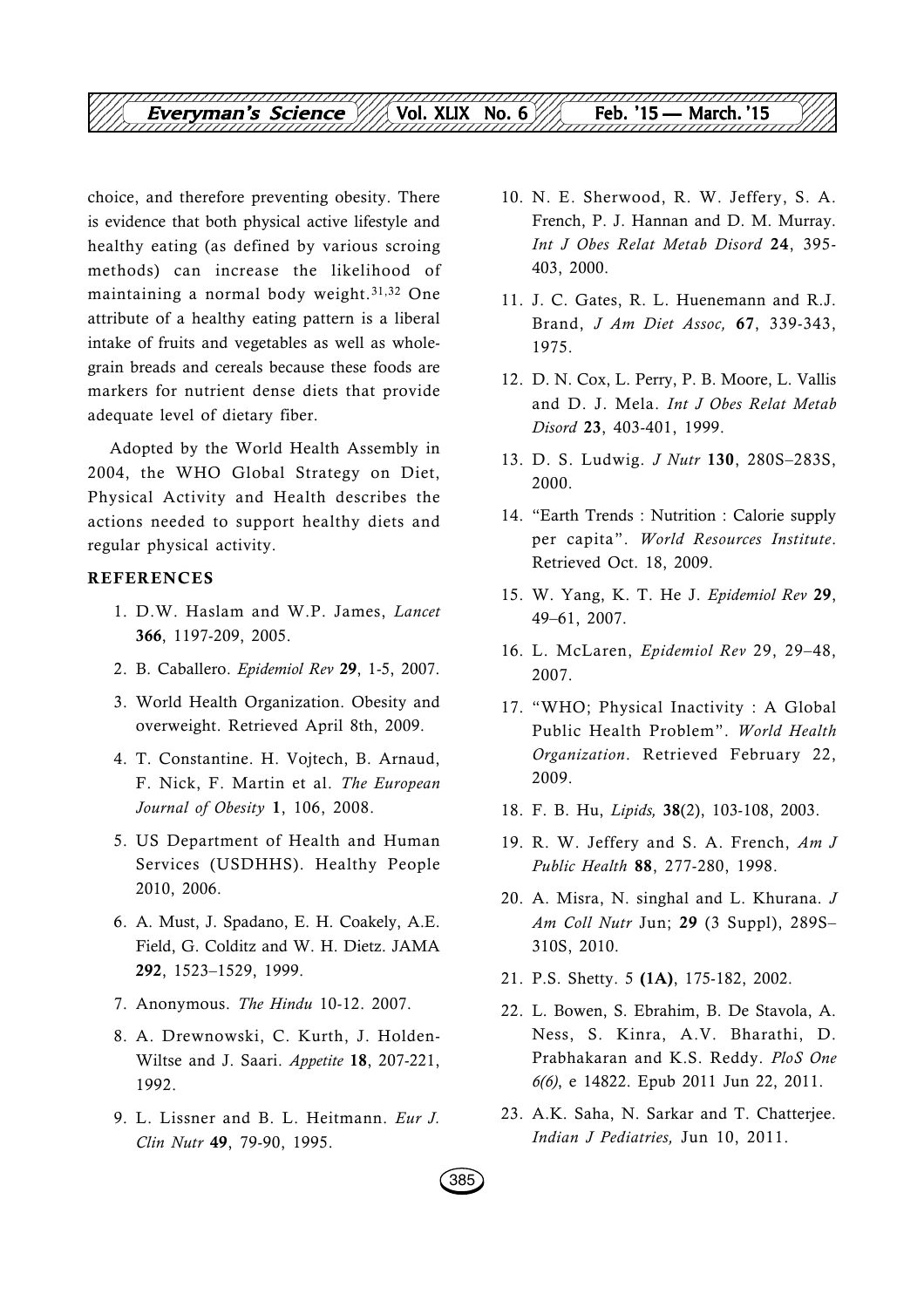#### 12345678901234567890123456789012123456789012345678901234567890121234567890123456789012345678 12345678901234567890123456789012123456789012345678901234567890121234567890123456789012345678 WA Everyman's Science  $\mathbb{V}/\mathbb{A}$  Vol. XLIX No. 6  $\mathbb{V}/\mathbb{A}$  Feb. '15 — March. '15  $\mathbb{V}/\mathbb{A}$ 12345678901234567890123456789012123456789012345678901234567890121234567890123456789012345678

- 24. M. Misra, A. Misra, N. Vikram, B. Suryaparakash et al. *Clinical Endocrinology*, May 20 : 1365-2265, 2011.
- 25. National Sample Survey Organisation. Ministry of Statistics & Programme Implementation, Govenment of India *Nutritional Intake in India*, 2004-2005, 2007.
- 26. W. Komal, K. Jaipanesh and M. Seemal. *East Afr J Public Health* 2010.
- 27. F.F. Iqbal, P. Seshadri, *et al*. *N. Engl. J. Med*. **348** (21), 2074-2081, 2003.
- 28. G. D. Foster, H. R. Wyatt, J. O. Hill, et al, *N. Engl. J. Med.* **348** (21), 2008-90, 2003.
- 29. M. N. Dansinger, J.A. Gleason, J.L. Griffith, et al, *JAMA,* **293** (1), 43-53, 2005.
- 30. P. Poirier and J. P. Despres. *Cardiol clin* Aug ; **19**(3), 459-470, 2001.
- 31. S.A. Jebb and M. S. Moore. *Med Sci Sports Exerc* **31**, S534-S541, 1999.
- 32. L. DiPietro. *Med. Sci Sports Exerc* **31**, S542–S546, 1999.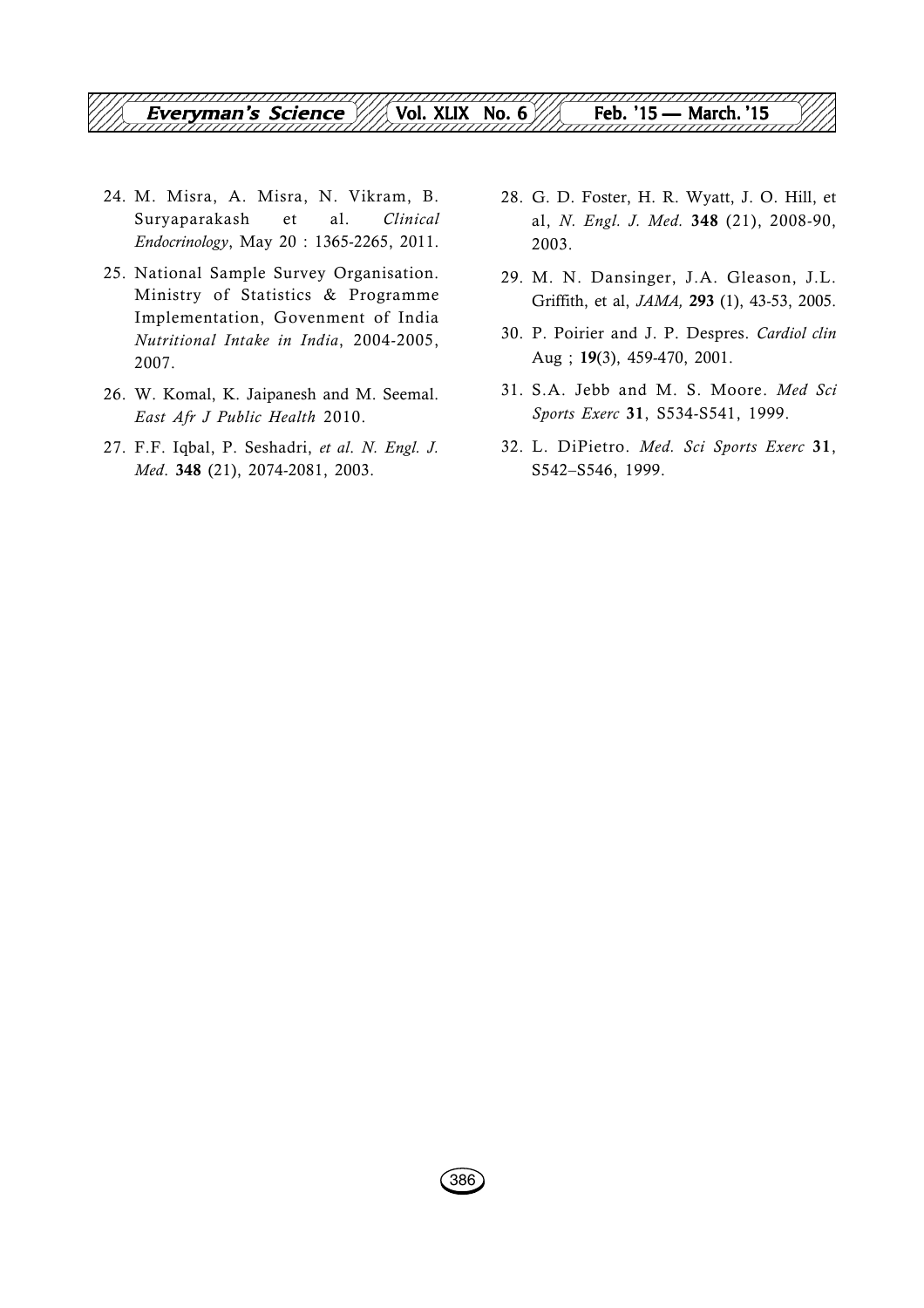12345678901234567890123456789012123456789012345678901234567890121234567890123456789012345678 12345678901234567890123456789012123456789012345678901234567890121234567890123456789012345678 Which Everyman's Science  $\mathbb{V}/\mathbb{A}$  Vol. XLIX No. 6  $\mathbb{V}/\mathbb{A}$  Feb. '15 — March.'15  $\mathbb{V}/\mathbb{A}$ 

K. Raja

RECALCITRANT SEED – PROBLEMS AND PROSPECTS

**Recalcitrant seeds have the problem in storage due to its desiccation and freezing sensitivity. It is estimated that 15 per cent of the world's flora posses recalcitrant seeds i.e. approximately 37,500 species. Moist storage of seeds for short-term storage and cryopreservation and** *in vitro* **conservation of embryos for long-term storage has been found suitable to store the seeds.**

#### **SEED CLASSIFICATION**

S eed is a basic input in agriculture and I therefore it must be handled very carefully during production and storage. In general the seeds are classified in to two groups *viz*., "orthodox seeds" and "recalcitrant seeds" based on their desiccation and temperature sensitivity. Most of the agricultural and horticultural crop seed comes under orthodox class. These seeds have the ability to tolerate reduction in moisture content and temperature, which increase the life span of seeds. These groups of seeds remain viable for longer periods even up to hundreds of year when they are dried and stored properly. They can be even stored at very low temperature of –196°C. While recalcitrant seeds are killed if, their moisture contents are reduced below some relatively high critical value of 20 to 35%. Also, the recalcitrant seeds are not capable of withstanding the low temperatures.

#### **RECALCITRANT SEEDS**

Recalcitrant seeds are well known for their sensitivity to desiccation and freezing temperatures. Generally recalcitrant seeds are large in size and weigh more as compared to orthodox seeds because of their high moisture content. Many recalcitrant seeds are covered with a fleshy layer, which is often edible, as in case of avocado, durian, jackfruit, jamun, litchi, mango, mangosteen, and rambutan. Similarly some recalcitrant seeds are large and are found in a single-seeded, simple fruit such as arecanut and coconut or as seeds in a composite fruit such as jackfruit. The shape and size of recalcitrant seeds of different species are differing greatly even within species or even within the same fruit<sup>1</sup>. The other important property of recalcitrant seeds is their high moisture content, even after they have been shed from the mother plant. Unlike orthodox seeds, they do not undergo maturation drying. These recalcitrant seeds generally have high moisture content, ranging from 30 to 70%. For example the freshly collected arecanut fruit and seed have 63.6% and 50.1% moisture content, respectively2. The main characteristics of orthodox and recalcitrant seeds<sup>3</sup> are given in table 1.

<del>-------------</del>

Vegetable Research Station, Tamil Nadu Agricultural University, Palur - 607 102, E-mail : kraja\_sst@rediffmail.com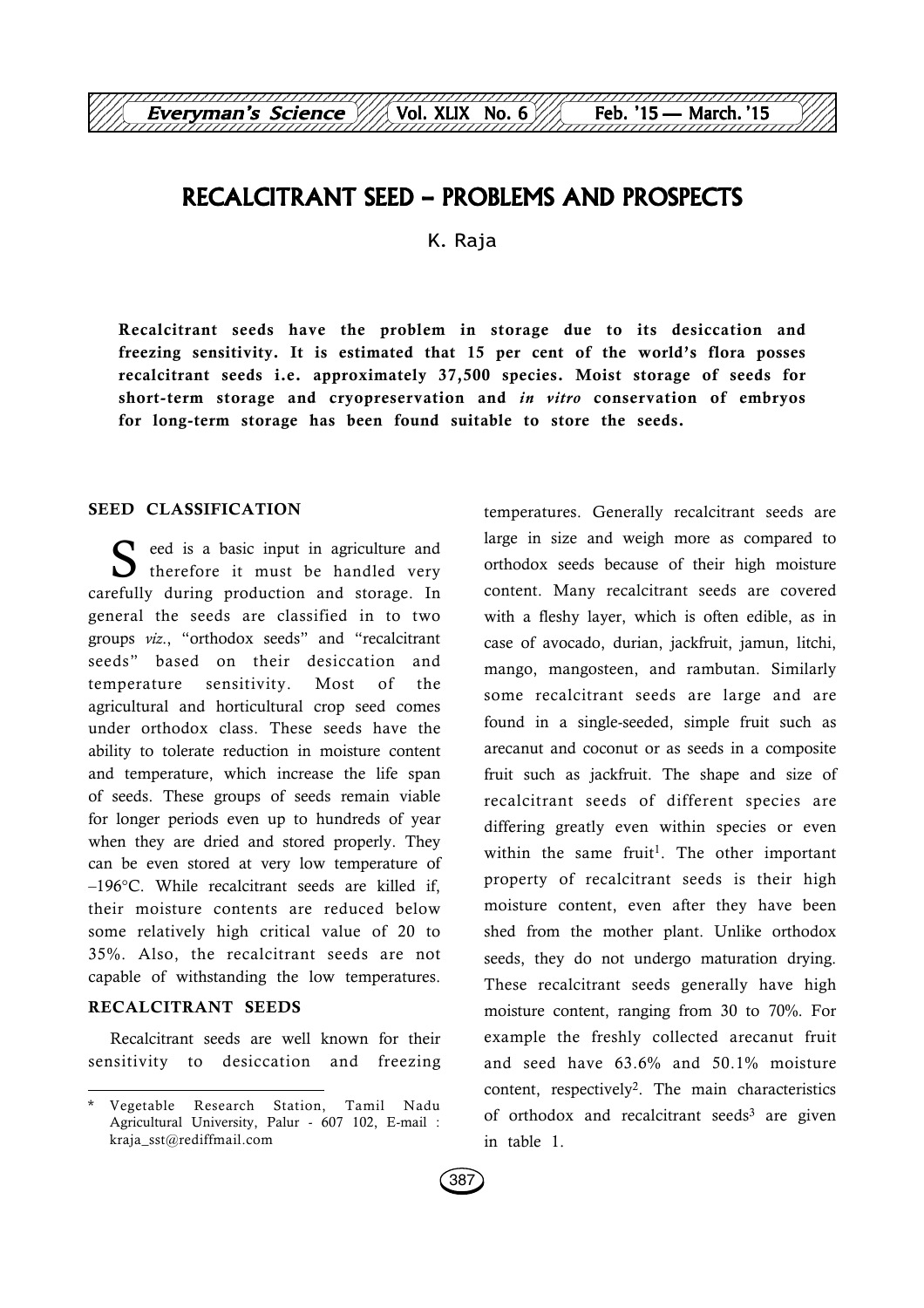#### 12345678901234567890123456789012123456789012345678901234567890121234567890123456789012345678 12345678901234567890123456789012123456789012345678901234567890121234567890123456789012345678 WA Everyman's Science  $\mathbb{V}/\mathbb{A}$  Vol. XLIX No. 6  $\mathbb{V}/\mathbb{A}$  Feb. '15 — March. '15  $\mathbb{V}/\mathbb{A}$ 12345678901234567890123456789012123456789012345678901234567890121234567890123456789012345678

| <b>Characters</b>                   | Orthodox seeds                                      | Recalcitrant seeds                        |
|-------------------------------------|-----------------------------------------------------|-------------------------------------------|
| 1. Tolerance to drying              | Can be dried to low moisture<br>content             | Can not be dried                          |
| 2. Tolerance to desiccation         | Tolerant                                            | Sensitive                                 |
| 3. Tolerance to low temperature     | Tolerant                                            | Sensitive                                 |
| 4. Size of the seeds                | Small to medium                                     | Large                                     |
| 5. Storage life                     | Many years                                          | Few days to few months                    |
| 6. Storage methods                  | Ordinary storage is enough                          | Special methods required                  |
| 7. Seed moisture content at harvest | Low                                                 | High                                      |
| 8. Examples                         | Cereals, Millets, Pulses,<br>Oil seeds, Vegetables. | Mango, Jack, Jamun,<br>Arecanut, Coconut. |

| Table 1. Characters of orthodox and recalcitrant seeds |
|--------------------------------------------------------|
|--------------------------------------------------------|

#### **Desiccation and freezing sensitivity**

Recalcitrant seeds are well known for their sensitivity to desiccation, especially large seeded species generally found in the tropics. In recalcitrant seeds, decline in viability occurs abruptly below a certain moisture level, which is called "Critical Moisture Content (CMC) or "Lowest Safe Moisture Content (LSMC)"4. Generally the critical moisture content is 20-35% below which the seeds will be killed. For example, the Critical Moisture Content of few recalcitrant seeds is given in table 2.

| Table 2. Critical Moisture Content for safe storage |  |
|-----------------------------------------------------|--|
| of recalcitrant seeds                               |  |

| Crop seeds                   | Critical Moisture<br>Content (%) |
|------------------------------|----------------------------------|
| 1. <i>Quercus</i> robur      | 38                               |
| 2. Nephelium lappaceum       | 20                               |
| 3. Shorea talura             | 17                               |
| 4. Hopea helferi             | 35                               |
| 5. Hevea brasiliensis        | $15 - 20$                        |
| 6. Theobroma cacao           | 26                               |
| 7. Litchi sinensis           | 40                               |
| 8. Hancornia sp.             | 25                               |
| 9. Myristiga fragrans        | 45                               |
| 10. Artocarpus heterophyllus | 39                               |
| 11. Euterpe edulis           | 39                               |
| 12. Persia americana         | 49                               |
| 13. Murraya koeniigii        | 34                               |
| 14. Areca catechu            | 33                               |

The extent of desiccation damage that occurs on the removal of water from desiccation sensitive seeds and thus the water content at which they lose viability, depends upon number of factors like the rate at which the seeds are dried and their metabolic activity when they are subjected to drying (which affect the 'metabolism-induced damage') as well as the extent to which any of the protective mechanisms are expressed5**.**

Generally the orthodox seeds can be stored even up to the temperatures of –196°C without loss of viability. But the recalcitrant seeds cannot be stored at lower temperatures; even some species do not survive the temperatures of 10-15°C. It is because of chilling injury to the seeds, which varies according to species. Here there is a High Moisture Freezing Limit (HMFL) which is the threshold, and if it is exceeded the viability of a seed sample will be reduced during storage. Thus the chilling sensitivity in moist recalcitrant seeds is mainly due to the formation of ice crystals in between the cells when the moisture content is higher than 14 to  $20\%$ <sup>6</sup>. For example, in cocoa sharp reduction in storability was observed at 15°C and 10°C for arecanut.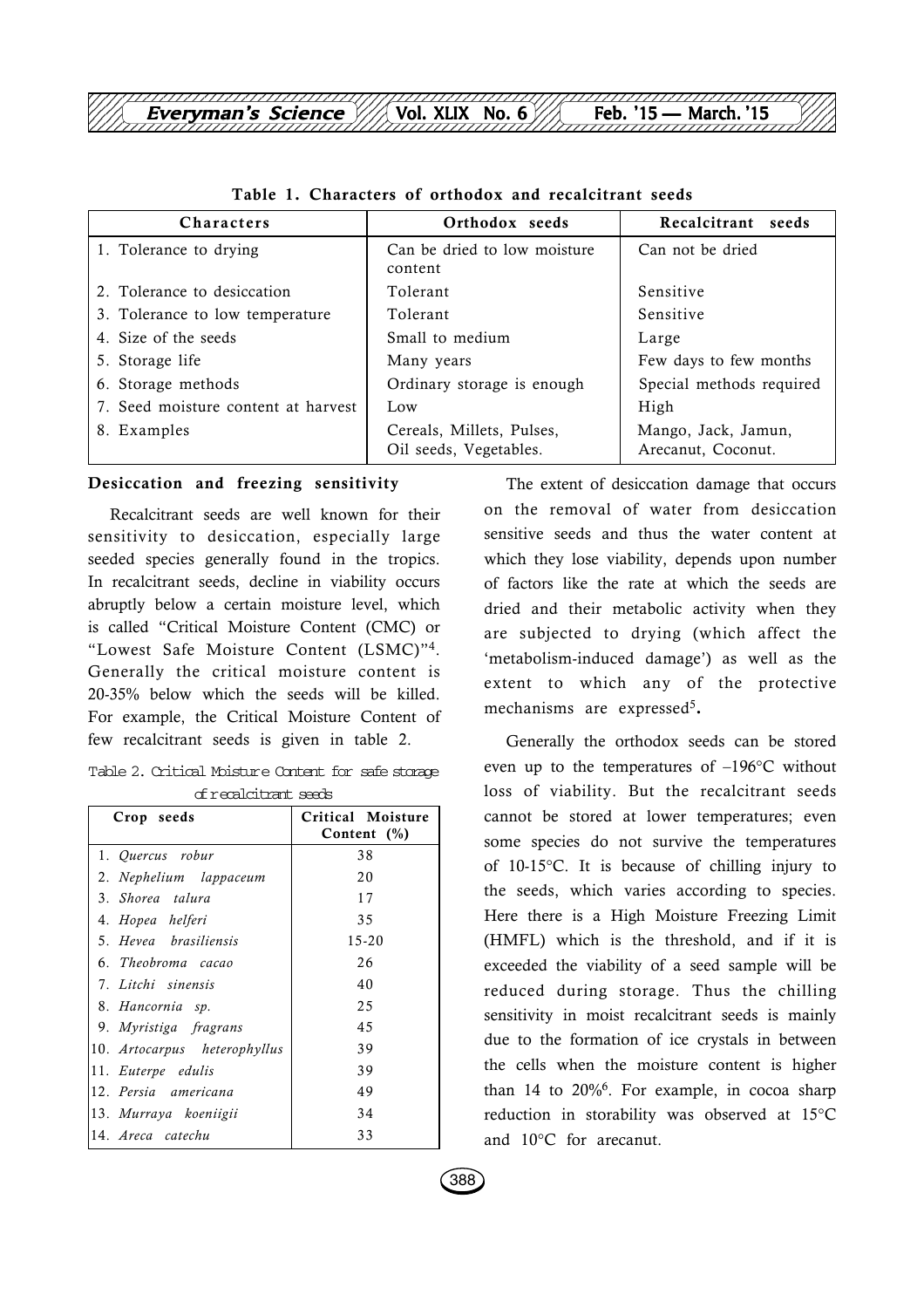

#### **Recalcitrant seed species**

Generally, recalcitrant seeds occur in humid forest environment. They may also occur in tropical, subtropical or temperate regions. The fruit crops *viz*., mango, few species in citrus, avocado, jack, jamun, litchi, mangosteen, durian and rumbutan comes under the recalcitrant seed. The plantation crops like arecanut, coconut, cocoa, coffee, clove, nutmeg, rubber, and tea and the spices like pepper, cardamom, curry leaf, cinnamon and cassia are also some of the examples of recalcitrant seed. Forest tree species belonging to the Araucariaceae and Dipterocarpaceae have recalcitrant behaviour.

#### **STORAGE OF RECALCITRANT SEEDS**

The longevity of recalcitrant seed is very short; it varies from a few days to a few months or a year under proper storage conditions. Therefore recalcitrant seeds are to be sown immediately after collection. Then only they will give the higher germination. In general, most of the above said horticultural crop seeds are sown immediately after collection. Because their longevity is very short; varies from few days to few months. For example, the arecanut seed lose its viability within 24 days under ambient open condition<sup>2</sup>. Some seeds may be kept within the fruit itself for few days. But due to the high moisture content it may enhance the pathogen entry and create the germination loss. There can be no doubt in the mind of any investigator working on desiccation – sensitive (recalcitrant) seeds that microorganisms, more particularly fungi, play a significant role in post harvest deterioration<sup>7</sup>. Thus the recalcitrant seeds can be stored by the following methods:

- (a) Moist or imbibed storage
- (b) Partial dehydration
- (c) Controlled atmospheric storage
- (d) Cryopreservation and *in vitro* conservation

Among the four methods first three methods are short-term storage methods. Now a day the cyropreservation and *in vitro* conservation has gaining importance for long-term conservation of recalcitrant seeds.

#### **(a) Moist or imbibed storage**

To avoid the desiccation sensitivity, the recalcitrant seeds are to be stored in moist media like damp charcoal, saw dust, moist sand and other moisture conserving materials and chemicals. This is a short-term storage method and the viability can be maintained up to three months or little bit more. For example, in arecanut storage of fresh seeds with 5% moist sand or 0.2 M potassium dihydrogen phosphate premixed with sand at 5% level (seed: sand ratio 1:3) and packing loosely in 350 gauge polythene bags and stored in zero energy cool chamber recorded higher germination (85%) after four months of storage8. In imbibed storage, the seeds are stored under water but only for a short period, for example the rubber seeds stored under water recorded only 60% germination, after one month of storage9. But in this method the problem is the fungal growth during storage. Therefore it is necessary to give some chemical treatment to control the pathogens during storage.

#### **(b) Partial dehydration**

In partial dehydration, the recalcitrant seeds are dried to certain critical moisture content by air at a temperature of 20°C and then stored. Rubber seeds can be stored for one year with 50% germination if they are cleaned, soaked in 0.3% benlate, surface air dried and stored in perforated polythene begs at an ambient temperature of  $25^{\circ}C^{1}$ . Similarly, the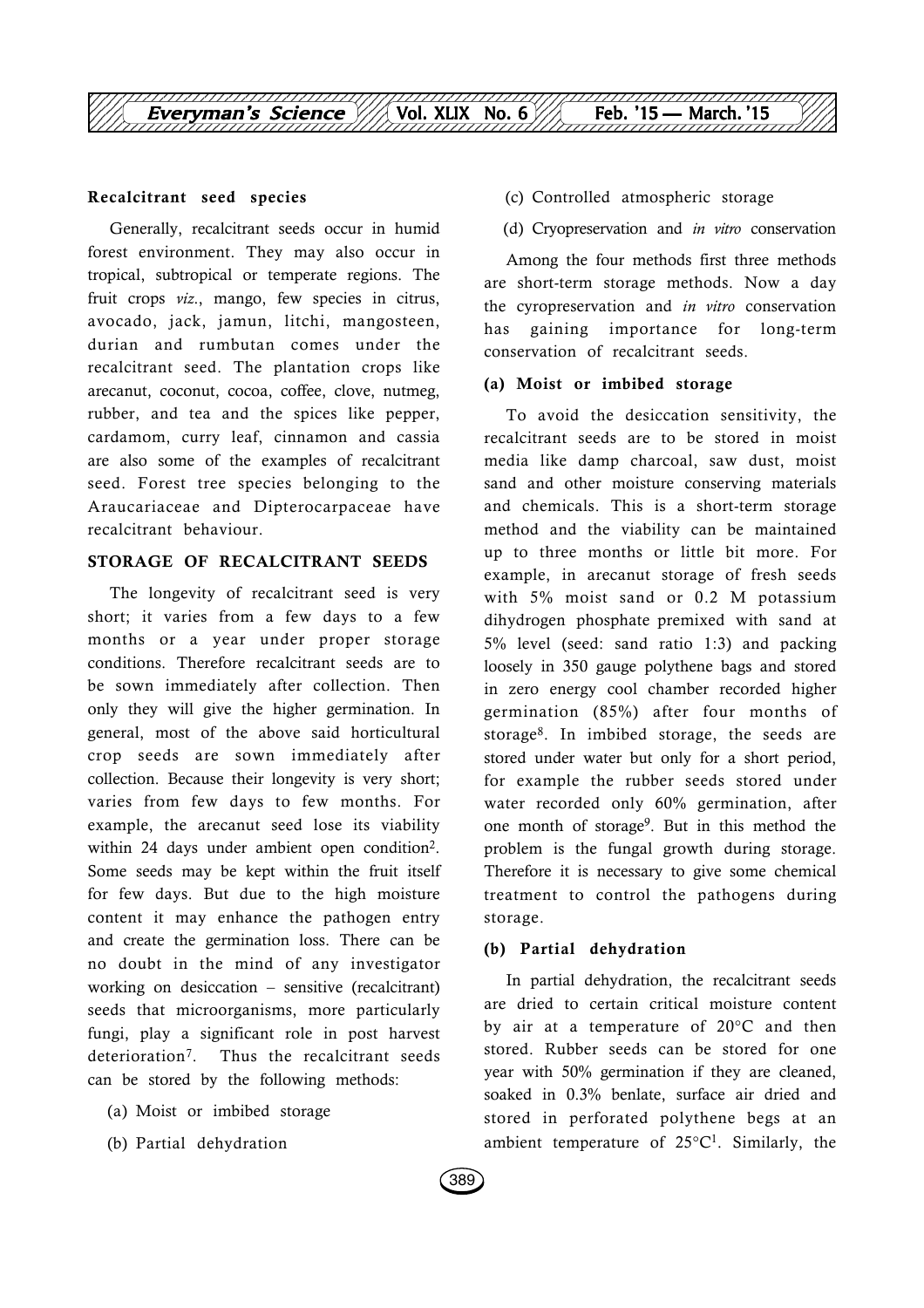

cocoa seeds can be stored up to 24 weeks with more than 50% viability.

#### **(c) Controlled atmospheric storage**

The recalcitrant seeds can be stored in controlled atmosphere of carbon dioxide or sealed containers. For example, cocoa seeds can be stored up to 45 days in carbon dioxide atmosphere and durian seeds in sealed containers for about 32 days. Similarly the wax-coated arecanut seeds stored in gunny bag under ambient condition were successfully extended the storage life up to 50 days with 60% viability. While, uncoated seeds stored in ambient condition loses its complete viability within 24 days<sup>10</sup>. The litchi seed retained with fruits treated with benomyl (0.05%) and wax emulsion (6%) and sealed in polythene bags maintained  $42\%$  viability for 24 days<sup>11</sup>.

#### **(d) Cryopreservation and** *in vitro* **conservation**

The recalcitrant embryos are tolerant to desiccation and low temperatures than whole seeds and together with their smaller size are amenable and practical for conservation. The strategy adopted for long-term genetic conservation of these recalcitrant seeds is to cryopreserve the embryos, which are more resistant to adverse conditions. A number of species of recalcitrant type, both temperate and tropical clones have been known to survive after cryopreservation, which includes *Juglans, Carya, Fagus, Corylus, Castanea,* litchi, coffee and areca. For successful cryopreservation, at very low temperature, excised embryos must be dried to suitably low moisture content<sup>12</sup>. For example, the arecanut embryos can be stored through cryopreservation and *in vitro* conservation provided the embryos moisture content should be around 21%13. Sometimes, the damage to viability of axes exposed to liquid nitrogen at high moisture content results from the presence of freezable water in tissues,

which contributed to the formation of ice crystals in the intercellular space within the axes14. Therefore, i*n vitro* conservation of recalcitrant embryos for germplasm storage has become more feasible, particularly with the cryopreservation. However, for many species there are several prerequisites that have to be fulfilled before *in vitro* conservation.

#### **CONCLUSION**

It is concluded that the storage of recalcitrant seeds is a problem, as these seeds can't tolerate the desiccation and freezing temperatures. However, it is important to maintain the viability of these seeds for longterm genetic conservation. The cryopreservation and *in vitro* conservation of the recalcitrant seed embryos has become more feasible for long-term storage.

#### **REFERENCES**

- 1. H.F. Chin, *Food and Fertilizer Technology Centre Extension Bulletin No.* **288**, Taipei city. pp. 1-17, 1989.
- 2. K. Raja, V. Palanisamy and P. Selvaraju, *Seed Science & Technology*, **33**, 177-184, 2005.
- 3. K. Raja, V. Palanisamy and P. Selvaraju, *Journal of Phytological Research,* **16**, 125-136, 2003.
- 4. K.M. Poulsen, and E.N. Eriksen, *Seed Science Research,* **2**, 215-221, 1992.
- 5. N.W. Pammenter and P. Berjak, *Seed Science Research,* **9**, 13-37, 1999.
- 6. E.H. Roberts, Viability of Seeds, 1972, 14-58, Chapman and Hall, London.
- 7. P. Berjak, Proceedings of the Workshop on 'Improved Methods for Handling and Storage of Intermediate/Recalcitrant Tropical Forest Tree Seeds', 8-10 June, Humlebaek, Denmark, 121-126, 1995.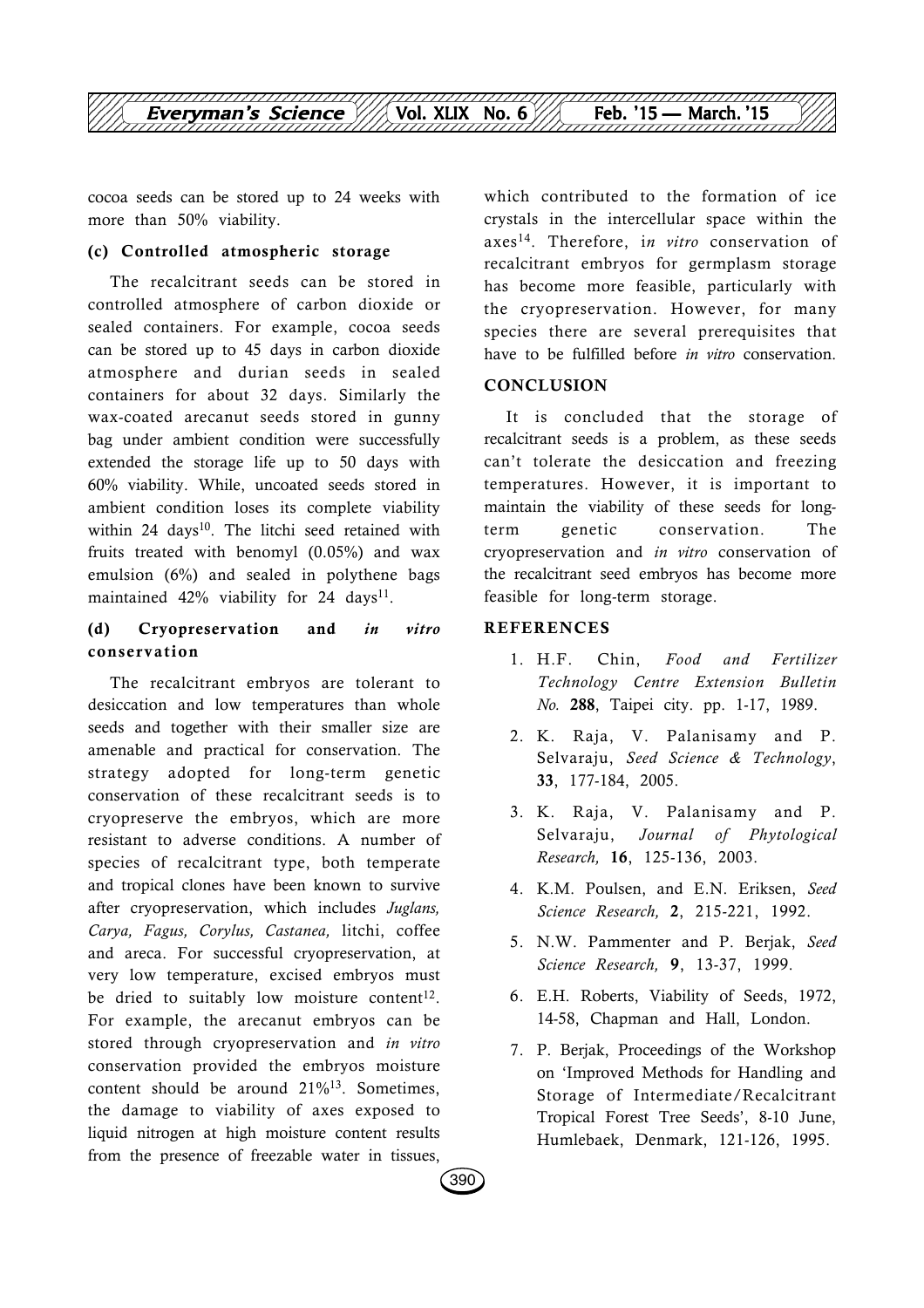#### 12345678901234567890123456789012123456789012345678901234567890121234567890123456789012345678 12345678901234567890123456789012123456789012345678901234567890121234567890123456789012345678 Which Everyman's Science  $\mathbb{V}/\mathbb{A}$  Vol. XLIX No. 6  $\mathbb{V}/\mathbb{A}$  Feb. '15 — March.'15  $\mathbb{V}/\mathbb{A}$ 12345678901234567890123456789012123456789012345678901234567890121234567890123456789012345678

- 8. K. Raja, V. Palanisamy and P. Selvaraju, *International Journal of Tropical Agriculture,* **19**, 93-105, 2001.
- 9. S. H. Ong, A. G. Noor, A. M. Tan and H. Tan, Proc. RRIM Planters Conference, Kuala Lumpur, Malaysia, 3-17, 1983.
- 10. K. Raja and V. Palanisamy, *Seed Science & Technology*, **37**, 457-463, 2009.
- 11. P.K. Ray and S.B. Sharma, *Scientia Horticulturae,* **33**, 213-221, 1987.
- 12. Y.L. Hor, P.C. Standwood and H.F. Chin, *Pertanika,* **13**, 309-314. 1990.
- 13. K. Raja, V. Palanisamy and P. Selvaraju, *IPGRI Plant Genetic Resources Newsletter,* **133**, 16-18. 2003.
- 14. J.R. Fu, J.P. Jin, Y.F. Peng and Q.H. Xia, *Seed Science Research*, **4**, 257-261, 1994.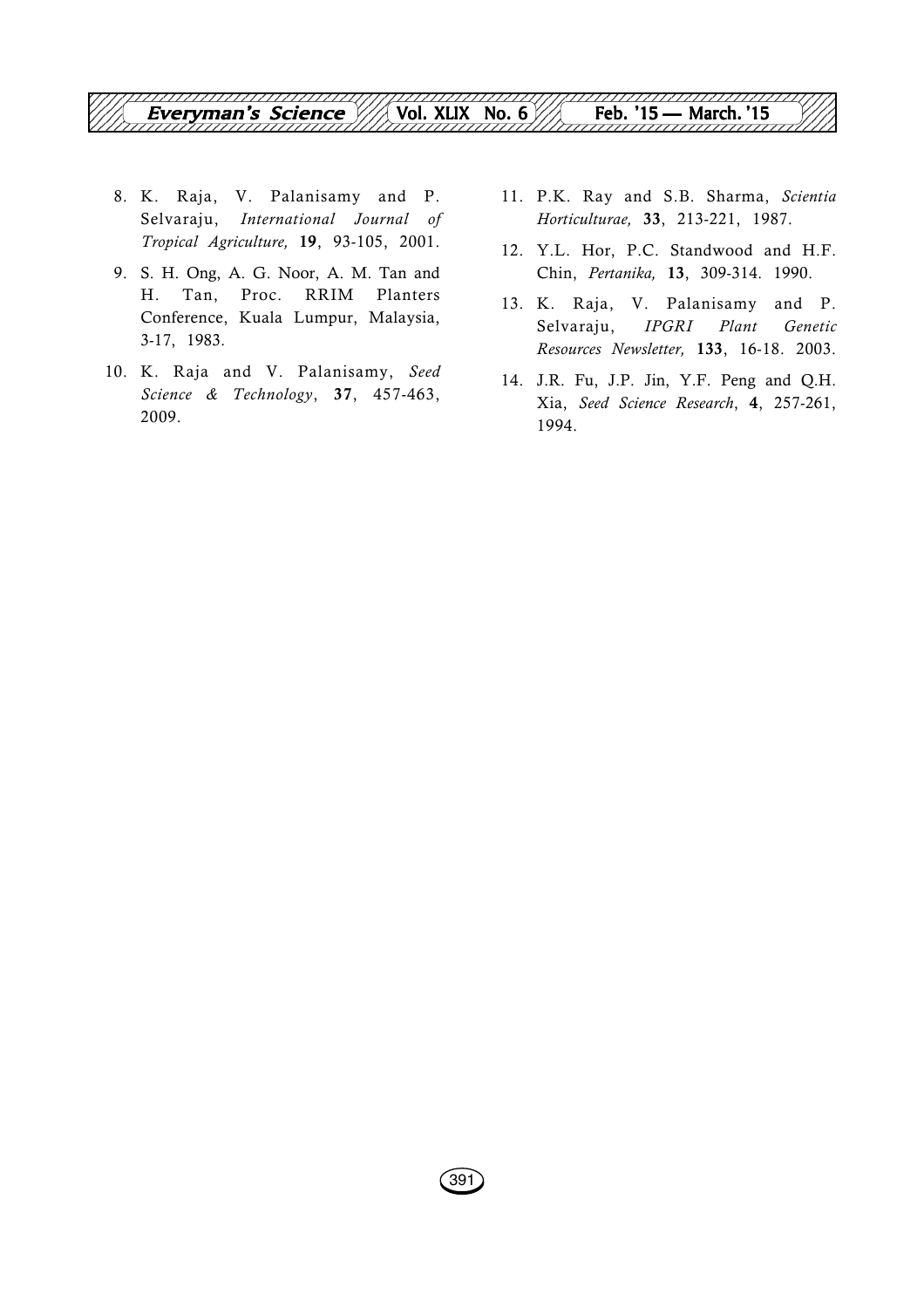## *TRICHODERMA* SPP. : A BOON FOR FARMING COMMUNITY

12345678901234567890123456789012123456789012345678901234567890121234567890123456789012345678 12345678901234567890123456789012123456789012345678901234567890121234567890123456789012345678 WA Everyman's Science  $\mathbb{V}/\mathbb{A}$  Vol. XLIX No. 6  $\mathbb{V}/\mathbb{A}$  Feb. '15 — March. '15  $\mathbb{V}/\mathbb{A}$ 12345678901234567891123456789123456789123456789123456789123456789123456789123456789123456789123456789012345678

Chetan Keswani<sup>1</sup>, Godwin J<sup>2</sup>, Sivaraj K<sup>3</sup> and Harikesh Bahadur Singh<sup>1\*</sup>

**In the current scenario Bio Control Agents (BCAs) are in great demand for replacing the chemical pesticides to control plant pathogen. Almost 70% of fungal BCAs market comprises of** *Trichoderma* **spp. On 26th March 1999,** *Trichoderma* **has been included in the gazette of India as a potential biocontrol agent.** *Trichoderma harzianum* **is extensively used for accomplishing dual roles include controlling several soil and seed borne phytopathogens and its ability to act as a biofertilizer. The** *Trichoderma* **spp. is mainly preferred to other fungal biocontrol agents owing to the antagonistic properties include the production of antibiotics, hydrolytic enzymes and competition for nutrients. This article presents the marketing potential of** *Trichoderma* **spp. reviewing its status in various characteristics** *viz.,* **plant growth promotion, bioremediation, pest control in addition to its potential for the production of enzymes hemicellulases, cellulases, proteases, and** β**-1, 3-glucanase at industrial scale.**

#### *TRICHODERMA* **SPP. AS BIOFUNGICIDES**

I n general, scientific evidence signifies that several seed and soil borne diseases can be controlled by *Trichoderma* spp. They have been commonly used as bio-agents. The *Trichoderma* spp. antagonizes the pathogen in different modes include :

#### **(a) Mycoparasitism**

*Trichoderma* spp. produces lytic enzymes which facilitates pathogen cell wall lysis and ultimately leading to host death. This phenomenon occurs by coiling the *Trichoderma* mycelium around the mycelium of the pathogen. The several enzymes include proteolytic, β-1, 3-glucanase, chitinases performs a crucial feature in lysis of cell wall of pathogen during mycoparasitism has been reported.

#### **(b) Antibiosis**

This mechanism involves the secretion of anti-microbial compounds or antimicrobial metabolites like volatiles, extracellular enzymes which are portable in nature and thereby suppressing or killing the pathogens around the surrounding area. The principal functions of these antibiotics are cell membrane disruption, metabolic activity inhibition and stimulation of plant defense system<sup>1</sup>.

#### **(c) Competition**

Microorganisms living in soil and on plant surfaces which suffer the scarcity of certainly available nutrients which may ultimately result

<sup>1.</sup> Department of Mycology and Plant Pathology, Institute of Agricultural Sciences, Banaras Hindu University, Varanasi-221005.

<sup>2.</sup> Department of Plant Biotechnology, Tamil Nadu Agricultural University, Coimbatore- 641003

<sup>3.</sup> Department of Industrial Biotechnology, Government College of Technology, Coimbatore-641013, Email: hbs1@rediffmail.com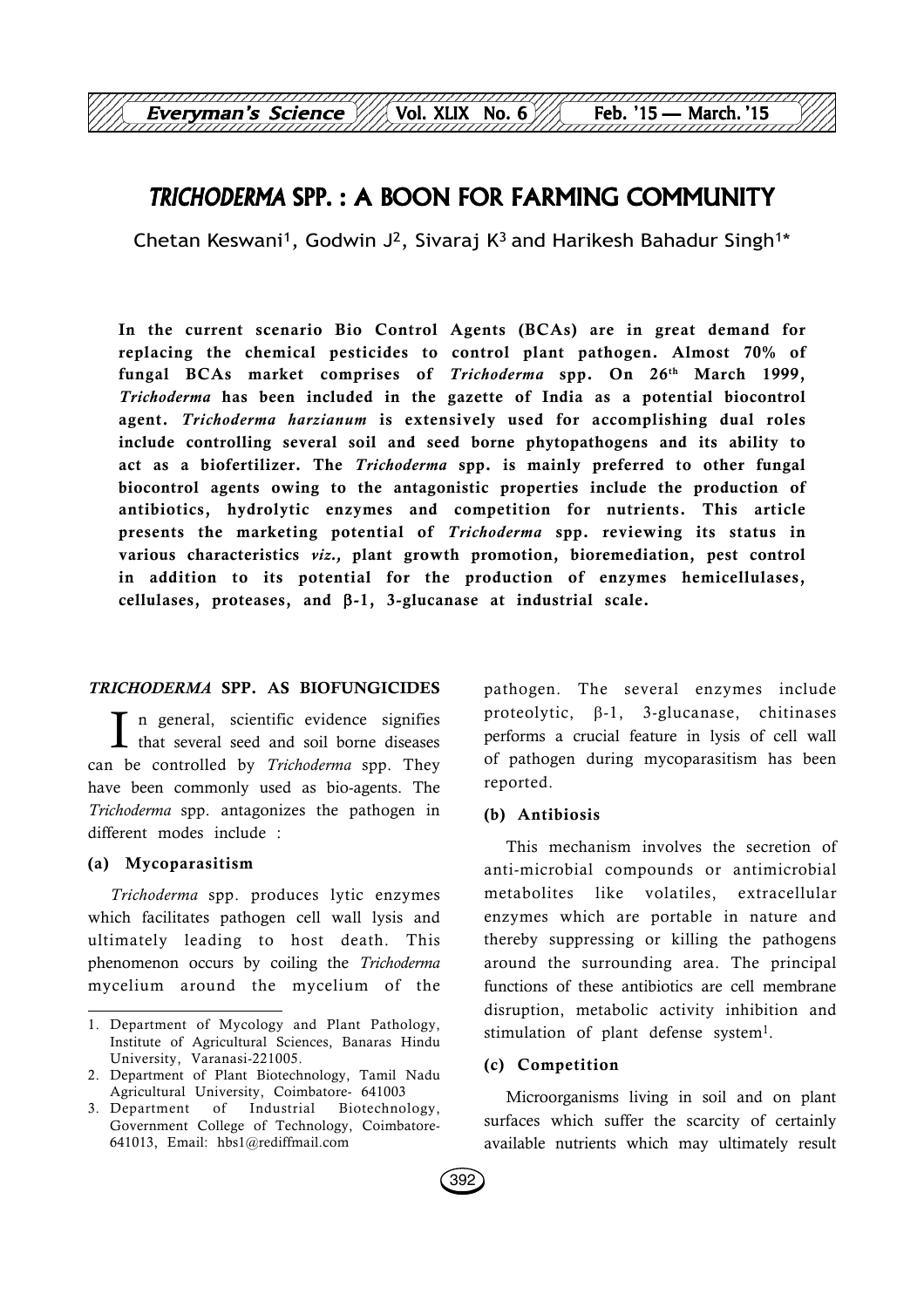

in nutrient competition between microbial population. Besides *Trichoderma* spp. releases compounds known as siderophores which would complex the micronutrient iron and render it as unavailable form, this leads to competition.

#### **Applications of** *Trichoderma* **spp. in Agriculture**

#### **Crop protection through seed treatment**

*Trichoderma* spp. are fungal antagonists of crops/seeds pathogens which is well-recognized by the government and farming community. The interconnected synergistic complex strategies of antagonistic fungi *Trichoderma* namely mycoparasitism, antibiosis, and competition assist in the control of pathogens. Seed treatment of all types of cereals, fruits, vegetables and cash crops by *Trichoderma* for control of diseases is a thought provoking fact for farmers (Table 1).

#### *Trichoderma* **as Nematicides**

Nematodes residing in rhizospheric soil are a major problem for crops. Destructive rootknot nematode is effectively controlled by *Trichoderma virens* as it parasitizes, splits, and grooves the nematode eggs. The chitinolytic activity of *Trichoderma* spp. attributes an antagonistic effect on nematode mainly because chitin acts as the major component of nematode cellular structure4.

#### *Trichoderma* **as herbicides**

Weed control by *Trichoderma* spp. is comparatively an unexplored field and in some cases herbicidal action of *Trichoderma* spp. has also been reported. *T. virens* with a combination of composted manure and rye cover crop restricted the growth of weeds like grass weeds and broadleaf weeds. The herbicidal activity was due to (a) the herbicidal

| Trichoderma spp. | Plant Pathogen           | Disease Caused                  |
|------------------|--------------------------|---------------------------------|
| T. harzianum     | Crinipellis perniciosa   | Witches' broom disease of cocoa |
| T.lignorum       | Rhizoctonia solani       | Damping-off of bean             |
| T. harzianum     | Sclerotium rolfsii       | Rotting of common vegetables    |
| T.virens         | Serpula lacrymans        | Wood decay                      |
| T.viride         | Rhizopus oryzae          | Cotton seedling disease         |
| T. harzianum     | Pythium ultimum          | Damping-off of cucumber         |
| T.virens         | Colletotrichum truncatum | Brown blotch disease of cowpea  |
| T.asperellum     | Fusarium udum            | Pigeon pea wilt                 |
| harzianum<br>T.  | Sclerotinia sclerotiorum | Sunflower head rot              |

Table 1. Biological control of some major plant pathogens by various Trichoderma  $\text{gp}^2$ .

#### **Application potential against invertebrates**

*Trichoderma* spp. is saprophytic fungi which reside in the soil. They possess the innate ability to produce several chitinolytic enzymes (endochitinases and exochitinases) which enables them to degrade chitin (major component of cellular structure in invertebrates) to antagonize the pathogen<sup>4</sup> and survive on.

molecules, namely, (3H)-benzoxazolinone (BOA) and 2,4-dihydroxy-1,4-(2H)-benzoxazine-3-one (DIBOA) liberated during composting chicken manure and rye cover crop<sup>4</sup>. (a) viridiol a potent weedicidal compound produced by *T. virens*.

#### *Trichoderma* **in Plant Growth Promotion**

Plant growth promotional activity of *Trichoderma* spp. is well studied and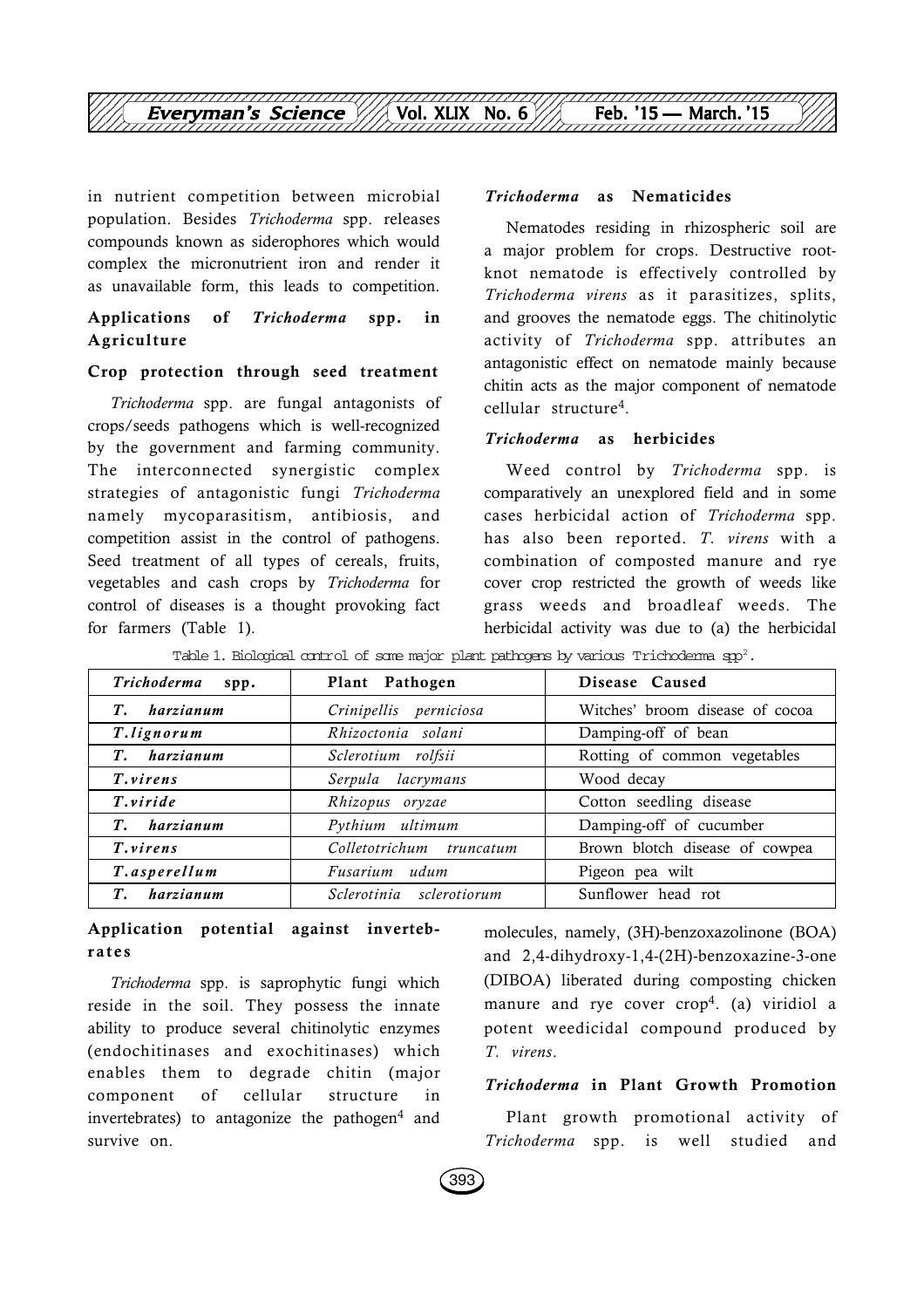

understood. Plant growth promotion of *Trichoderma* spp. is due to the production of plant growth hormones and improved transport of minerals from rhizosphere and the reports suggests that above mentioned factors governs the remarkable activity of *Trichoderma* spp.

#### *Trichoderma* **and Induced Systemic Resistance in plants**

Induced Systemic Resistance (ISR), a plant defense pathway is also a key feature elicited in plants on interaction between *Trichoderma* and roots of host plants in addition to its mycoparasitic nature.

#### **Commercial Status of** *Trichoderma*

Currently, *Trichoderma* spp. occupies 5% of global BCA's market which also comprises viral and nematode based biopesticides comparatively younger type rather *B. thuringiensis* (Bt) biopesticides and it shares about 95% of global biopesticides markets. Besides true market size is unclear and the information regarding the registered as well as non-registered biofungicides are scattered. However *Trichoderma* spp. based BCAs products are registered frequently and they share about 70% of all fungal based BCAs. Many biopesticide companies are recommending these products on regular basis and field trials throughout the world are being consented. The increasing steady success of *Trichoderma* spp. based BCAs are due to its distinctive characteristics mainly simultaneous biocontrol activity and growth promotion activity.

#### **SUMMARY**

*Trichoderma* spp. enhances crop yields by playing multiple roles such as promoting plant growth activity with its application as biopesticide and bioherbicides. The information regarding the genus classification, *Trichoderma* and its mechanism of action is well studied and documented. The commercial production processes should be improved in order to enhance marketability of these fungi as BCAs. There is need for optimizing the operating parameters to increase conidia production by adapting cheaper and alternative substrates to achieve economically good yield. promising results were obtained and reported by researchers around the world. In the near future it is projected that exploitation of *Trichoderma* based BCAs would be maximized.

#### **REFERENCES**

- 1. G E. Harman, C R. Howell, A. Viterbo, I. Chet and M. Lorito, *Nat Rev Microbiol*., **2**, 43–56, 2004.
- 2. H B. Singh and D P. Singh, *Pertanika J. Trop. Agric. Sci*., **32**, 99 –110, 2009.
- 3. S. Sriram, M J. Savitha, H S. Rohini and S K. Jalali, *Curr. Sci*., **104**, 10, 1332-1340, 2013.
- 4. M. Verma, S K. Brar, R D. Tyagi, R Y. Surampalli and J R. Valero, *Biochem. Eng. J.*, **37**, 1–20, 2007.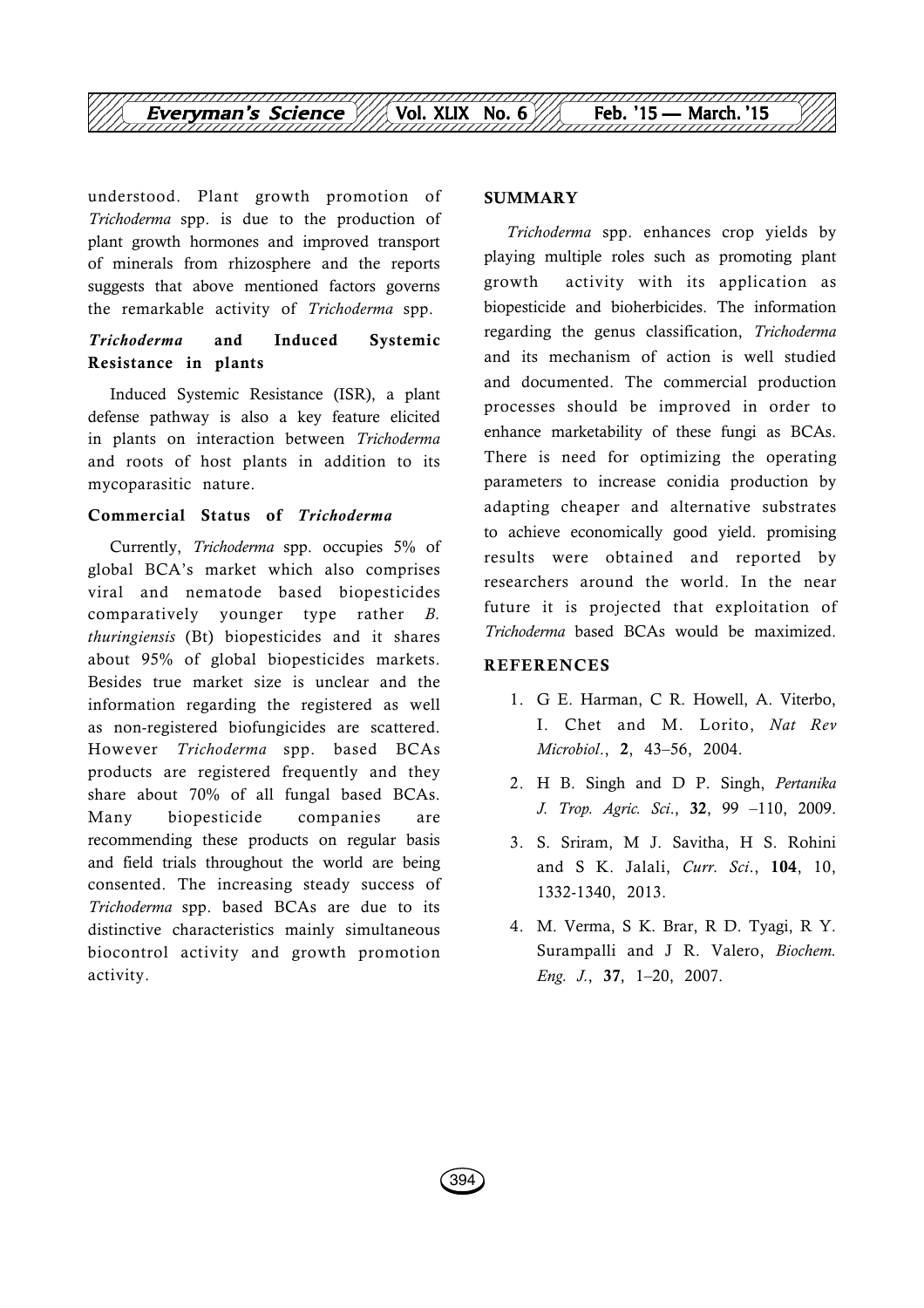# LIVESTOCK REARING, METHANE EMISSION AND ITS IMPACT ON GLOBAL WARMING

12345678901234567890123456789012123456789012345678901234567890121234567890123456789012345678 12345678901234567890123456789012123456789012345678901234567890121234567890123456789012345678 Which Everyman's Science  $\mathbb{V}/\mathbb{A}$  Vol. XLIX No. 6  $\mathbb{V}/\mathbb{A}$  Feb. '15 — March.'15  $\mathbb{V}/\mathbb{A}$ 

M. Ramachandran<sup>1</sup> and A. Bharathidhasan<sup>2</sup>

**Agriculture is the largest source of methane emissions accounting for approximately 50 per cent of global anthropogenic methane. Livestock systems contribute about 40 per cent of the total green house gas production from agriculture. Among animals, ruminants are the primary emitters of methane. Methane from enteric fermentation by ruminants is not only an important greenhouse gas associated with environmental problems, but it also represents a loss of feed energy leads to lower animal production. The projected climatic changes due to the greenhouse effect are likely to have an effect on water supplies and the increase in temperature will induce a new distribution of deserts and wet areas in the world and will alter the range of numbers of pests that affect plants or diseases that threaten animals or human health.**

#### **INTRODUCTION**

ccumulation of greenhouse gases, mainly carbon dioxide, methane and nitrous oxide, in the atmosphere is contributing to an increasing earth surface temperature<sup>3</sup>. Agriculture is the largest source of methane emissions accounting for approximately 50 per cent of global methane production. Out of this, livestock rearing contribute around 12 per cent of total greenhouse gas emission. Emission of greenhouse gas in livestock rearing originates mainly from the animals through enteric fermentations, the manure and the agricultural land used for the production of feed and forages.

Livestock contribute about 42 per cent of the total green house gas production from agriculture with 28 per cent associated with direct emission of enteric fermentation and 14 per cent from manure handling, storage and land application. Methan emission from Indian livestock is about 9.02 Tg. The world recognizes global warming as an immediately threat that is caused by fluctuations in temerature, recurrence of droughts, floods and heat and cold weather, rise in sea level, local and global eco-system upsets and change in the cropping pattern.

12345678901234567890123456789012123456789012345678901234567890121234567890123456789012345678

#### **MATHANE EMISSION FROM LIVESTOCK**

Ruminants are the primary emitters of methane. Methane production during ruminal fermentation as a result of methanogenic bacteria and protozoa is a product of rumen fermentation2. In ruminants, feed is converted to short chain fatty acids in the rumen, which are used as a source of energy and the

<sup>1</sup> Department of Animals Nutrition, Veterinary College and Research Institute, Tamil Nadu Veterinary and Animal Sciences University, Orathanadu, Thanjavur-614625m, Tamil Nadu.

<sup>2</sup> Department of Animal Nutrition, Madras Veterinary Collelge, Tamil Nadu Veterinary and Animal Sciences University, Vepercy, Chennai-600 007, Tamil Nadu. Email : mram72 @ rediffmail.com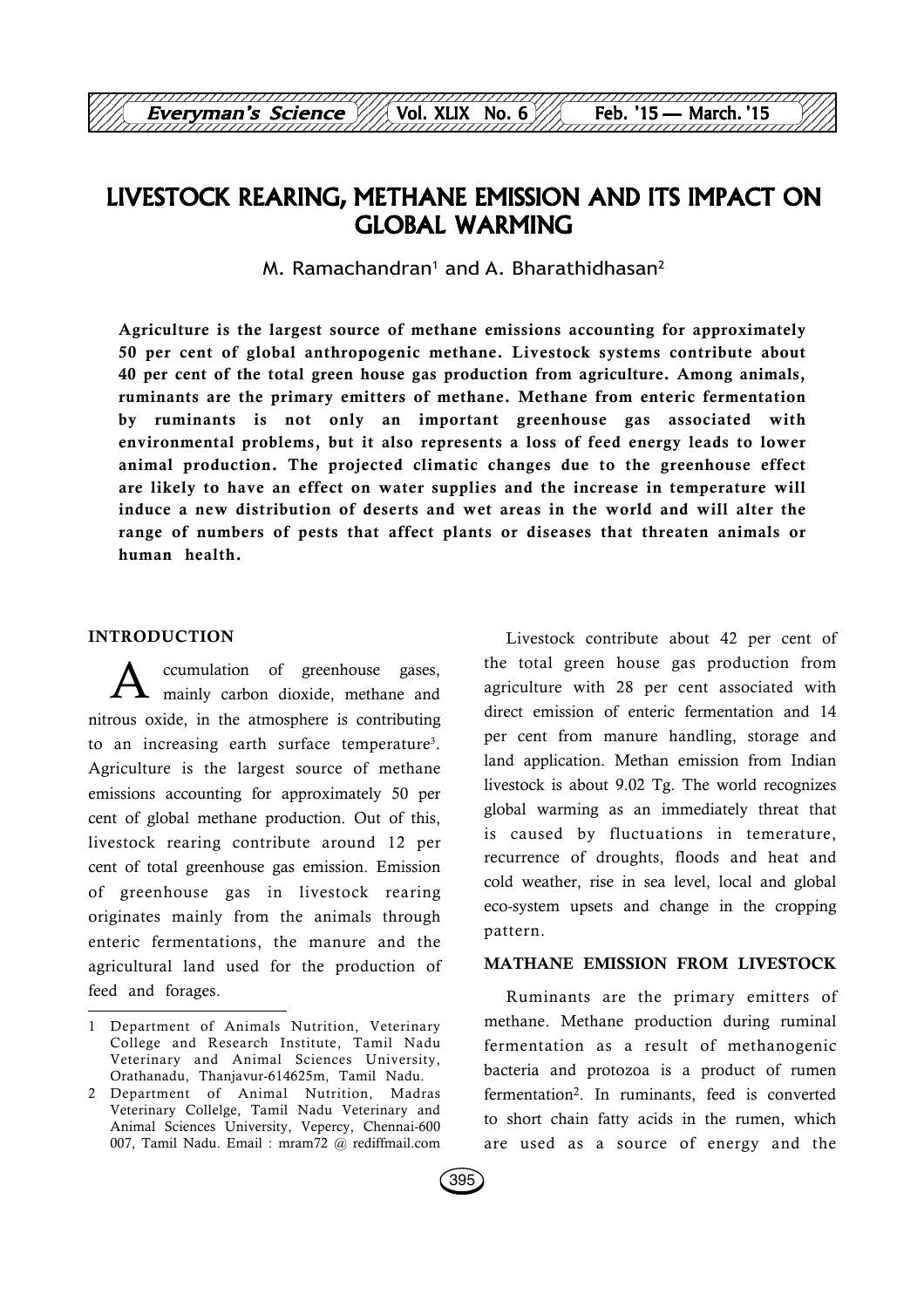

hydrogen generated as an intermediate is converted rapidly to methane by the methanogens<sup>6</sup>. Methane synthesis in rumen is usually associated with decreased propionate production and increased acetate to propionate ratio5. Rumen microbial utilization of carbohydrates in the gut of animals results in the production of volatile fatty acids, microbial protein, carbon dioxide and methane with little hydrogen  $(H<sub>2</sub>)$ .

Methane from enteric fermentation by ruminants is not only an important greenhouse gas associated with environmental problems, but it also represents a loss of feed energy leads to lower animal production. Enteric fermentation can very widely depending on factors such as type of animal, the amount and type of feed, environment, addition of dietary fat, feed additives and body weight of the animal3.

### **MICRO-ORGANISMS INVOLVED IN METHANE PRODUCTION IN THE RUMEN**

Methane is produced by strict anaerobes belonging to the sub-group of the Archaea bacteria. Methanogens like *Methanobacterium formicicum, Methanobacterium ruminantium, Methanobacterium bryanti, Methanobravibacter ruminantium, Methanosarcina barkeri, Methanomicrobium mobile and Methanoculleus olentangy*i are present in the rumen in a large number is rumen liquor depending upon the type of diet given to animals, especially the fibre content in the ration. On a fibre rich diet, production of acetic acid is more coupled with more production of methane<sup>1</sup>. More than sixty species were isolated from various anaerobic habitats like sanitary landfills, waterlogged soils, salt lakes, thermal environments and intestinal tracts of animals.

Only five of these species belonging to *Methanobrevibacter* and *Methanosarcina* genera, were isolated from rumen digesta.

#### **MATHANOGENESIS BY METHANOGENS**

Enteric methane emission is produced as a result of microbial fermentation of feed components. Methane, a colorless, odorless gas, is produced predominantly in the rumen (87 per cent) and to a small extent (13 per cent) in the large intestines. Rumen methane is primarily emitted from the animal by erucatation. The conversion of feed material to methane in the rumen involves the integrated activities of different microbial species, with the final step carried out by methanogenic bacteria3. Primary digestive microorganisms (bacteria, protozoa and fungi) hydrolyze proteins, starch and plant cell wall polymers into amino acids and sugars. These simple products are then fermented to volatile fatty acids (VFA), hydrogen  $(H_2)$ , and  $CO_2$  by both primary and secondary digestive microorganisms. Acetate, propionate and butyrate, which are the major VFA, are then absorbed and utilized by the host animal. The major producers of  $H<sub>2</sub>$  are the organisms which produce acetic acid in the fermentation pathway.

### **METHANE EMISSION FROM DIFFERENT CATEGORIES OF LIVESTOCK**

Total methane emission from Indian livestock has been estimated 10.07 Tg/year. Contribution of crossbed cattle, indigenous cattle, buffaloes, goats and sheep in methane emission was 4.63, 48.49, 38.96, 4.71 and 1.79 percent, respectively. The other livestock produced only 1.42 per cent of total methane emission. Out of total emission, the contribution from male animals was 34.12 per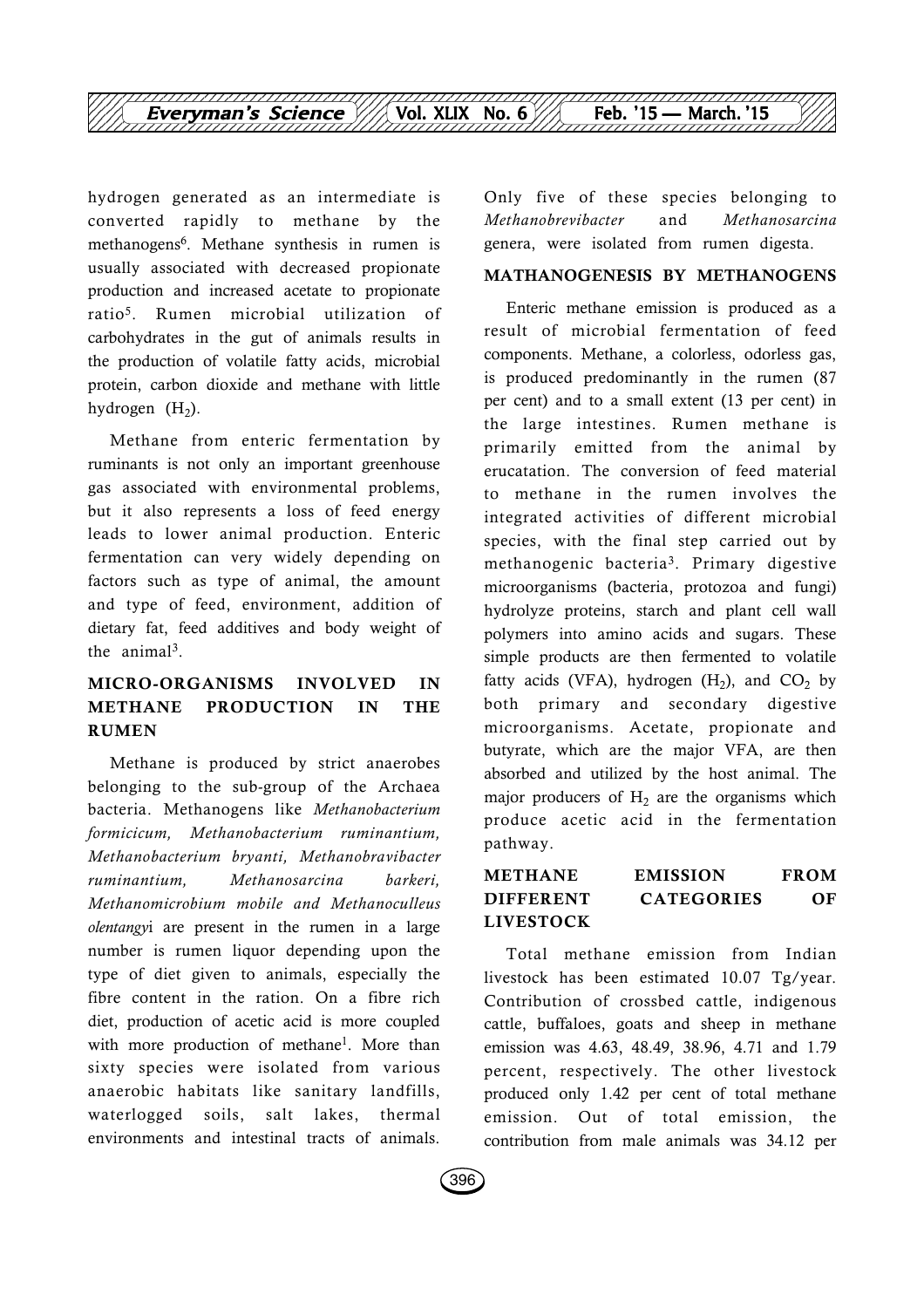

cent in which working males were the major source of methane emission due to their large population.

Diary crossbred cows, indigenous cows and buffaloes emitted 52.37, 44.75 and 62.5 per cent of total methane emitted by female livestock. On a average, diary animals emitted 54.2 per cent of total methane emitted by female livestock as a result of enteric fermentation. Methane emission/crossbred cow was similar to the dry crossbred cow, however, indigenous dairy cow emitted more methane than non-diary cow, possibly due to their low productivity. Dairy crossbred cow, indigenous cow, and buffalo emitted 38.98, 35.9 and 76.6 kg CH4/hd/yr, respectively.

The methane emission/kg milk worked out to be 175.7 g/kg milk, which appears to be higher than that recorded in US and other countries due to the higher productivity of their animals and feeding of high concentrate diets. It is also evident from Indian animals as the methane emission/kg milk was about 25% lesser in crossbred cows (having higher productivity) than indigenous cows (having low productivity). Buffaloes and indigenous cows emitted similar amount of methane/kg milk but buffaloes had higher milk yield owing higher energy value (due to higher fat) than indigenous cows.

#### **METHANE EMISSION FROM MANURE**

Green house gas emission from manure has an important contribution to total emission and offers mitigation opportunities. Green house gases emitted from manure are mainly  $CH<sub>4</sub>$  and N<sub>2</sub>O. Methane is produced in anaerobic conditions and is the main green house gas emitted from liquid manure. The intensity of production depends mainly on manure organic matter and on temperature and duration of storage. This means that systems with long term storage of liquid manure indoors or outdoors at high ambient temperature will result in much higher  $CH<sub>4</sub>$ emission.

Methane may also be emitted from anaerobic zones in solid manure. This means that, depending on litter management, more  $CH<sub>4</sub>$  or more N<sub>2</sub>O will be emitted. Compared to liquid slurry, the use of straw or sawdust litter bedding in pig production resulted in 120 per cent increase of green house gas emission from mnure. For instance in litters from ruminants methane seems to remain the main contributor to green house suggesting that conditions are more anaerobic. Consequently, as regard to green house gas emission it seems that litter-based systems should not be recommended. For liquid slurry the main mitigation options are reducing storage duration, especially in hot conditions, the treatment of manure and improved spreading techniques. In this context a rapid removal of the slurry followed by an anaerobic digestion appears an efficient way to reduce, or even nearly suppress, not controlled methane emission during storage. Moreover the process results in the production of renewable energy. In the case of ruminants, raising the animals on pasture in an efficient way to reduce methane emission from manure, because storage is supposed.

#### **IMPACT OF METHANE ON GLOBAL WARMING**

The greenhouse effect is thought to be due to the absorption of solar infrared (IR) radiation by gases and the earth's surfaces, which, as a result, are heated and then re emit IR radiation at low frequency with a high absorptive power3. In fact greenhouse gases in the atmosphere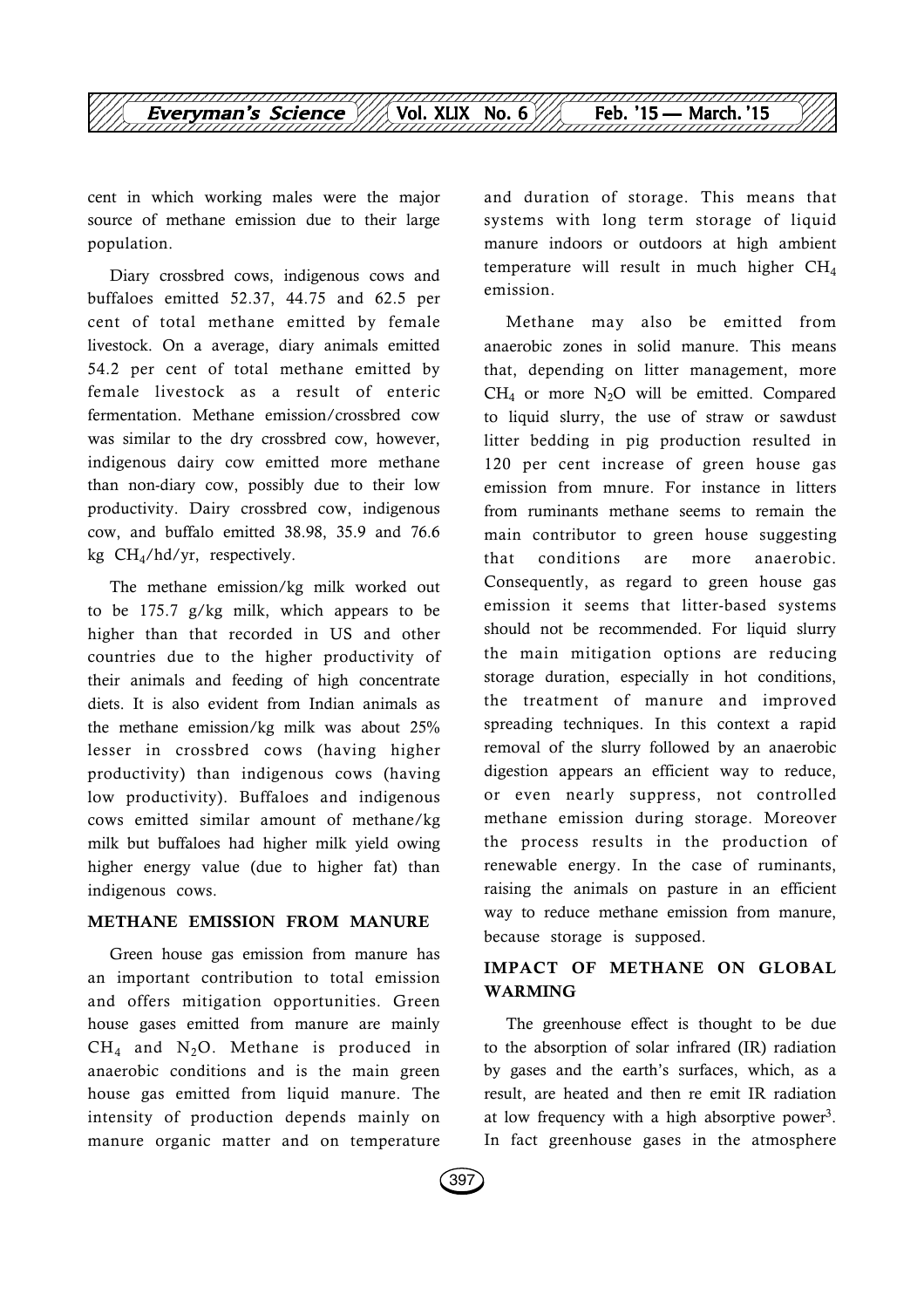

are essential for maintaining life on earth, as without them the planet would be permanently frozen because all of the incoming heat from the sun would be radiated back into space by the earths surface<sup>4</sup>.

Warming of the earth's surface is achieved by solar energy being radiated and passing through the atmosphere of the earth without being absorbed. Some of the solar energy is reflected back into space by clouds and about 7% is radiated in the ultra-violet region of the spectrum (below 0.4 μm), which is absorbed by the ozone layer in the atmosphere. The solar energy reaching the earth's surface warms the earth and is radiated back from the surface. The remaining radiation is absorbed by water vapour and carbon dioxide, thus there is warming of the lower layer of the atmosphere (troposphere), which in turn radiates, heat, keeping the earth warmer<sup>7</sup>.

#### **CONSEQUENCE OF THE GREENHOUSE EFFECT ON ENVIRONMENT**

The consequences of the increase in concentration of the gases that generate the greenhouse effect are that average global temperatures will rise, along with many consequences on human life. The degree to which these changes are projected to occur is dependent upon a reliable greenhouse gas policy model and a range of scenarios for the levels of greenhouse gas emissions. By the year 2030, the world is likely to be  $1-2$ <sup>o</sup>C warmer than today, the range could be from 0.5°C to 2.5°C. The cocomitant rise in global mean sea level is 17 to 26 cm, with a full range of 5 to 44 cm, due mainly to thermal

expansion of the oceans and increased melting of ices in the Arctic and Antarctic areas<sup>3</sup>.

The projected climatic changes in the next century due to the greenhouse effect are likely to have an effect on water supplies and the increase in temperature will induce a new distribution of deserts and wet areas in the world and will alter the range or numbers of pests that affect plants or diseases that threaten animals or human health. Also of interest are the effects or unmanged ecosystems, mainly forests3. The rising concentration of methane is correlated with increasing populations and currently about 70 per cent of methane production arises from anthropogenic sources and the remainder from natural sources.

#### **REFERENCES**

- 1. S. K. Baker, *Aust. J. Agri. Res*, **50**, 1293- 1298, 1999.
- 2. K. A Johnson, D. E. Johnson, *J. Anim. Sci*, **73**, 2483-2492, 1995.
- 3. A. R. Moss, J. Jouany, J. Newbold. *Annales de Zootech*, **49**, 231-253, 2000.
- 4. A. R. Moss, Methane Global Warming and Production by Animals, Chalcombe Publications, Canterbury, UK, 105, 1993.
- 5. J. B. Russel. *J. Dairy Sci*, **81**, 3222-3230, 1998.
- 6. C. S. Stewart, H. J. Flint, M. P. Bryant. The rumen bacteria. In : Hobson, P. N., Stewart, C.S. (Eds.), The rumen microbial ecosystem. Blackie Academic & Professional, London, 21-72, 1997.
- 7. Gribbin. *New Scientist*, **120**, 1-4, 1988.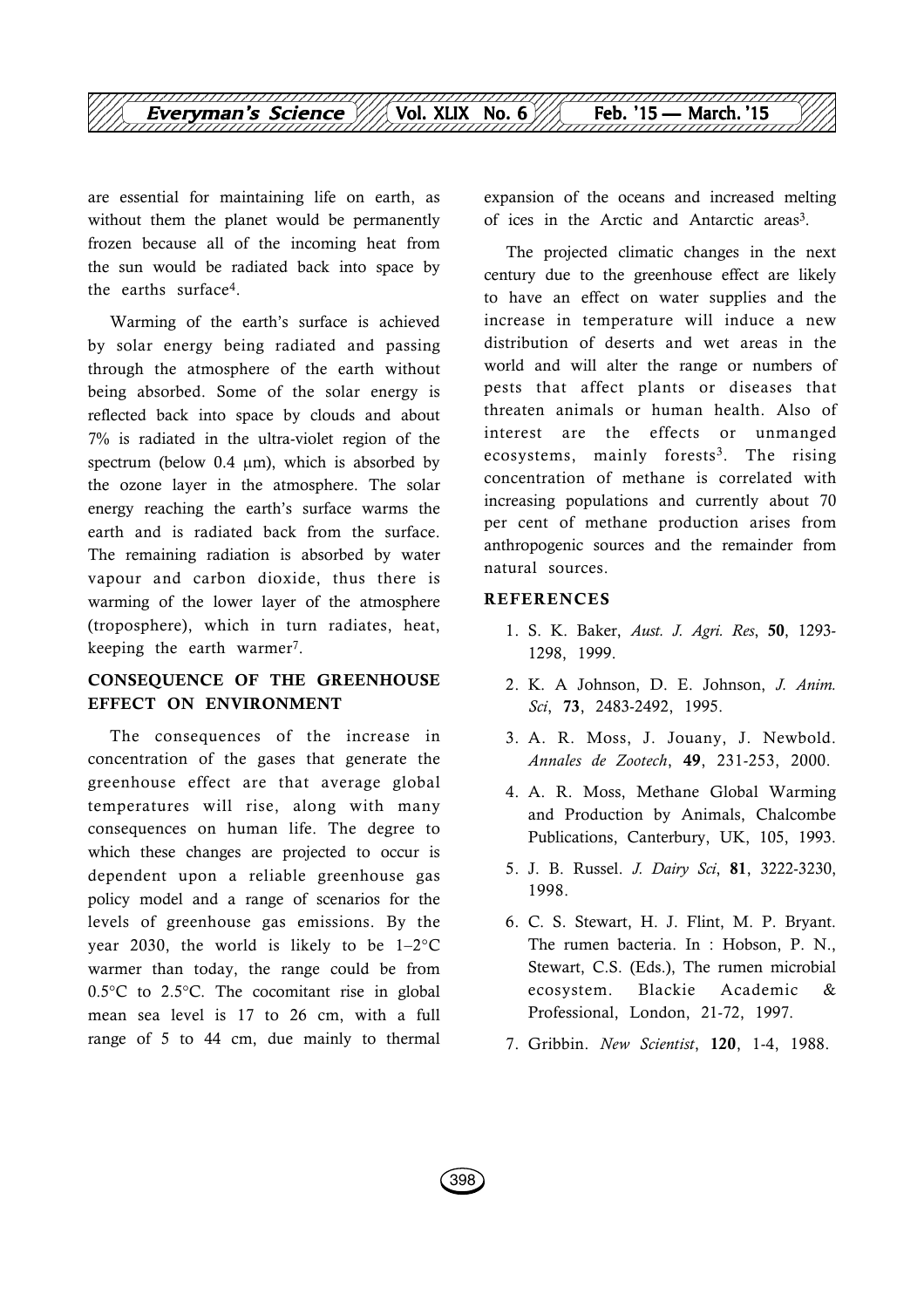

# KNOW THY INSTITUTIONS



THE INDIAN INSTITUTE OF SCIENCE EDUCATION AND RESEARCH, KOLKATA

The basic idea of IISER is to create research Universities of the highest calibre in which teaching and education will be totally integrated with the state of the art research. These Universities are devoted to Undergraduate and Postgraduate teaching in sciences in an intellectually vibrant atmosphere of research. One of the important objectives of creating these Universities is to make education and careers in basic sciences more attractive by providing opportunities in integrative teaching and learning of sciences and break the barriers of traditional disciplines.

#### **DEPARTMENTS**

#### **Biological Sciences**

The Department of Biological Sciences has been conducting research and teaching in a broad spectrum of areas in Biology. We work on animal behaviour, biodiversity, cell and molecular biology, conservation biology, developmental biology, ecology, evolution, genetics, immunology, marine biology, microbiology, neurobiology, plant biology, physiology, population biology, structural biology and biophysics. In our research, we not only encourage interdisciplinary scientific explorations, we also aim to apply our research in addressing health and environmental issues.

#### **Chemical Sciences**

The Indian Institute of Science Education and Research-Kolkata was founded in 2006 by the Ministry of Human Resource Development (MHRD), Government of India and one of the first departments to be established was the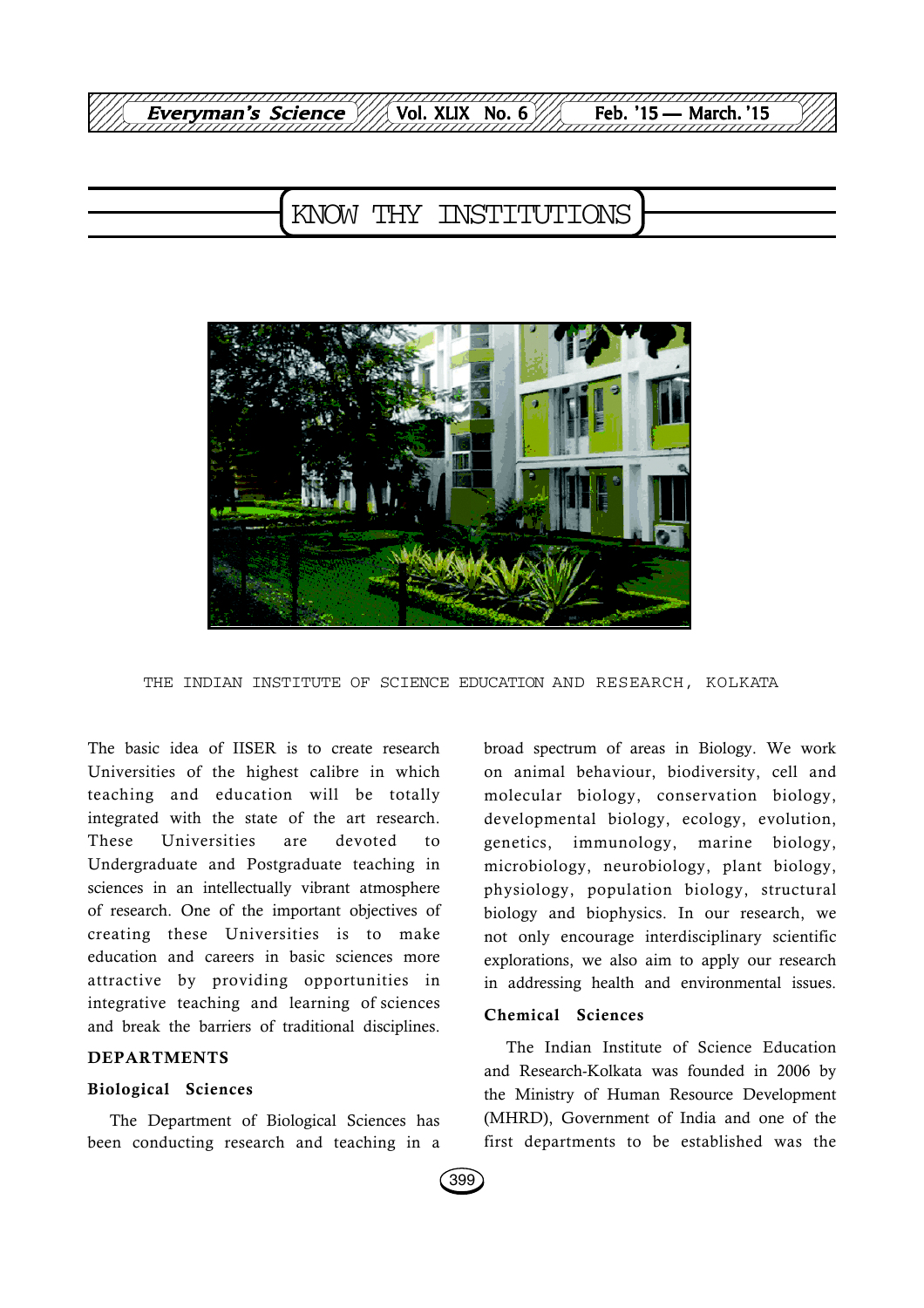

Department of Chemical Sciences (DCS). From the beginning, the Department has incarnated the Institute's mission of excellence in both research and teaching. The DCS has appreciable strength in the core areas of physical, organic and inorganic chemistry as well as in interdisciplinary research areas at the boundaries with physics, biology, earth science and materials science. An extremely wide range of state-of-the-art instrumentations are available in different research groups to carry out the DCS research activity.

#### **Earth Sciences**

Indian Institute of Science Education & Research, Kolkata is the first among five IISERs, to have established a Department of Earth Sciences. The department started its journey in 2007, a year after IISER-Kolkata was established. The Department of Earth Sciences is committed to building a community of researchers including students and faculty members. The goal of the Department is to develop a modern center for Earth Science Education and Research in three core areas: Environmental and ecological studies in modern and ancient systems, Isotope Geochemistry and Biogeochemical studies, Solid Earth studies.

#### **Mathematics and Statistics**

As an integral part of the fresh, dynamic and promising new concept called IISER Kolkata, the department is committed to its central theme of integrating education with research so that undergraduate teaching as well as doctoral and postdoctoral research work could be carried out in symbiosis.

#### **Physical Sciences**

Department of Physical Sciences focuses on the cutting edge research in the fields of condensed matter, astrophysics and cosmology,

nano-science, optics, quantum information, non-linear, and high energy physics. In synchrony with the institute's motto, the department also aims at teaching and training students from basic to advanced level.

#### **PROGRAMME**

#### **5 Year BS-MS Dual Degree Programme**

IISER Kolkata offers a Bachelor and Masters (BS-MS) dual degree programme in synchrony with other IISERs. The selection for the BS-MS programme is conducted through an common annual summer selection. IISER Kolkata offers a unique training programme to the selected candidates through a balanced schedule of class room lessons, project and research works. While the Institute aims to comprehensively train the students in each of the major subjects, much attention is also directed to the development of the interdisciplinary skills. The broad outline of the training programme is as follows :

In the first year, all students are introduced to basic sciences, viz., Biological, Chemical, Mathematical, Physical and Earth Sciences. In the second year, the students select three pre-major subjects from the above mentioned disciplines. In the third and fourth years, students choose a major subject from the above disciplines and need to take optional interdisciplinary courses. The fifth year almost completely devoted to full time research/ technical project/specialized training in which the students need to prepare a dissertation. At the end of the fifth year, both Bachelor and Masters degrees are awarded to successful candidates.

#### **MS By Research Programme**

IISER Kolkata offers a Masters degree programme for engineering students who want to pursue their career through research in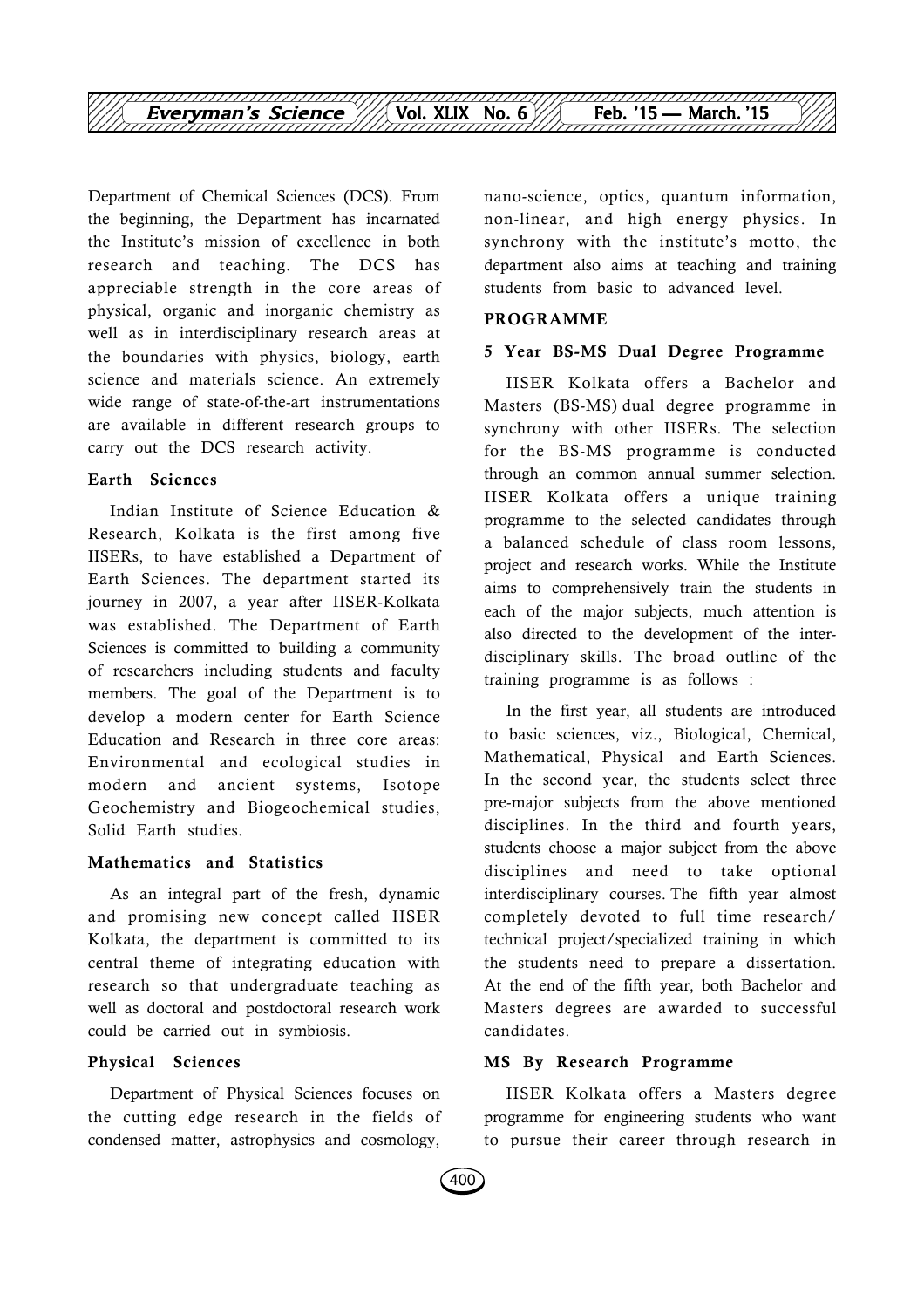

specific areas of Physical Sciences. Selected students take up a project under a faculty member of IISER Kolkata and conduct her/his research. After successfully defending their thesis students are awarded the Masters degree.

#### **Integrated PhD Programme**

Integrated Doctor of Philosophy (IP) programme at IISER Kolkata is a combination programme which starts with a comprehensive Masters programme (MS) followed by a research programme (PhD). Individual Department selects deserving candidates from the pool of applicants based on their academic backgrounds and their performance in the selection test.

#### **Doctor of Philosophy Programme**

The Doctor of Philosophy (PhD) programme at IISER Kolkata is an introduction to cuttingedge research. In both theoretical as well as experimental subjects IISER Kolkata strives to provide world-class training. The Institute offers Doctorate degree in the fields of Biological, Chemical, Mathematical, Physical and Earth Sciences. Individual Department selects deserving candidates from the pool of applicants based on their academic backgrounds, research interests and their performance in the selection test (often an interview). The selection is conducted twice a year (advertisement goes public tentatively in the months of March and September). The applicants who has their own fellowships (such as, UGC/CSIR-NET, INSPIRE etc) may apply at any time of the year. The Institute reserves the provision of offering rolling admission to these candidates. The candidates who do not have their own fellowship must apply through the bi-annual selection process.

#### **Post Doctoral Research Programme**

IISER Kolkata has provisions for postdoctoral research in Biological, Chemical, Mathematical, Physical and Earth Sciences. Individual Departments invites applications depending on the vacancies and scope of work. Such positions are also advertised through and funded by individual faculty members.

#### **RESEARCH VISION OF THE INSTITUTE**

The office of Research and Development of IISER Kolkata leads the research agenda across the Institute. It provides the foundation for continued development of departmental research and interdisciplinary research initiatives. The agenda include :

- Providing a supportive research environment in which faculty members and research students can flourish and develop in every stage of their career.
- Encouraging collaboration and partnership with other research institutes and industries, nationally and internationally.
- Encouraging multidisciplinary and interdisciplinary research programmes to address many of the major challenges faced by our society.
- Facilitating submission of project proposals to external funding agencies.

#### **Contact :**

Director Indian Institute of Science Education and Research Kolkata Mohanpur - 741 246, West Bengal, India Director Office : Phone : +91-33-2587 3017 Fax : +91-33-2587 3028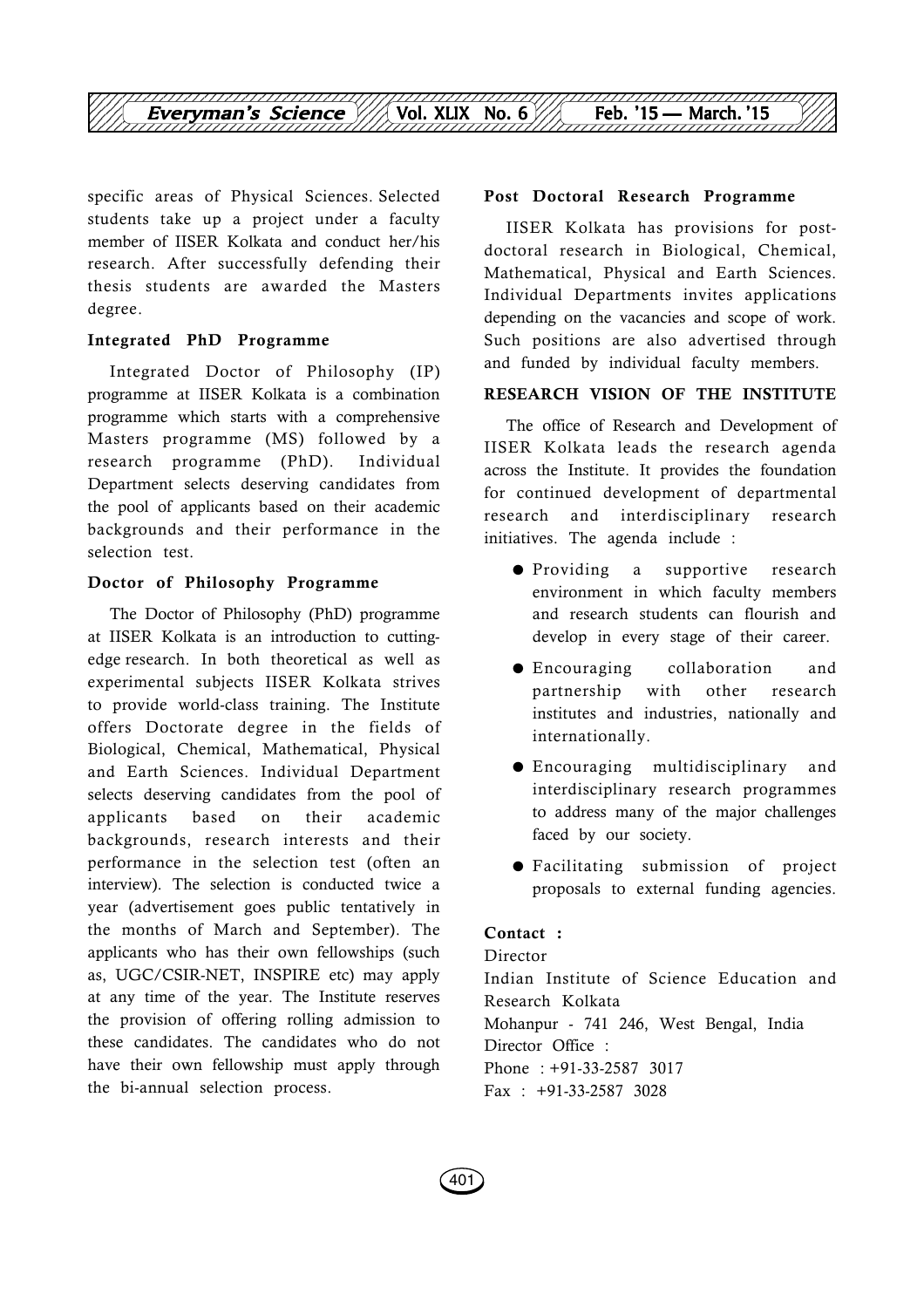12345678901234567890123456789012123456789012345678901234567890121234567890123456789012345678

WA Everyman's Science  $\mathbb{V}/\mathbb{A}$  Vol. XLIX No. 6  $\mathbb{V}/\mathbb{A}$  Feb. '15 — March. '15  $\mathbb{V}/\mathbb{A}$ 

<del>. . . . . . . . . . . .</del>

# Conferences / Meetings / Symposia / Seminars

12345678901234567890123456789012123456789012345678901234567890121234567890123456789012345678

### **National Conference on Ethical Issues in Scientific Writing, 03-04th September 2015, Bangalore.**

**Topics :**

- Effective writing in Scientific Communications
- Reporting the data and Plagiarism
- Intellectual Property Right and Patents
- Issues on Scientific Misconduct

**Contact :** Dr. Nagesh babu R, Organizing Secretary, Department of Chemistry, Maharani's Science College for Women, Palace Road, Bangalore-560 001, Ph : 09739438698, E-mail : conference. mscw@gmail.com

### **6th World Congress on Biotechnology, October 05th to 07th, 2015, New Delhi, India.**

#### **Topics :**

- Current Scenario of Biotechnology
- Biotechnology in Agriculture
- Biotechnology in Health Care
- Cancer and Genomics Research
- Petroleum and Environmental Biotechnology
- Immunology and Stem Cell Therapy
- Genetic Engineering and rDNA Technology
- Biochemistry, Cell and Molecular biology
- Microbiology and Marine Biotechnology
- Animal Biotechnology and Cell Culture
- Bioinformatics and Biosensor
- Food and Bioprocess Technology

**Contact :** biotechnology.conference@omicsgroup.us or biotechnology@ conferenceseries.net, website : http://biotechnologycongress.com/india

#### **24th National Laser Symposium (NLS-24), December 3-6, 2015, Indore, (M.P.)**

**Topics :**

- Physics and Technology of Lasers
- Lasers in Nuclear Science & Technology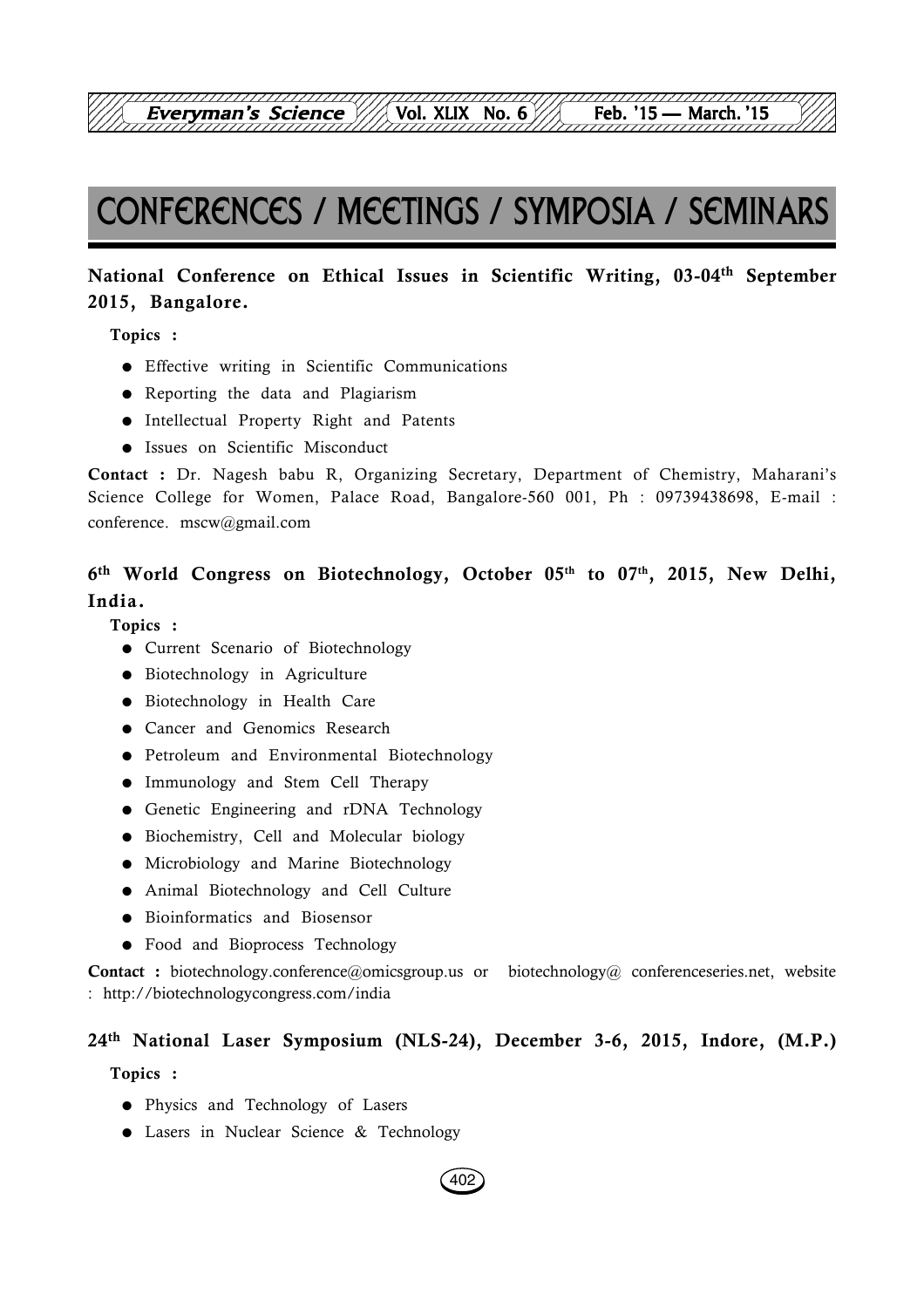#### ● Laser Materials, Devices and Components

- Nonlinear, Quantum and Atom Optics
- Ultra-fast Lasers and Applications
- Lasers in Materials Science
- Laser Plasma Interaction
- Lasers in Industry and Defense
- Laser Spectroscopy and Applications
- Lasers in Chemistry, Biology & Medicine
- Laser Based Instrumentation
- Electronics and Instrumentation for Lasers

**Contact :** H. S. Vora, Convener, Laser Electronic Support Division, Raja Ramanna Centre for Advanced Technology (RRCAT), Indore (M.P) 452 013; Phone : +91-731-2442401 E-mail : vora@ rrcat.gov.in

12345678901234567890123456789012123456789012345678901234567890121234567890123456789012345678 12345678901234567890123456789012123456789012345678901234567890121234567890123456789012345678 **Everyman's Science**  $\frac{1}{2}$  Vol. XLIX No. 6  $\frac{1}{2}$  Feb. '15 — March.'15  $\frac{1}{2}$ 

#### **5th World Congress on Virology, December 7-9, 2015, Atlanta, USA.**

The theme of the conference is "Anti-Viral Immunity and Counter Measures to Control Disease Pathogenesis".

- General Virology and Basic Science
- Clinical and Neuro Virology
- Respiratory and Emerging/Re-emerging Viruses
- Agriculture and Plant Virology
- Therapeutic Approaches and Targets for Viral Infections
- Veterinary Virology
- Viral Immunology
- Viral Hepatitis
- HIV and Other Retroviral Diseases Affecting Afro-Asian Continents
- Organ Specific Cancer and Tumor Virology
- Regulatory and Economical Aspects in Virology
- Recent Advances in Drug Discovery
- Current Focus in Virology Research

**Contact :** Conference Secretariat : 5716 Corsa Ave., Suite 110, West Lake, Los Angeles, CA 91362- 7354, USA Ph: +1-650-268-9744, Fax: +1-650-618-1414, Toll free: +1-800-216-6499 Email : virology@omicsgroup.com, website : http://virology.omicsgroup.com/Virology-2015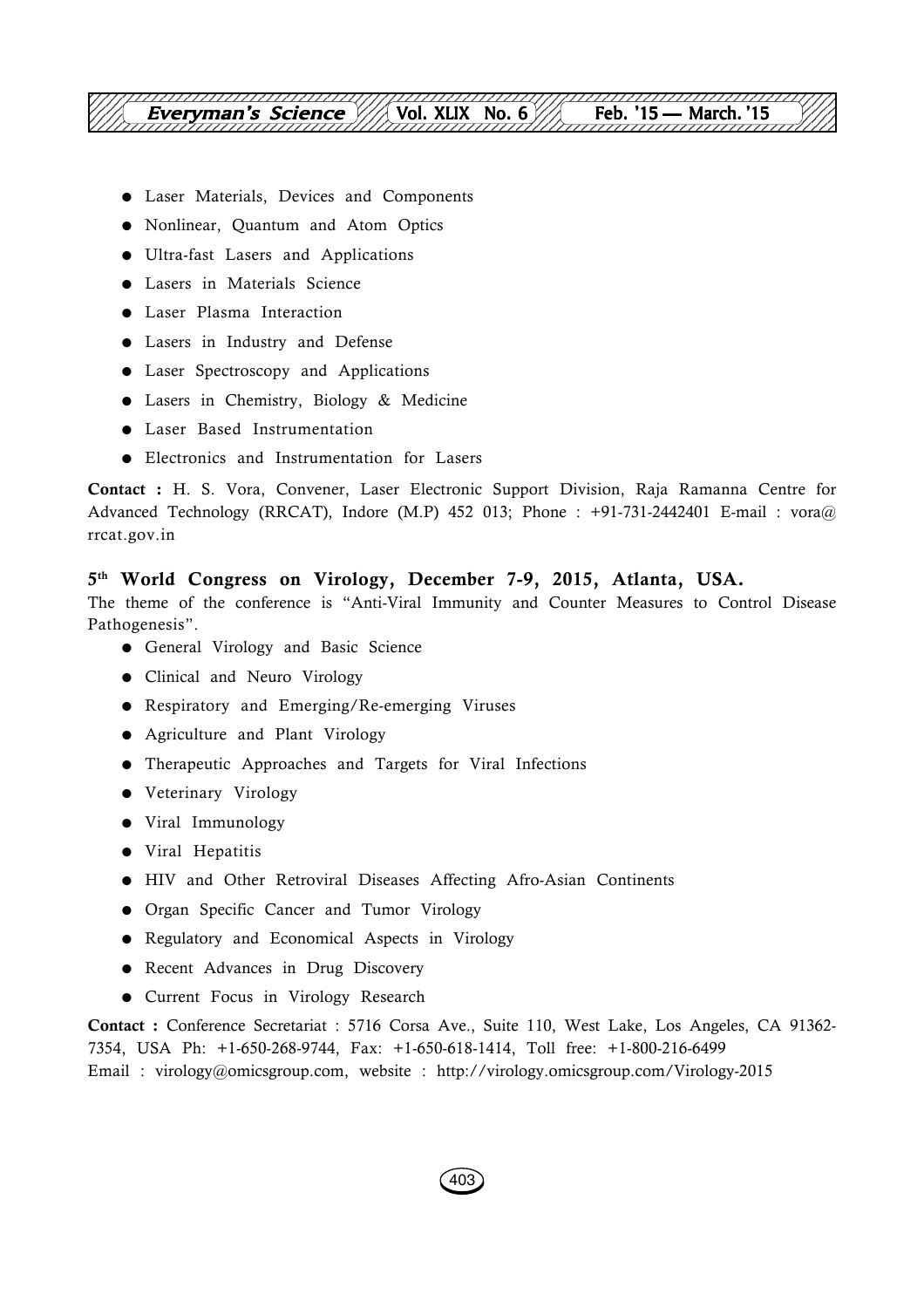12345678901234567890123456789012123456789012345678901234567890121234567890123456789012345678 WA Everyman's Science  $\mathbb{V}/\mathbb{A}$  Vol. XLIX No. 6  $\mathbb{V}/\mathbb{A}$  Feb. '15 — March. '15  $\mathbb{V}/\mathbb{A}$ 12345678901234567890123456789012123456789012345678901234567890121234567890123456789012345678

12345678901234567890123456789012123456789012345678901234567890121234567890123456789012345678

# **S & T ACROSS THE WORLD**

#### **MICROBES PLAY VILLAINOUS ROLE IN ARCTIC CLIMATE CHANGE**

Living creatures are often seen as the innocent victims of climate change. But some life forms are emerging as villains, partly to blame for the rising temperatures in the Artic.

By releasing methane from newly thawed soil or by absorbing the sun's heat and warming the ocean around them, tiny microbes and marine phytoplankton leave a significant mark on the Arctic environment – with a potentially global impact.

Mette Svenning from the University of Tromsø in Norway and her team show that soil microbe communities become greenhouse gas factories as soon as the surrounding soil thaws. They already knew that higher temperatures cause microbes in the Arctic soil to release methane – a greenhouse gas some 25 times more potent than carbon dioxide – at a faster rate as they feed on underground carbon stores.

What they didn't expect was just how effective they are at lower temperatures. Microbes from warmer climates grind to a virtual standstill at 4° C, but their Arctic relatives continue producing methane at a quarter of the rate that they would at 27° C.

These temperatures are increasingly being reached during the longer summer seasons, so this could result in far greater methane emissions. With Arctic soils containing twice as much carbon as the entire atmosphere, one estimate puts the impact of thawing permafrost in the same ballpark as global deforestation, and equivalent to a warming of 0.25° C by the end of the century.

Another study, published last week suggests that, as the sea ice melts the dark bodies of marine phytoplankton absorb more of the sun's rays, which could warm the surrounding Arctic waters by 20 per cent more than current climate models predict. For the worst hit areas, this could mean up to a tenth more sea ice disappears and around 50 more ice-free days during summer than had been thought. On top of this, plants and bacteria that live on glaciers and snow banks are doing similar things on land.

However, some researchers argue that thriving microorganism communities may not be a bad thing entirely. Carbon-based life forms could lock away dangerous greenhouse gases in their bodies as well as sustaining the rest of the food chain.

Yet, Jørgen Hollesen from the University of Copenhagen in Denmark, says far too little data exists on the exact size and global importance of these biological influences. Current climate models that do not include biological factors could be underestimating the scale of the changes to come, says Hollesen.

*Source : PNAS, 10.1073 ; PNAS, 10.1073*

#### **PAPER MICROPHONE MAY HELP CHARGE YOUR CELLPHONE**

Screaming with rage at your dying cell phone battery doesn't help much, but that could be about to change. Researchers have developed a postage stamp-sized microphone that can harvest acoustic energy to top up your charge on the go.

Zhong Wang of the Georgia Institute of Technology in Atlanta and his colleagues created their microphone from a thin sheet of paper just a few centimetres across. They used a laser to zap a grid of microscopic holes in the paper, then coated one side in copper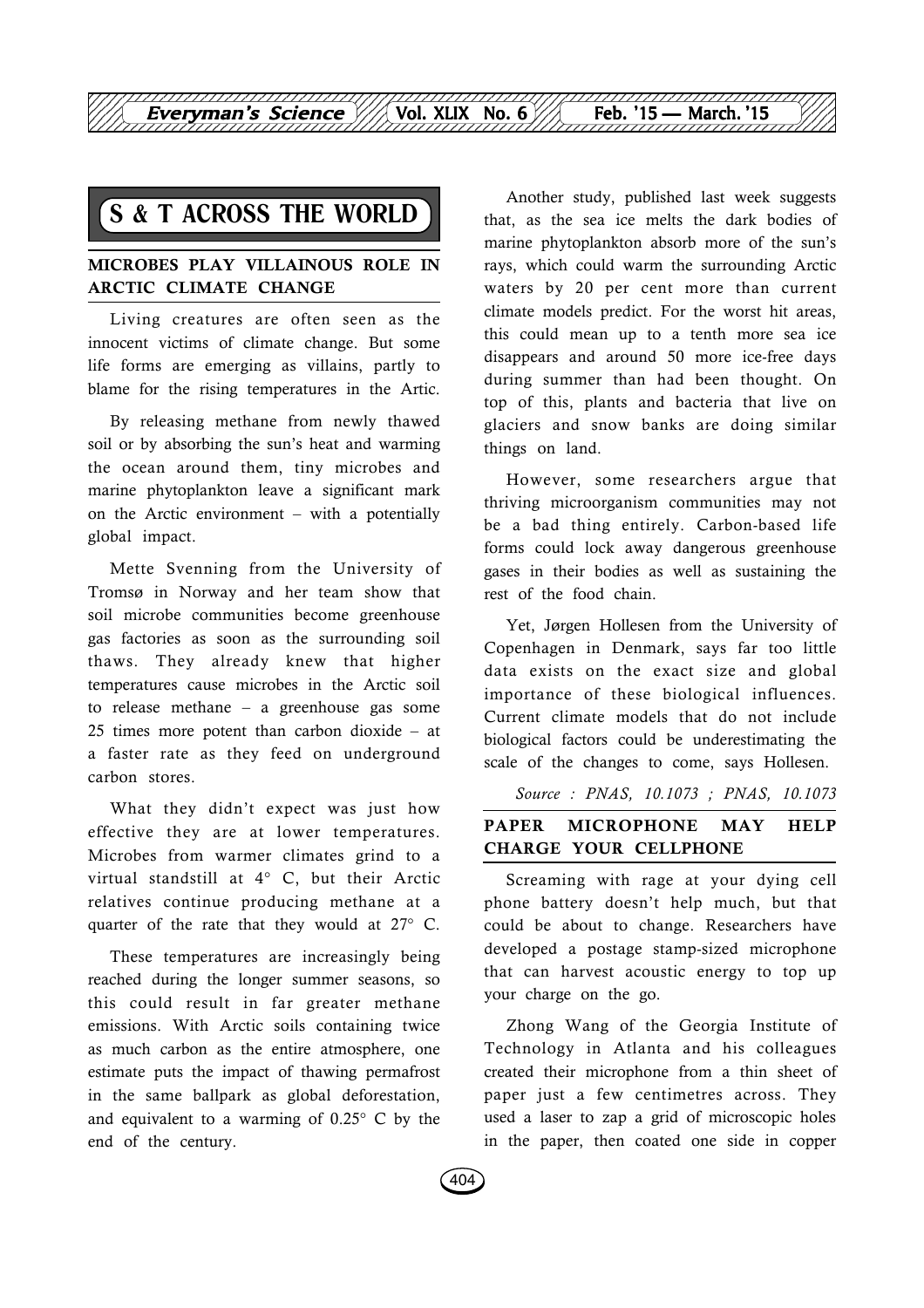

and laid it on top of a thin sheet of Teflon, joining the two sheets at one edge.

Sound waves vibrate the two sheets in different ways, causing them to come in and out of contact. This generates an electric charge, similar to the one made when your rub a balloon on your hair, which can charge a phone slowly.

The paper microphone could also be used as a way to recycle sound energy from the environment, getting free electricity from the "waste" sounds all around us. The charge can also be converted into a range of sound frequencies, allowing the initial sounds to be amplified.

The amount of power the microphone provides depends on its size, but it's around 121 milliwatts per square metre. "It can be made into any size you like," says Wang, though he admits a stamp-sized microphone fitted to your phone would only provide a small amount of power rather than fully charging your phone.

*Source : ACS Nano, 2015, 9 (4), pp 4236–4243* **COULD BEES BE ADDICTED TO**

**PESTICIDES?**

Like nicotine for humans, certain pesticides seem to hold an addictive attraction for bees, which seek out tainted food even if it may be bad for them, according to new research.

Not only did bees show no signs of avoiding neonicotinoid-laced food in lab tests, they seemed to prefer it, says a study in the journal *Nature*. "We now have evidence that bees prefer to eat pesticide-contaminated foods," says study author Geraldine Wright of Newcastle University, UK. This suggests, she says, "that like nicotine, neonicotinoids may act like a drug to make foods containing these substances more rewarding".

Neonicotinoids are lab-synthesised pesticides based on the chemical structure of nicotine.They are widely used to treat crop seeds - designed to be absorbed by the growing plant and attack the nervous system of insect pests.

Previous research, however, has linked them to scrambling memory and navigation function in bees, affecting the little pollinators' ability to forage.

Bees have been hit in Europe, North America and elsewhere by a phenomenon called "colony collapse disorder", which has alternatively been blamed on mites, a virus or fungus, pesticides, or a combination of factors.

A second study, also published in *Nature* this week, found further evidence of risk for some bee species from neonicotinoids, which come in three types: clothianidin, imidacloprid and thiamethoxam. Scientists in Sweden sowed eight fields with clothianidin-treated canola seeds, while another eight were untreated. "The most dramatic result that we found was that bumble bee colonies almost didn't grow at all at the .. treated sites compared to the control sites," says project coordinator Maj Rundloef of Lund University.

There were also fewer wild bees in the contaminated sites, but honeybee colonies did not appear to be affected.

In the other study, Wright and her team used hundreds of bumble bees and thousands of honeybees in lab experiments — allowing them to feed freely from either a sucrose solution with a neonicotinoid added in concentrations found in floral nectar in nature, or one without.

"Foraging-age bees of both species did not avoid any of the concentrations of any of the three neonicotinoids," Wright says. "Instead,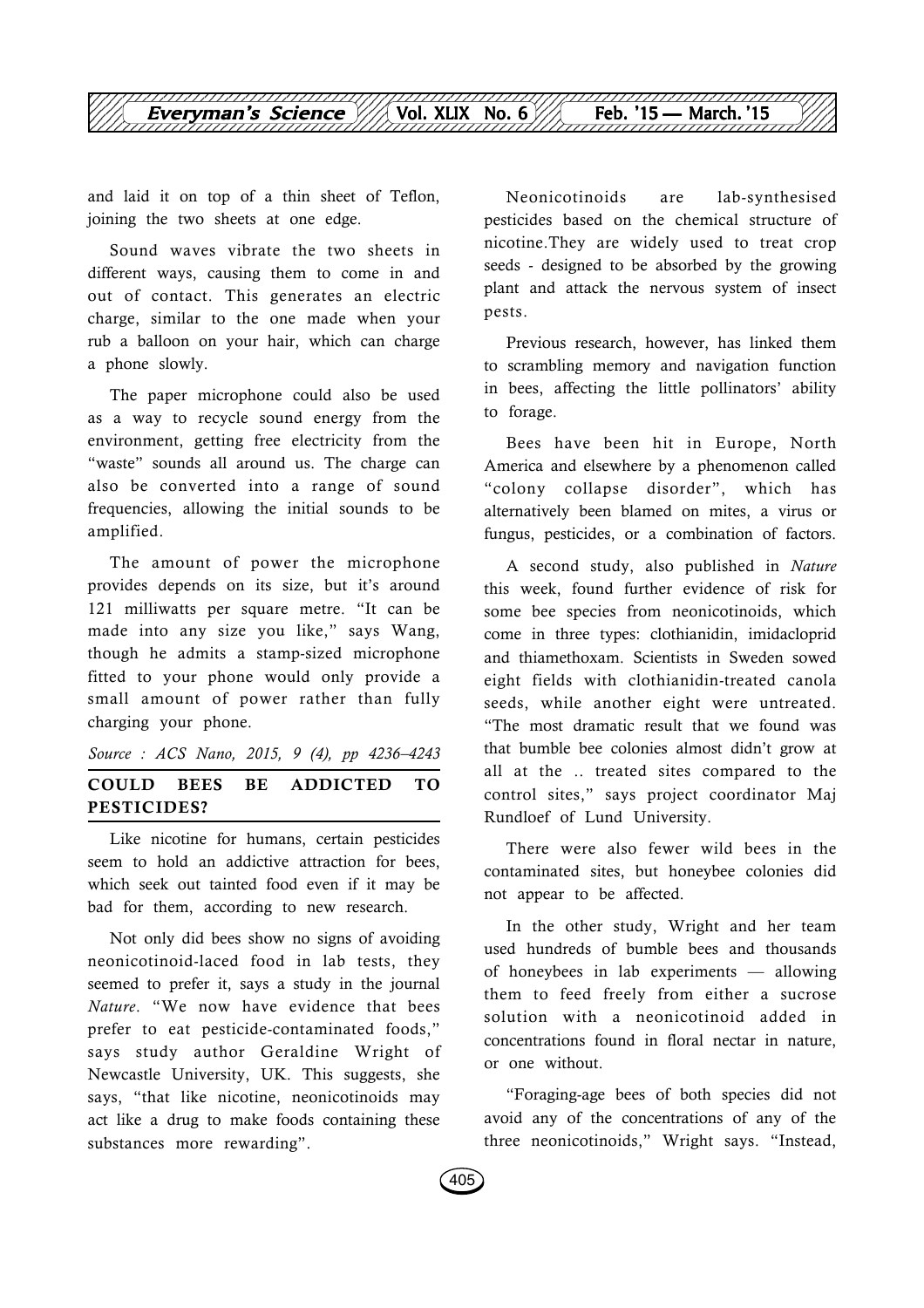

they chose to feed on tubes containing either imidacloprid or thiamethoxam," she says.

Bees did not exhibit a preference for the third type, clothianidin.

"I believe that the experiments show that these compounds have a pharmacological effect on the bee's brain," she says.

This meant that even if alternative food is provided for bees in areas where pesticides are used, a solution suggested by some, the insects may prefer to forage on the contaminated crops anyway.

*Source : Nature 22 April, 2015 online*

### **THE INDIAN SCIENCE CONGRESS ASSOCIATION 14, Dr. Biresh Guha Street Kolkata - 700 017**

#### **ANNOUNCEMENT FOR AWARDS : 2015-2016**

Applications in prescribed forms are invited from Indian Scientists for following Awards :

- Prof. Hira Lal Chakravarty Award-Plant Sciences
- Pran Vohra Award-Agriculture and Forestry Sciences
- Professor Umakant Sinha Memorial Award—New Biology
- Dr. B. C. Deb Memorial Award for Soil/Physical Chemistry-Chemical Sciences
- Dr. B. C. Deb Memorial Award for Popularisation of Science
- Professor K. P. Rode Memorial Lecture-Earth System Sciences
- Dr. (Mrs.) Gouri Ganguly Memorial Award for Young Scientist-Animal, Veterinary and Fishery Sciences
- Prof. Sushil Kr. Mukherjee Commemoration Lecture-Agriculture and Forestry Sciences
- Prof. S. S. Katiyar Endowment Lecture-New Biology/Chemical Sciences
- Prof. R. C. Shah Memorial Lecture-Chemical Sciences
- Prof. Archana Sharma Memorial Award-Plant Sciences
- Dr. V. Puri Memorial Award-Plant Sciences
- Prof. G. K. Manna Memorial Award-Animal, Veterinary and Fishery Sciences
- Prof. W. D. West Memorial Award-Earth System Sciences

For proforma of application forms and necessary information, please write to the **General Secretary (Hqrs.), The Indian Science Congress Association, 14, Dr. Biresh Guha Street, Kolkata–700 017. E-mail :** esscienecongress@nic.in/iscacal@vsnl.net **Fax No. 91- 33-2287 2551.** The form can also be downloaded from http://sciencecongress.nic.in Last date of submitting application is **July 31, 2015.**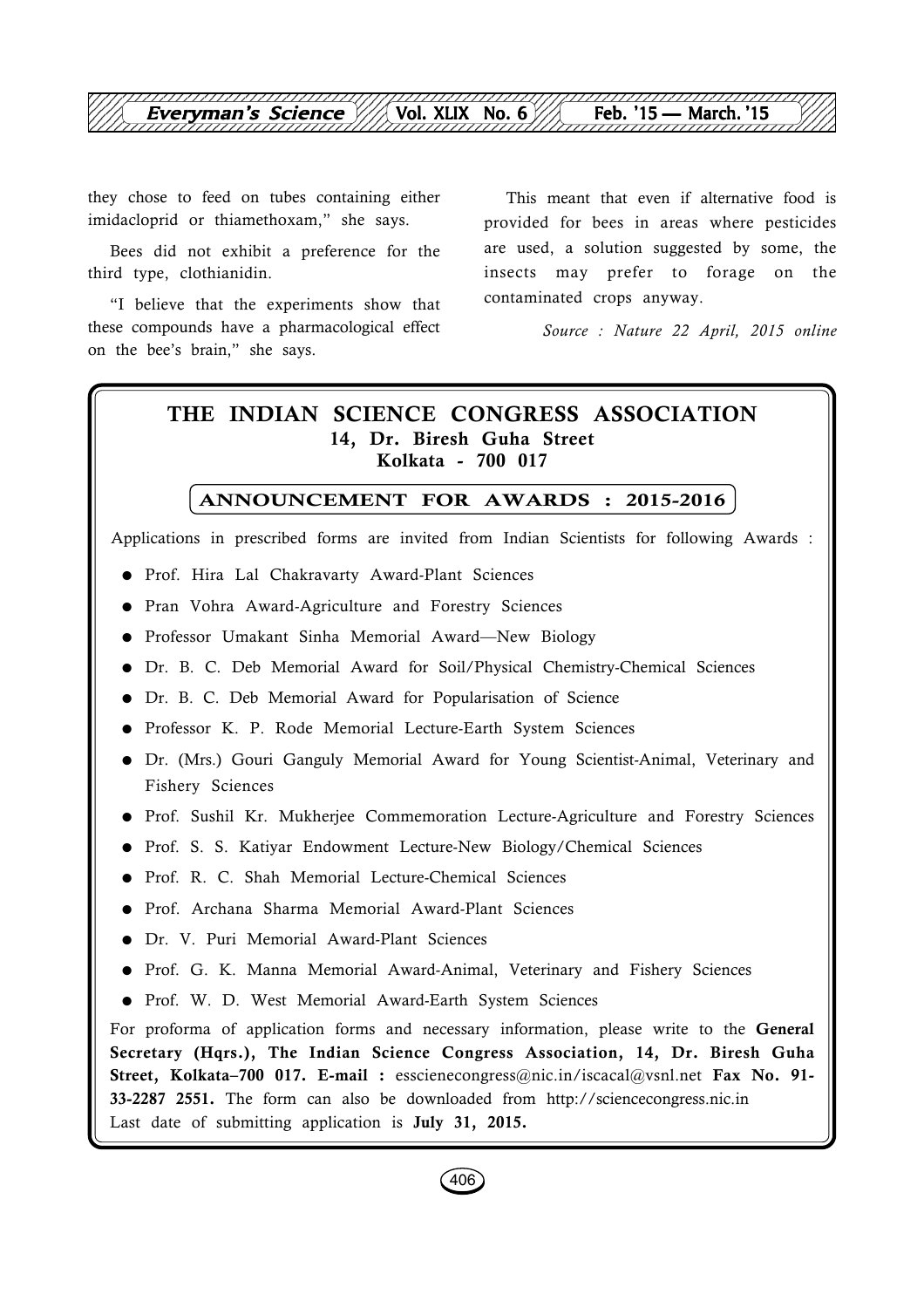12345678901234567890123456789012123456789012345678901234567890121234567890123456789012345678 **Everyman's Science**  $\frac{1}{2}$  Vol. XLIX No. 6  $\frac{1}{2}$  Feb. '15 — March.'15  $\frac{1}{2}$ 

### **THE INDIAN SCIENCE CONGRESS ASSOCIATION 14, Dr. Biresh Guha Street, Kolkata - 700 017**

12345678901234567890123456789012123456789012345678901234567890121234567890123456789012345678

#### **Nominations for "Asutosh Mookerjee Fellowships of ISCA" 2016-2017**

ISCA has instituted 10 senior Fellowships in the name of **Asutosh Mookerjee Fellowship** in the Centenary year to utilize the services of the Life Members of the Association who are active in high quality research in their specialized disciplines but have superannuated from their service.

**Objective :** The objective is to utilize the expertise of ISCA Members after superannuated primarily for research work in some R&D Center/University/Colleges/Institute in India.

**Eligibility :**

- (i) The fellowship is open to ISCA Life Members who have superannuated and are between the age of 65 to 70 years.
- (ii) The applicant should possess a Ph.D. in Sciences/Engineering or MD in medicine.
- (iii) The fellowship is meant for those who have a proven track record as evident from their Research Publications and recognition.

**Number of Fellowships :** The number of Fellowship to be selected each year shall be decided by the Executive Committee from the panel recommended by the Selection Committee, to be constituted by Executive Committee. Usually, the number of Scientists to be selected each year will be based on the availability of vacancies and funds available with the Association. The total number of Fellowships at a time should be more than 10. The Fellowhip will start from 1st April of every year.

**Tenure :** The term of **Asutosh Mookerjee Fellowship** will be tenable initially for a period of three years extendable for another two years after a review of the achievement of three years works.

**Emoluments :**

- (a) The fellowship carries an honoraium of  $\bar{\tau}$  30,000/- p.m. such that  $\bar{\tau}$  30,000 + pension does not exceed the gross salary drawn at the timr of retirement. The honorarium of  $\bar{\tau}$  30,000 will be reduced wherever. The honorarium will be taxable at source.
- (b) Contigency grant will be  $\overline{\zeta}$  1,00,000/- which includes the expenditure of chemical glasswares, stationary, part time services of a scientific assistant/ secretary for typing and travel within country only.

**Nominations :** Nominations for the position shall be invited from the Life Members of the Association. The Nominations papers duly completed in all respect, signed, and routed through the Head of the Institute, where a scientist intends to work, should be sent to the General Secretary (Membership Affairs), so as to reach **latest by July 15, 2015**.

**Announcement Report and Renewal of Scheme :** Fellows will submit an Annual Report of his/ her research work at the end of each financial year along with statement of expenditure for renewal and release of grant for the next financial year.

**Contact Details :** General Secretary (Membership Affairs), The Indian Science Congress Association, 14, Dr. Biresh Guha Street, Kolkata - 700 017, Fax : 033 22872551, Phone : 033 22874530, Email : iscacal@vsnl.net, website : www.sciencecongress.nic.in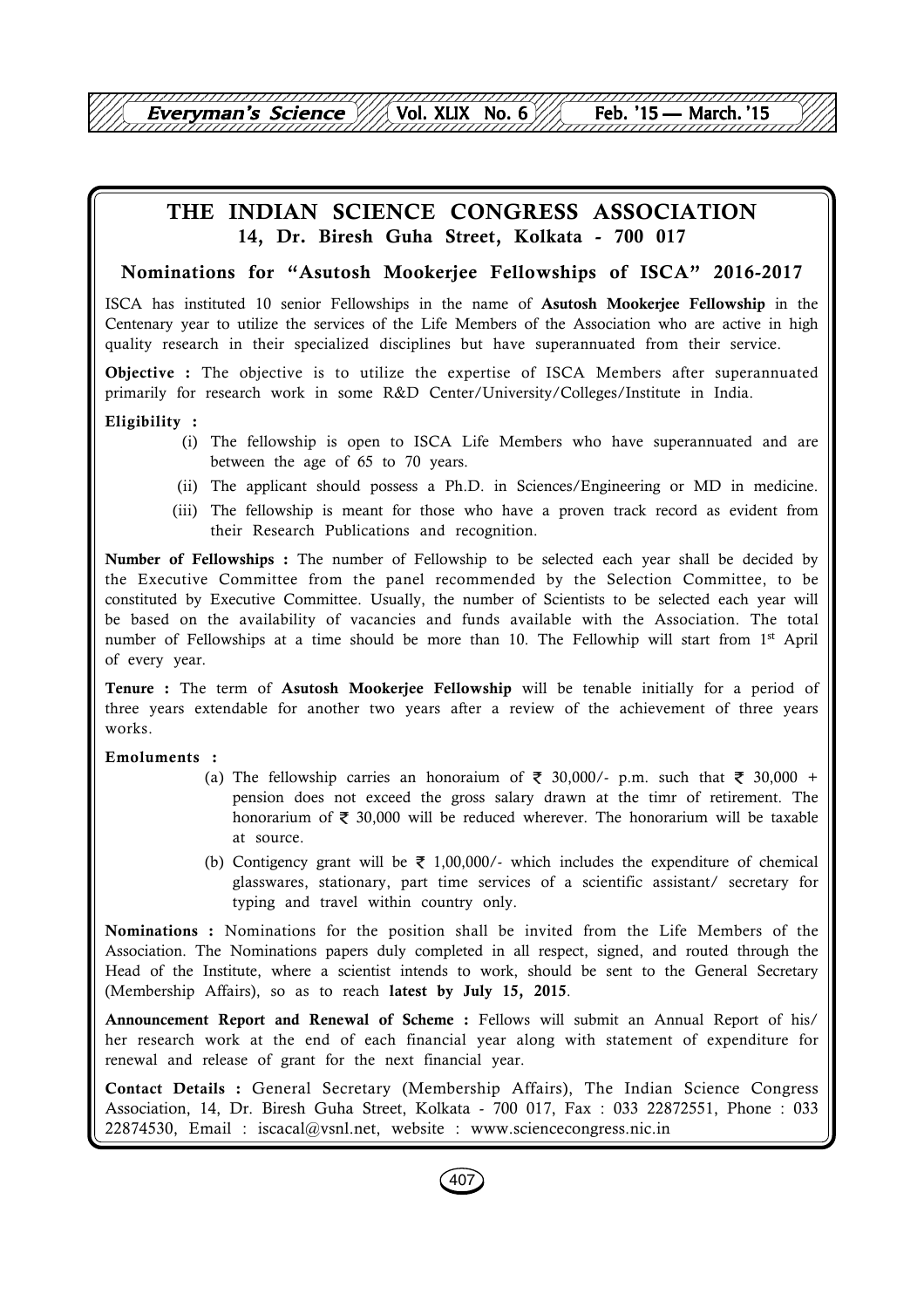12345678901234567890123456789012123456789012345678901234567890121234567890123456789012345678

**Everyman's Science**  $\frac{1}{2}$  Vol. XLIX No. 6  $\frac{1}{2}$  Feb. '15 — March.'15  $\frac{1}{2}$ 

# **LIST OF ARTICLES PUBLISHED VOL. XLIX No. 1-5**

12345678901234567890123456789012123456789012345678901234567890121234567890123456789012345678

#### **Vol. XLIX No. 1**

- **1. Sir Asutosh Mookerjee—***Brief Profile*
- **2. Situating Sir Asutosh Mookerjee in the Annals of Indian Science Congress Association (ISCA)**—*Dilip Kumar Sinha*
- **3. Science in India After Independence : An Overview**—*S. P. Singh*
- **4. Estimation of Ethnicity From Handwriting Patterns**—*Monika Saini and A. K. Kapoor*
- **5. Greenhouse Effect and Global Warming : Concept, Concern and Remediation** *Kashinath Bhattacharya*
- **6. Barcoding of Animal Species : Its Social Impact**—*Tapas Goswami, Birendra Prusty and K. Viswas*
- **7. Phage Therapy : New Emerging Field for Food Industry**—*D.N. Nalage and C.D. Khedkar*
- **8. Indigenous Edible Palm Products (***Borassus flabellifer* **L.)—***P. Saranya and T. Poongodi Vijayakumar*

**Vol. XLIX No. 2**

- **1. Sulpha Drugs and their Action—***Md. Rashid Tanveer and Lokeash Bhatt*
- **2. Does Science have a Gender ?**—*Paromita Ghosh*
- **3. Focus on Hypertension**—*Rekha Govindan*
- **4. Nutraceutical, Pharmaceutical and Industrial Value of Coffee Plum :** *Flacourtia jangomas* **(Lour.) Raeusch**—*V. N. Pandey and Neeharika Dubey*
- **5. Remote Sensing and its Applications in Diaster Management**—*Roopa V.*
- **6. Biological Weapons and Detection Systems in Human Population**—*S. Parthiban, P. Pothiappan, M. Ranjithkumar, M. S. Murugan, S. Malmarugan, J. Johnson Rajeswar and V. Kumar*
- **7. Biohydrogen Production from Algae : An Overview—***Chiranjib Banerjee, Pratyoosh Shukla, Ramesh Chandra and Rajib Bandopadhyay*
- **8. Tubulin Targeting Agents : An Indispensable Class for Cancer Treatment—***Vijay K Patel, Avineesh Singh, Deepak K Jain, Harish Rajak.*

### **Vol. XLIX No. 3**

- **1. Gnotobiotic Animals : A Potent Tool for Life Science Research**—*S. Parthiban, S. Malmarugan, J. Johnson Rajeswar and V. Kumar*
- **2. Water Based Coatings**—*P. C. Thapliyal and Kirti*
- **3. Assessment of the Environment Safety Issues Related to Genetically Modified Crops**—*Bhausaheb D. Pawar and Ashok S. Jadhav*